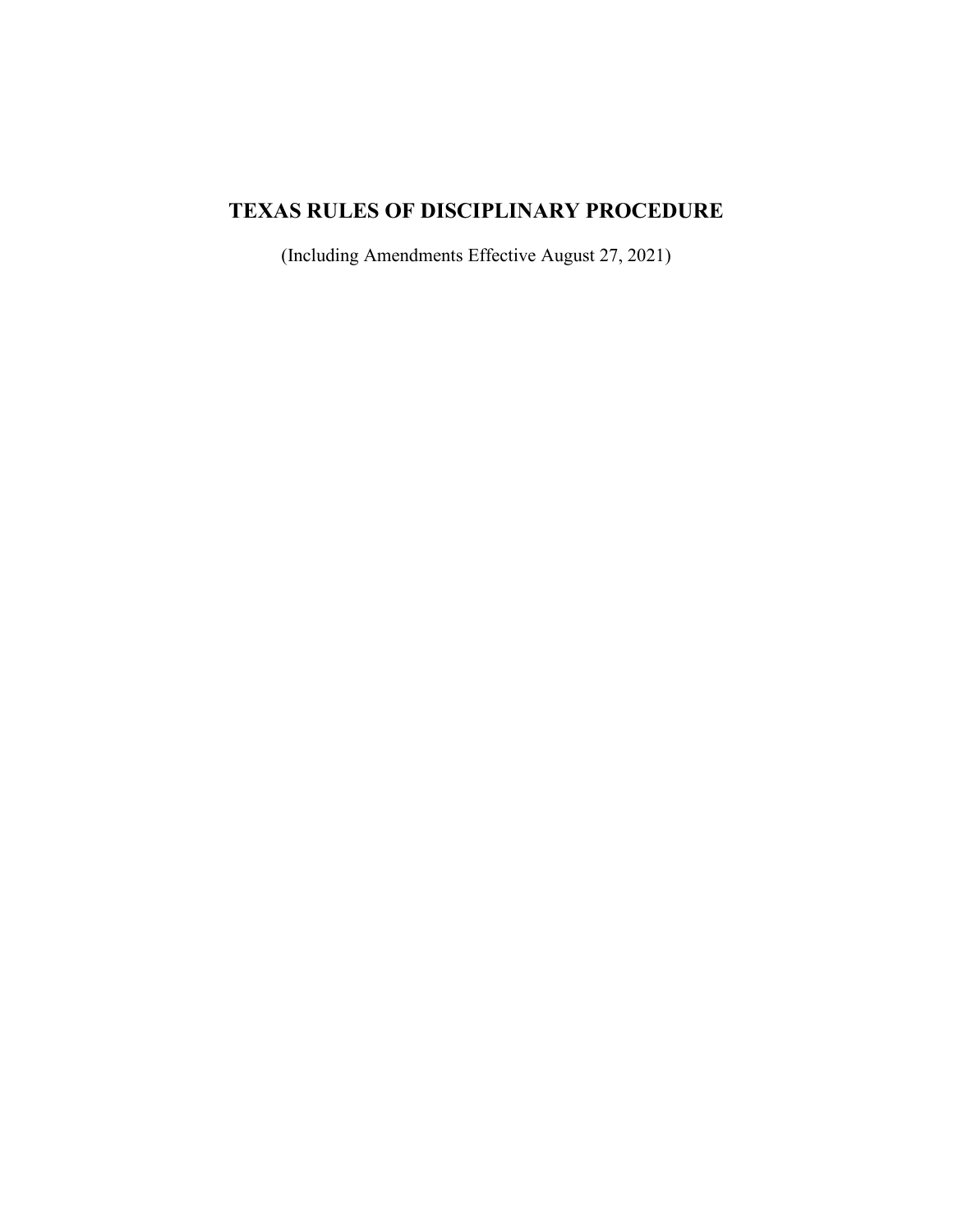#### **TEXAS RULES OF DISCIPLINARY PROCEDURE**

#### **Preamble**

The Supreme Court of Texas has the constitutional and statutory responsibility within the State for the lawyer discipline and disability system, and has inherent power to maintain appropriate standards of professional conduct and to dispose of individual cases of lawyer discipline and disability in a manner that does not discriminate by race, creed, color, sex, or national origin. To carry out this responsibility, the Court promulgates the following rules for lawyer discipline and disability proceedings. Subject to the inherent power of the Supreme Court of Texas, the responsibility for administering and supervising lawyer discipline and disability is delegated to the Board of Directors of the State Bar of Texas. Authority to adopt rules of procedure and administration not inconsistent with these rules is vested in the Board. This delegation is specifically limited to the rights, powers, and authority herein expressly delegated.

#### **PART I. GENERAL RULES**

**1.01. Citation:** These rules are to be called the Texas Rules of Disciplinary Procedure and shall be cited as such.

**1.02. Objective of the Rules:** These rules establish the procedures to be used in the professional disciplinary and disability system for attorneys in the State of Texas.

**1.03. Construction of the Rules:** These rules are to be broadly construed to ensure the operation, effectiveness, integrity, and continuation of the professional disciplinary and disability system. The following rules apply in the construction of these rules:

A. If any portion of these rules is held unconstitutional by any court, that determination does not affect the validity of the remaining rules.

B. The use of the singular includes the plural, and vice versa.

C. In computing any period of time prescribed or allowed by these rules, the day of the act or event after which the designated period of time begins to run is not to be included. The last day of the period so computed is to be included, unless it is a Saturday, Sunday, or legal holiday, in which event the period runs until the end of the next day that is not a Saturday, Sunday, or legal holiday.

**1.04. Integration and Concurrent Application of the Rules:** These rules apply prospectively to all attorney professional disciplinary and disability proceedings commenced on and after the effective date as set forth in the Supreme Court's Order of promulgation. All disciplinary and disability proceedings commenced prior to the effective date of these rules as amended are governed by the Texas Rules of Disciplinary Procedure in effect as of the date of commencement of said disciplinary and disability proceedings.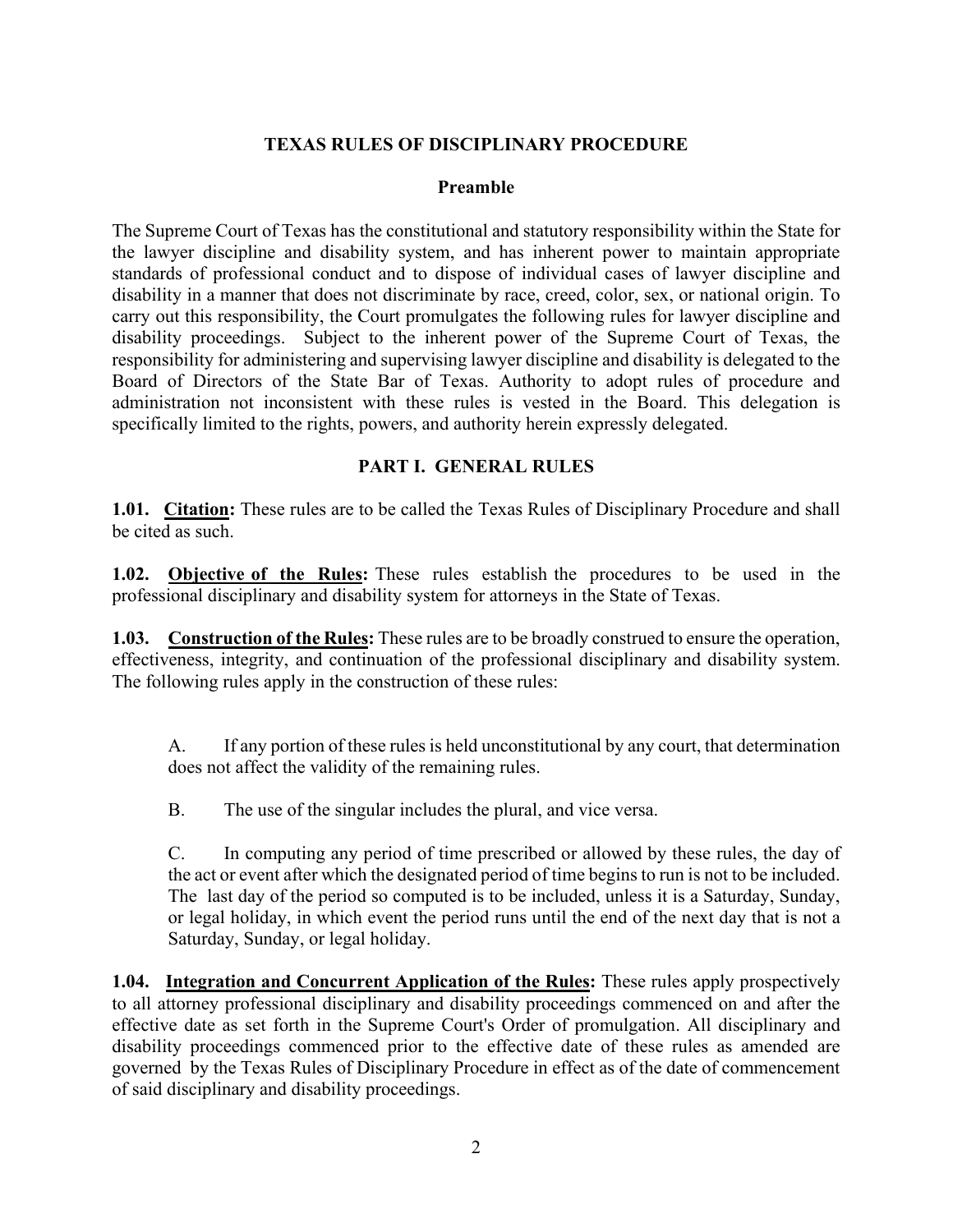**1.05. Texas Disciplinary Rules of Professional Conduct:** Nothing in these rules is to be construed, explicitly or implicitly, to amend or repeal in any way the Texas Disciplinary Rules of Professional Conduct.

#### **1.06. Definitions:**

A. "Address" means the registered mailing address or preferred email address provided to the State Bar by the Respondent pursuant to Article III of the State Bar Rules.

B. "Board" means the Board of Directors of the State Bar of Texas.

C. "Chief Disciplinary Counsel" means the person serving as Chief Disciplinary Counsel and any and all of his or her assistants.

D. "Commission" means the Commission for Lawyer Discipline, a permanent committee of the State Bar of Texas.

E. "Committee" means any of the grievance committees within a single District.

F. "Complainant" means the person, firm, corporation, or other entity, including the Chief Disciplinary Counsel, initiating a Complaint or Inquiry.

G. "Complaint" means those written matters received by the Office of the Chief Disciplinary Counsel that, either on the face thereof or upon screening or preliminary investigation, allege Professional Misconduct or attorney Disability, or both, cognizable under these rules or the Texas Disciplinary Rules of Professional Conduct.

H. "Director" means a member of the Board of Directors of the State Bar of Texas.

I. "Disability" means any physical, mental, or emotional condition that, with or without a substantive rule violation, results in the attorney's inability to practice law, provide client services, complete contracts of employment, or otherwise carry out his or her professional responsibilities to clients, courts, the profession, or the public.

J. "Disciplinary Action" means a proceeding brought by or against an attorney in a district court or any judicial proceeding covered by these rules other than an Evidentiary Hearing.

K. "Disciplinary Petition" means a pleading that satisfies the requirements of Rule 3.01.

L. "Disciplinary Proceedings" includes the processing of a Grievance, the investigation and processing of an Inquiry or Complaint, the proceeding before an Investigatory Panel, presentation of a Complaint before a Summary Disposition Panel, and the proceeding before an Evidentiary Panel.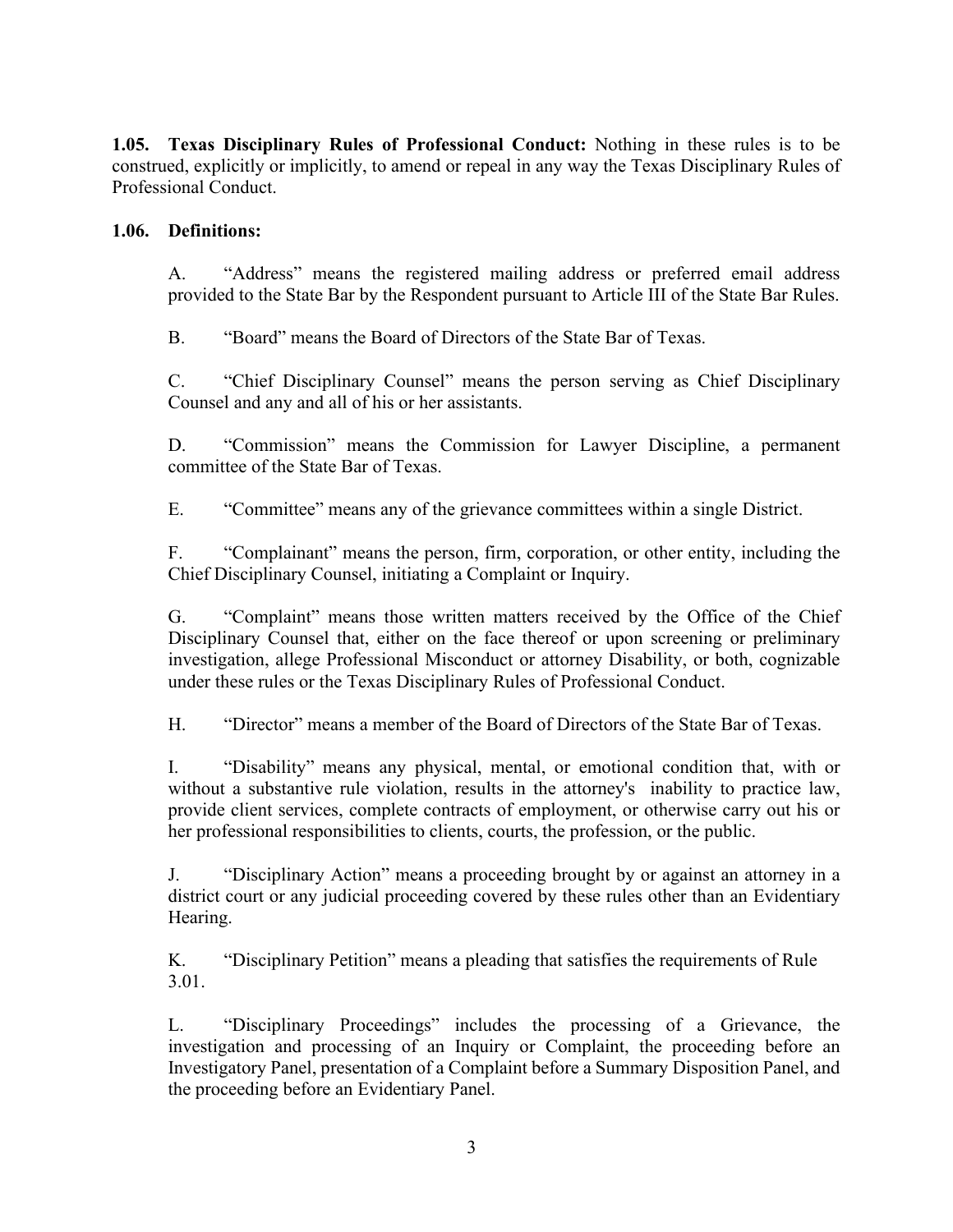M. "Discretionary Referral" means a Grievance received by the Office of Chief Disciplinary Counsel that has been determined upon initial classification to involve minor misconduct and is appropriate for referral to the State Bar's Client Attorney Assistance Program.

N. "District" means disciplinary district.

O. "Evidentiary Hearing" means an adjudicatory proceeding before a panel of a grievance committee.

P. "Evidentiary Panel" means a panel of the District Grievance Committee performing an adjudicatory function other than that of a Summary Disposition Panel or an Investigatory Panel with regard to a Disciplinary Proceeding pending before the District Grievance Committee of which the Evidentiary Panel is a subcommittee.

Q. "Evidentiary Petition" means a pleading that satisfies the requirements of Rule 2.17.

R. "Grievance" means a written statement, from whatever source, apparently intended to allege Professional Misconduct by a lawyer, or lawyer Disability, or both, received by the Office of the Chief Disciplinary Counsel.

S. "Injury" in Part XV of the Rules is harm to a client, the public, the legal system, or the profession which results from a Respondent's misconduct. The level of injury can range from "serious" injury to "little or no" injury; a reference to "injury alone indicates any level of injury greater than "little or no" injury.

T. "Inquiry" means any written matter concerning attorney conduct received by the Office of the Chief Disciplinary Counsel that, even if true, does not allege Professional Misconduct or Disability.

U. "Intent" in Part XV of these Rules is the conscious objective or purpose to accomplish a particular result. A person's intent may be inferred from circumstances.

V. "Intentional Crime" means (1) any Serious Crime that requires proof of knowledge or intent as an essential element or (2) any crime involving misapplication of money or other property held as a fiduciary.

W. "Investigatory Panel" means a panel of the Committee that conducts a nonadversarial proceeding during the investigation of the Complaint by the Chief Disciplinary Counsel.

X. "Knowledge" in Part XV of these Rules is the conscious awareness of the nature of attendant circumstances of the conduct but without the conscious objective or purpose to accomplish a particular result. A person's knowledge may be inferred from circumstances.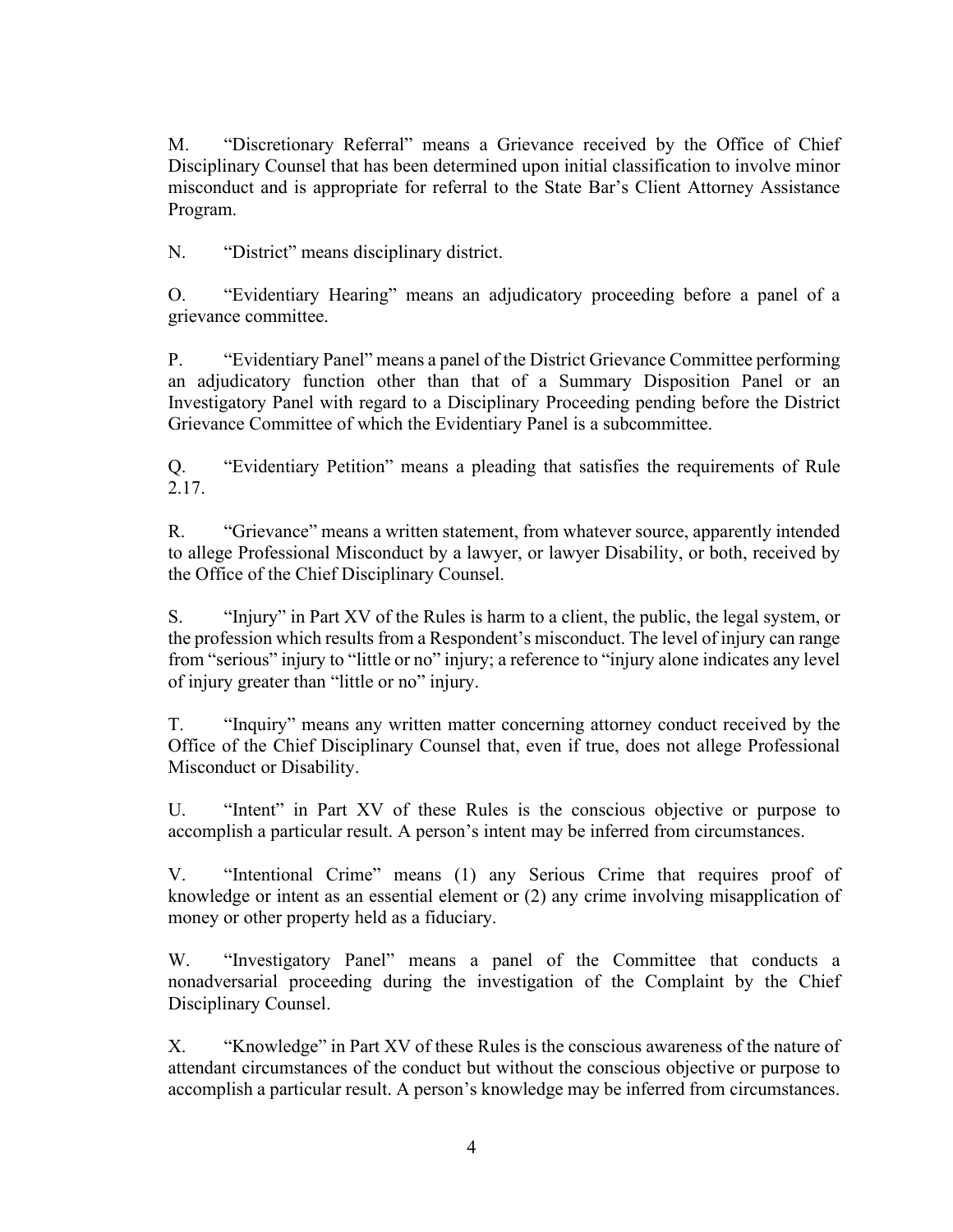Y. "Negligence" in Part XV of these Rules is the failure to exercise the care that a reasonably prudent and competent lawyer would exercise in like circumstances.

Z. "Just Cause" means such cause as is found to exist upon a reasonable inquiry that would induce a reasonably intelligent and prudent person to believe that an attorney either has committed an act or acts of Professional Misconduct requiring that a Sanction be imposed, or suffers from a Disability that requires either suspension as an attorney licensed to practice law in the State of Texas or probation.

AA. "Penal Institution" has the meaning assigned by Article 62.001, Code of Criminal procedure.

BB. "Potential Injury" in Part XV of the Rules is the harm to a client, the public, the legal system or the profession that is reasonably foreseeable at the time of the Respondent's misconduct, and which, but for some intervening factor or event, would probably have resulted from Respondent's misconduct.

CC. "Professional Misconduct" includes:

1. Acts or omissions by an attorney, individually or in concert with another person or persons, that violate one or more of the Texas Disciplinary Rules of Professional Conduct.

2. Attorney conduct that occurs in another jurisdiction, including before any federal court or federal agency, and results in the disciplining of an attorney in that other jurisdiction, if the conduct is Professional Misconduct under the Disciplinary Rules of Professional Conduct.

3. Violation of any disciplinary or disability order or judgment.

4. Engaging in conduct that constitutes barratry as defined by the law of this state.

5. Failure to comply with Rule 13.01 of these rules relating to notification of an attorney's cessation of practice.

6. Engaging in the practice of law either during a period of suspension or when on inactive status.

7. Conviction of a Serious Crime, or being placed on probation for a Serious Crime with or without an adjudication of guilt.

8. Conviction of an Intentional Crime, or being placed on probation for an Intentional Crime with or without an adjudication of guilt.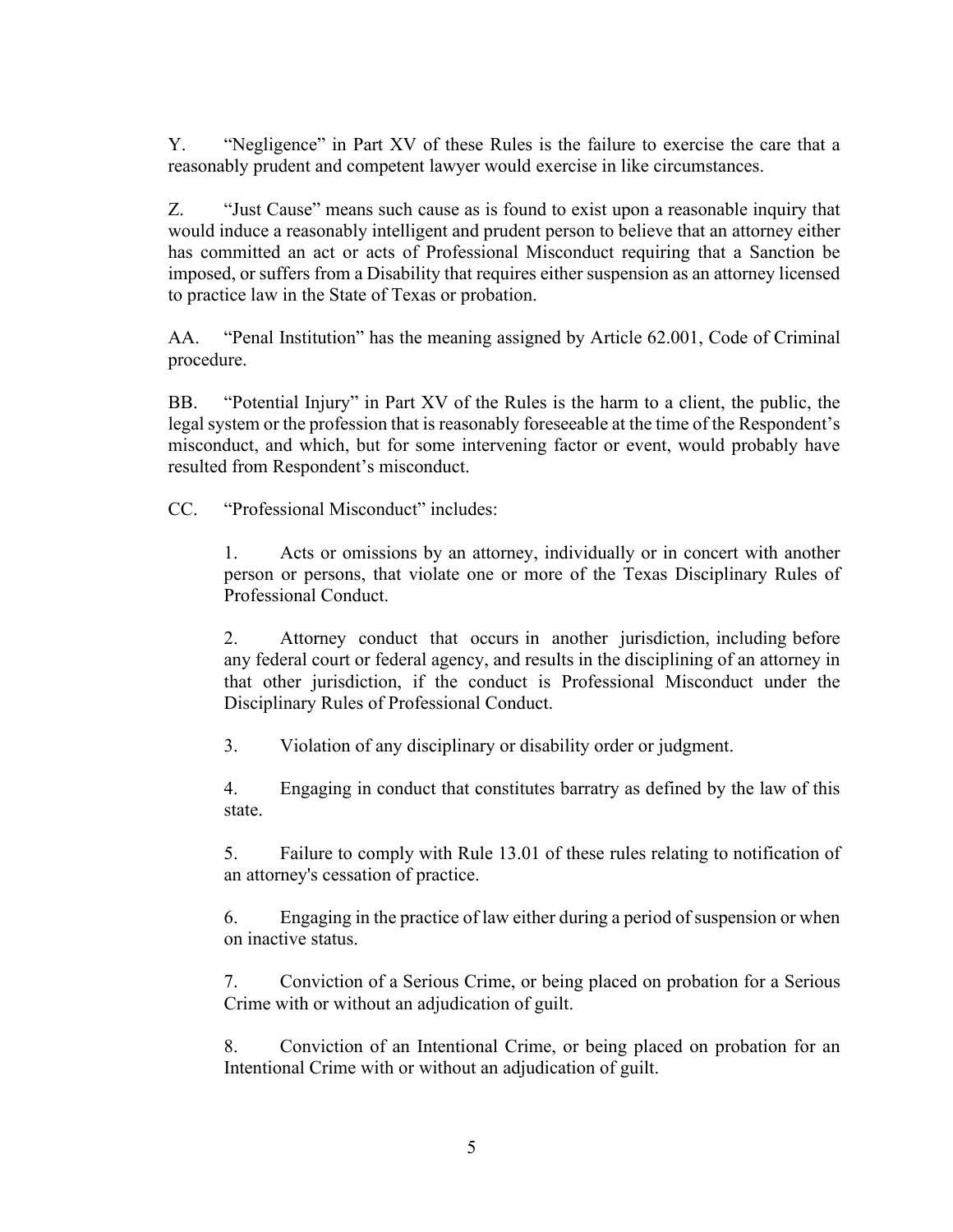DD. "Reasonable Attorneys' Fees," for purposes of these rules only, means a reasonable fee for a competent private attorney, under the circumstances. Relevant factors that may be considered in determining the reasonableness of a fee include but are not limited to the following:

1. The time and labor required, the novelty and difficulty of the questions involved and the skill requisite to perform the legal service properly;

2. The fee customarily charged in the locality for similar legal services;

3. The amount involved and the results obtained;

4. The time limitations imposed by the circumstances; and

5. The experience, reputation, and ability of the lawyer or lawyers performing the services.

EE. "Respondent" means any attorney who is the subject of a Grievance, Complaint, Disciplinary Proceeding, or Disciplinary Action.

FF. "Sanction" means any of the following:

- 1. Disbarment.
- 2. Resignation in lieu of discipline.
- 3. Indefinite Disability suspension.
- 4. Suspension for a term certain.

5. Probation of suspension, which probation may be concurrent with the period of suspension, upon such reasonable terms as are appropriate under the circumstances.

- 6. Interim suspension.
- 7. Public reprimand.
- 8. Private reprimand.

The term "Sanction" may include the following additional ancillary requirements:

a. Restitution (which may include repayment to the Client Security Fund of the State Bar of any payments made by reason of Respondent's Professional Misconduct); and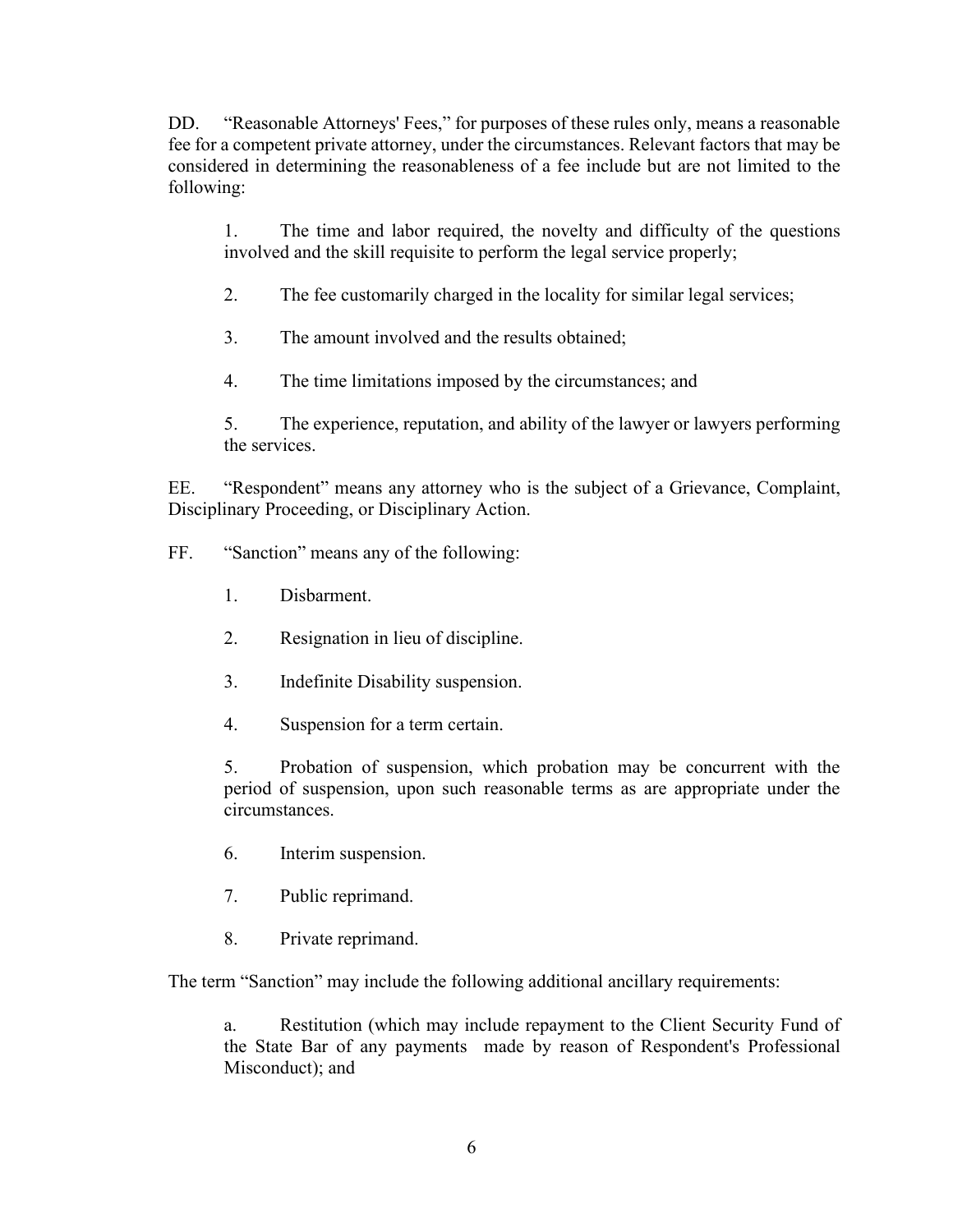b. Payment of Reasonable Attorneys' Fees and all direct expenses associated with the proceedings.

GG. "Serious Crime" means barratry; any felony involving moral turpitude; any misdemeanor involving theft, embezzlement, or fraudulent or reckless misappropriation of money or other property; or any attempt, conspiracy, or solicitation of another to commit any of the foregoing crimes.

HH. "State Bar" means the State Bar of Texas.

II. "Summary Disposition Panel" means a panel of the Committee that determines whether a Complaint should proceed or should be dismissed based upon the absence of evidence to support a finding of Just Cause after a reasonable investigation by the Chief Disciplinary Counsel of the allegations in the Grievance.

JJ. "Wrongfully Imprisoned Person" has the meaning assigned by Section 501.101, Government Code.

# **PART II. THE DISTRICT GRIEVANCE COMMITTEES**

**2.01. Disciplinary Districts and Grievance Committee Subdistricts:** The State of Texas is geographically divided into disciplinary districts that are coextensive with the districts of elected Directors of the State Bar. One or more Committee subdistricts shall be delineated by the Board within each such District. From time to time, if the Commission deems it useful for the efficient operation of the disciplinary system, it shall recommend to the Board that a redelineation be made of one or more subdistricts within a District. All Committees within a single disciplinary district have concurrent authority within the District but once a matter has been assigned to a Committee, that Committee has dominant jurisdiction, absent a transfer.

**2.02. Composition of Members:** Each elected Director of the State Bar shall nominate, and the President of the State Bar shall appoint, the members of the Committees within the District that coincides with the Director's district, according to rules and policies adopted from time to time by the Board. Each Committee must consist of no fewer than nine members, two- thirds of whom must be attorneys licensed to practice law in the State of Texas and in good standing, and onethird of whom must be public members. All Committee panels must be composed of two-thirds attorneys and one-third public members. Each member of the Committee shall reside within or maintain his or her principal place of employment or practice within the District for which appointed. Public members may not have, other than as consumers, any financial interest, direct or indirect, in the practice of law. There may be no ex officio members of any Committee.

**2.03. Time for Appointment and Terms:** All persons serving on a Committee at the time these rules become effective shall continue to serve for their then unexpired terms, subject to resignation or removal as herein provided. Nominations to Committees shall be made annually at the spring meeting of the Board; all appointments shall be made by the President no later than June 1 of each year, provided, however, that if a vacancy on a Committee arises after June 1, the Director(s) shall nominate and the President shall appoint an eligible person to serve for the remaining period of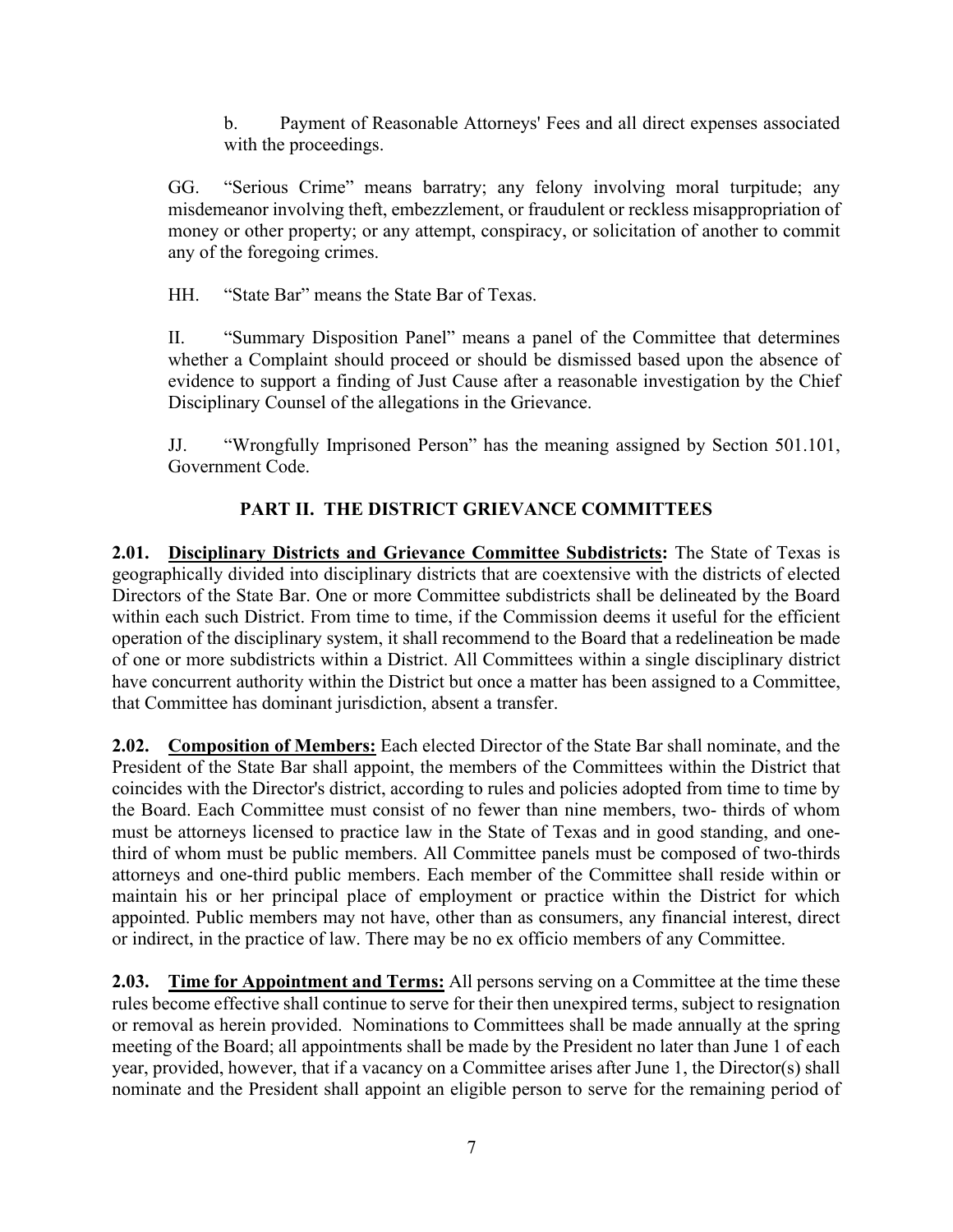the unexpired term. If any Director fails or refuses to make nominations in a timely manner, or the President fails or refuses to make appointments in a timely manner, the existing members of the Committees shall continue to hold office until the nominations and appointments are made and the successor member is qualified. One-third of each new Committee will be appointed for initial terms of one year, one-third for an initial term of two years, and one-third for an initial term of three years. Thereafter, all terms will be for a period of three years, except for appointments to fill unexpired terms, which will be for the remaining period of the unexpired term. Any member of a Committee who has served two consecutive terms, whether full or partial terms, is not eligible for reappointment until at least three years have passed since his or her last prior service. No member may serve as chair for more than two consecutive terms of one year each. All members are eligible for election to the position of chair.

**2.04. Organizational Meeting of Grievance Committees:** The last duly elected chair of a Committee shall call an organizational meeting of the Committee no later than July 15 of each year; shall administer the oath of office to each new member; and shall preside until the Committee has elected, by a majority vote, its new chair. Members may vote for themselves for the position of chair.

**2.05. Oath of Committee Members:** As soon as possible after appointment, each newly appointed member of a Committee shall take the following oath to be administered by any person authorized by law to administer oaths:

"I do solemnly swear (or affirm) that I will faithfully execute my duties as a member of the District grievance committee, as required by the Texas Rules of Disciplinary Procedure, and will, to the best of my ability, preserve, protect, and defend the Constitution and laws of the United States and of the State of Texas. I further solemnly swear (or affirm) that I will keep secret all such matters and things as shall come to my knowledge as a member of the grievance committee arising from or in connection with each Disciplinary Action and Disciplinary Proceeding, unless permitted to disclose the same in accordance with the Rules of Disciplinary Procedure, or unless ordered to do so in the course of a judicial proceeding or a proceeding before the Board of Disciplinary Appeals. I further solemnly swear (or affirm) that I have neither directly nor indirectly paid, offered, or promised to pay, contributed any money or valuable thing, or promised any public or private office to secure my appointment. So help me God."

**2.06. Assignment of Committee Members:** Each member of a Committee shall act through panels assigned by the chair of the Committee for investigatory hearings, summary disposition dockets, and evidentiary hearings. Promptly after assignment, notice must be provided to the Respondent of the names and addresses of the panel members assigned to each Complaint. A member is disqualified or is subject to recusal as a panel member for an evidentiary hearing if a district judge would, under similar circumstances, be disqualified or recused. If a member is disqualified or recused, another member shall be appointed by the Committee chair. No peremptory challenges of a Committee member are allowed. Any alleged grounds for disqualification or recusal of a panel member are conclusively waived if not brought to the attention of the panel within ten days after receipt of notification of the names and addresses of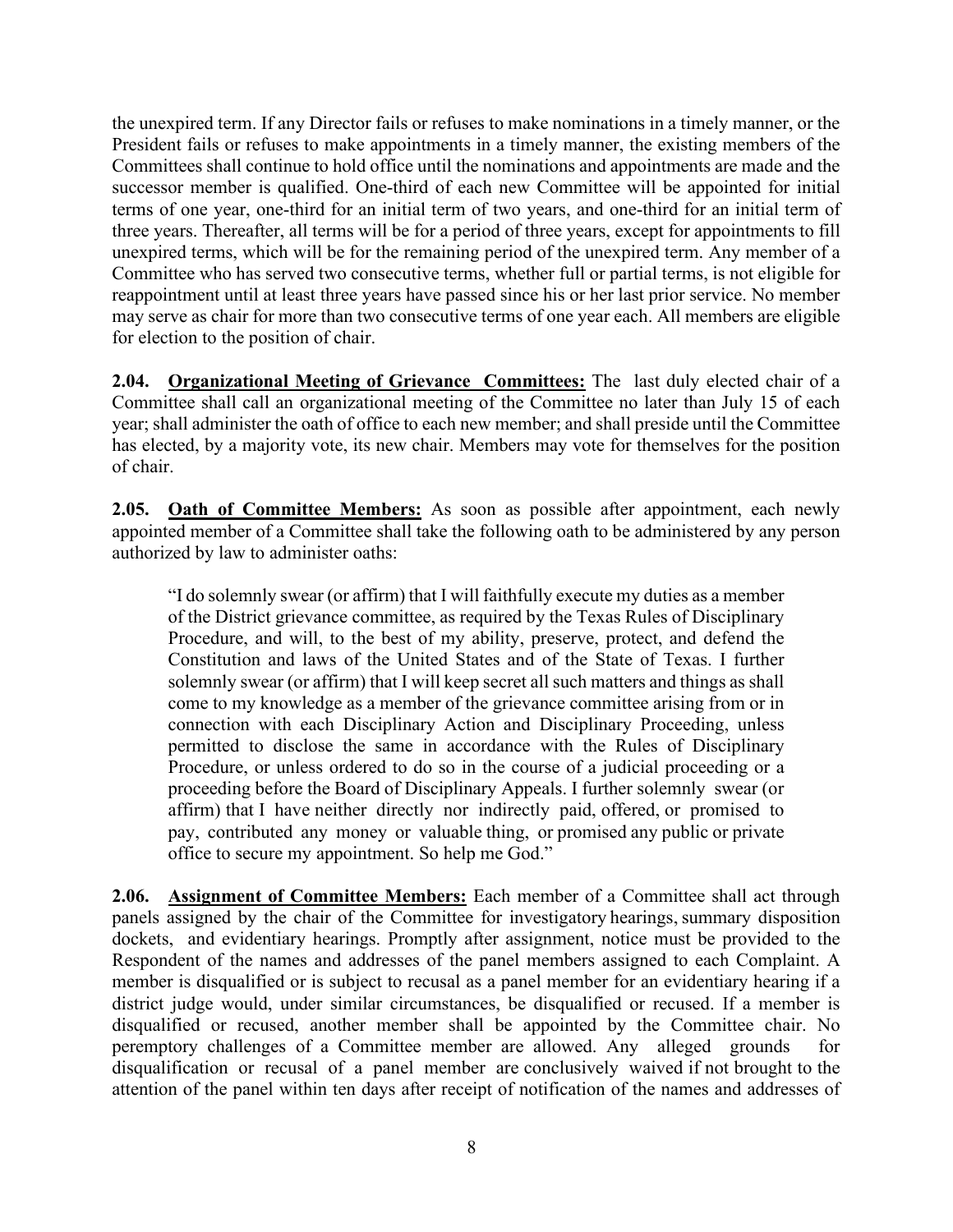members of the panel; however, grounds for disqualification or recusal not reasonably discoverable within the ten day period may be asserted within ten days after they were discovered or in the exercise of reasonable diligence should have been discovered.

**2.07. Duties of Committees:** Committees shall act through panels, as assigned by the Committee chairs, to conduct investigatory hearings, summary disposition dockets and evidentiary hearings. No panel may consist of more than one-half of all members of the Committee or fewer than three members. If a member of a panel is disqualified, recused or otherwise unable to serve, the chair shall appoint a replacement. Panels must be composed of two attorney members for each public member. A quorum must include at least one public member for every two attorney members present and consists of a majority of the membership of the panel, and business shall be conducted upon majority vote of those members present, a quorum being had. In matters in which evidence is taken, no member may vote unless that member has heard or reviewed all the evidence. It shall be conclusively presumed, however, not subject to discovery or challenge in any subsequent proceeding, that every member casting a vote has heard or reviewed all the evidence. No member, attorney or public, may be appointed by the chair to an Evidentiary Panel pertaining to the same disciplinary matter that the member considered at either an investigatory hearing or summary disposition docket. Any tie vote is a vote in favor of the position of the Respondent.

**2.08. Expenses:** Members of Committees serve without compensation but are entitled to reimbursement by the State Bar for their reasonable, actual, and necessary expenses.

## **2.09. Notice to Parties:**

A. Every notice required by this Part to be served upon the Respondent may be served by U. S. certified mail, return receipt requested, or by any other means of service permitted by the Texas Rules of Civil Procedure to the Respondent at the Respondent's Address or to the Respondent's counsel.

B. Every notice required by this Part to be served upon the Commission may be served by U. S. certified mail, return receipt requested, or by any other means of service permitted by the Texas Rules of Civil Procedure, to the address of the Commission's counsel of record or, if none, to the address designated by the Commission.

C. Whenever a party has the right or is required to do some act or take some proceedings within a prescribed period after the service of a notice or other paper upon the party and the notice or paper is served upon the party by mail or telephonic document transfer, three days shall be added to the prescribed period.

**2.10. Classification of Grievances:** The Chief Disciplinary Counsel shall within thirty days examine each Grievance received to determine whether it constitutes an Inquiry, a Complaint, or a Discretionary Referral.

A. If the Grievance is determined to constitute an Inquiry, the Chief Disciplinary Counsel shall notify the Complainant and Respondent of the dismissal. The Complainant may, within thirty days from notification of the dismissal, appeal the determination to the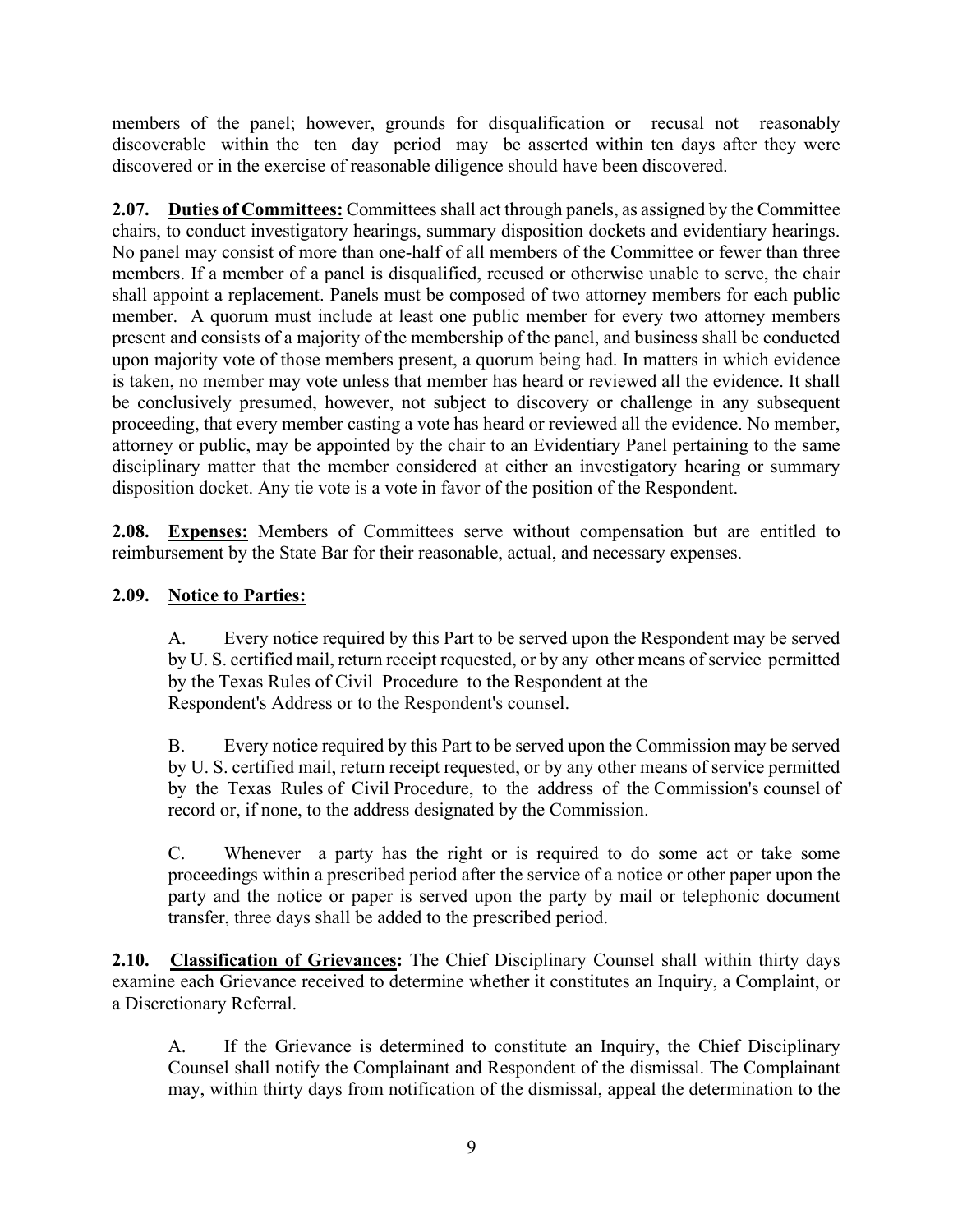Board of Disciplinary Appeals. If the Board of Disciplinary Appeals affirms the classification as an Inquiry, the Complainant will be so notified and may within twenty days amend the Grievance one time only by providing new or additional evidence. The Complainant may appeal a decision by the Chief Disciplinary Counsel to dismiss the amended Complaint as an Inquiry to the Board of Disciplinary Appeals. No further amendments or appeals will be accepted.

B. If the Grievance is determined to constitute a Complaint, the Respondent shall be provided a copy of the Complaint with notice to respond, in writing, to the allegations of the Complaint. The notice shall advise the Respondent that the Chief Disciplinary Counsel may provide appropriate information, including the Respondent's response, to law enforcement agencies as permitted by Rule 6.08. The Respondent shall deliver the response to both the Office of the Chief Disciplinary Counsel and the Complainant within thirty days after receipt of the notice.

C. If the Grievance is determined to be a Discretionary Referral, the Chief Disciplinary Counsel will notify the Complainant and the Respondent of the referral to the State Bar's Client Attorney Assistance Program (CAAP). No later than sixty days after the Grievance is referred, CAAP will notify the Chief Disciplinary Counsel of the outcome of the referral. The Chief Disciplinary Counsel must, within fifteen days of notification from CAAP, determine whether the Grievance should be dismissed as an Inquiry or proceed as a Complaint. The Chief Disciplinary Counsel and CAAP may share confidential information for all Grievances classified as Discretionary Referrals.

**2.11. Venue:** Venue of District Grievance Committee proceedings shall be in accordance with the following:

A. Investigatory Panel Proceedings. Proceedings of an Investigatory Panel shall be conducted by a Panel for the county where the alleged Professional Misconduct occurred, in whole or in part. If the acts or omissions complained of occurred wholly outside the State of Texas, proceedings shall be conducted by a Panel for the county of Respondent's residence and, if Respondent has no residence in Texas, by a Panel for Travis County.

B. Summary Disposition Panel Proceedings. Proceedings of a Summary Disposition Panel shall be conducted by a Panel for the county where the alleged Professional Misconduct occurred, in whole or in part. If the acts or omissions complained of occurred wholly outside the State of Texas, proceedings shall be conducted by a Panel for the county of Respondent's residence and, if Respondent has no residence in Texas, by a Panel for Travis County, Texas.

C. Evidentiary Panel Proceedings. Proceedings of an Evidentiary Panel shall be conducted by a Panel for the county where Respondent's principal place of practice is maintained; or if the Respondent does not maintain a place of practice within the State of Texas, in the county of Respondent's residence; or if the Respondent maintains neither a residence nor a place of practice within the State of Texas, then in the county where the alleged Professional Misconduct occurred, in whole or in part. In all other instances, venue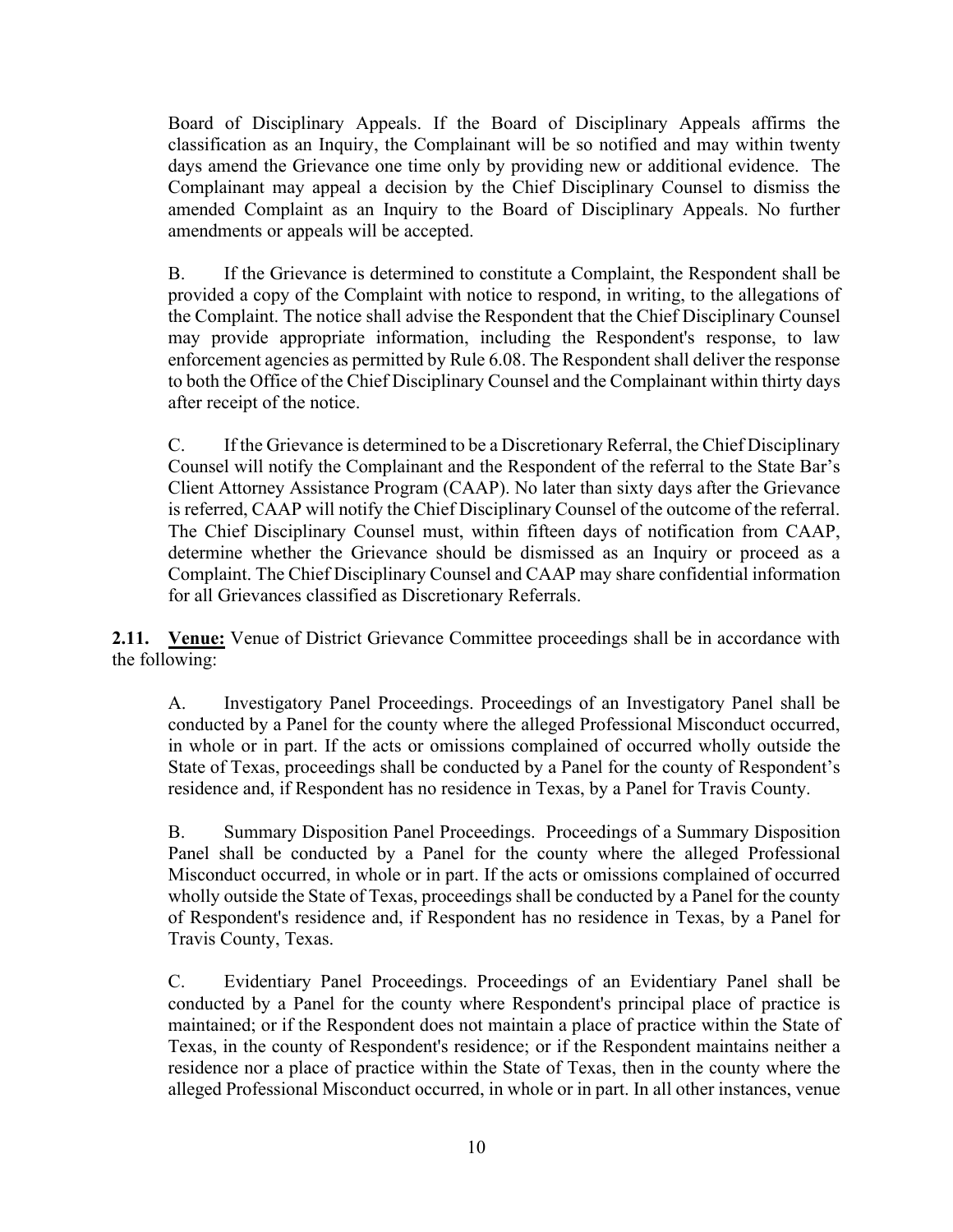is in Travis County, Texas.

## **2.12. Investigation and Determination of Just Cause:**

A. The Chief Disciplinary Counsel will investigate a Complaint to determine whether Just Cause exists.

1. *General Rule*: The Chief Disciplinary Counsel must make a Just Cause determination within 60 days of the date that the Respondent's response to the Complaint is due.

2. *Exceptions*: The Just Cause determination date is extended to 60 days after the latest of:

a. the date of compliance specified in any investigatory subpoena issued by the Chief Disciplinary Counsel;

- b. the date of any enforcement order issued by a district court under (E); or
- c. the date that an investigatory hearing is completed.

B. During the investigation, the Chief Disciplinary Counsel, with the Committee chair's approval, may issue a subpoena that relates directly to a specific allegation of attorney misconduct for the production of documents, electronically stored information, or tangible things or to compel the attendance of a witness, including the Respondent, at an investigatory hearing.

C. A subpoena must notify the witness of the time, date, and place of appearance or production and must contain a description of materials to be produced. A subpoena must be served on a witness personally or in accordance with Rule 21a, Texas Rules of Civil Procedure. Proof of service may be by certification of the server or by return receipt. A witness, other than the Respondent, who is commanded to appear at an investigatory hearing is entitled to the same fee and expense reimbursement as a witness commanded to appear in district court.

D. Before the time specified for compliance, the Respondent or witness must present any objection to the chair of the Investigatory Panel, if an investigatory hearing has been set, or to the Committee chair, if an investigatory hearing has not been set. Objections must be made in good faith. If the chair overrules an objection in whole or in part, and the Respondent or witness fails to comply with the chair's ruling, the Chief Disciplinary Counsel may seek to enforce the subpoena in district court under (E).

E. The Chief Disciplinary Counsel may seek enforcement of a subpoena in the district court of the county in which appearance or production is required. The Respondent or witness may raise any good faith objection to the subpoena. If the district court finds that a person's noncompliance with or objection to a subpoena is in bad faith, then after notice and a hearing, the court may order the person to pay the Chief Disciplinary Counsel's reasonable and necessary costs and attorney fees. The district court's order is not appealable. The Chief Disciplinary Counsel must not consider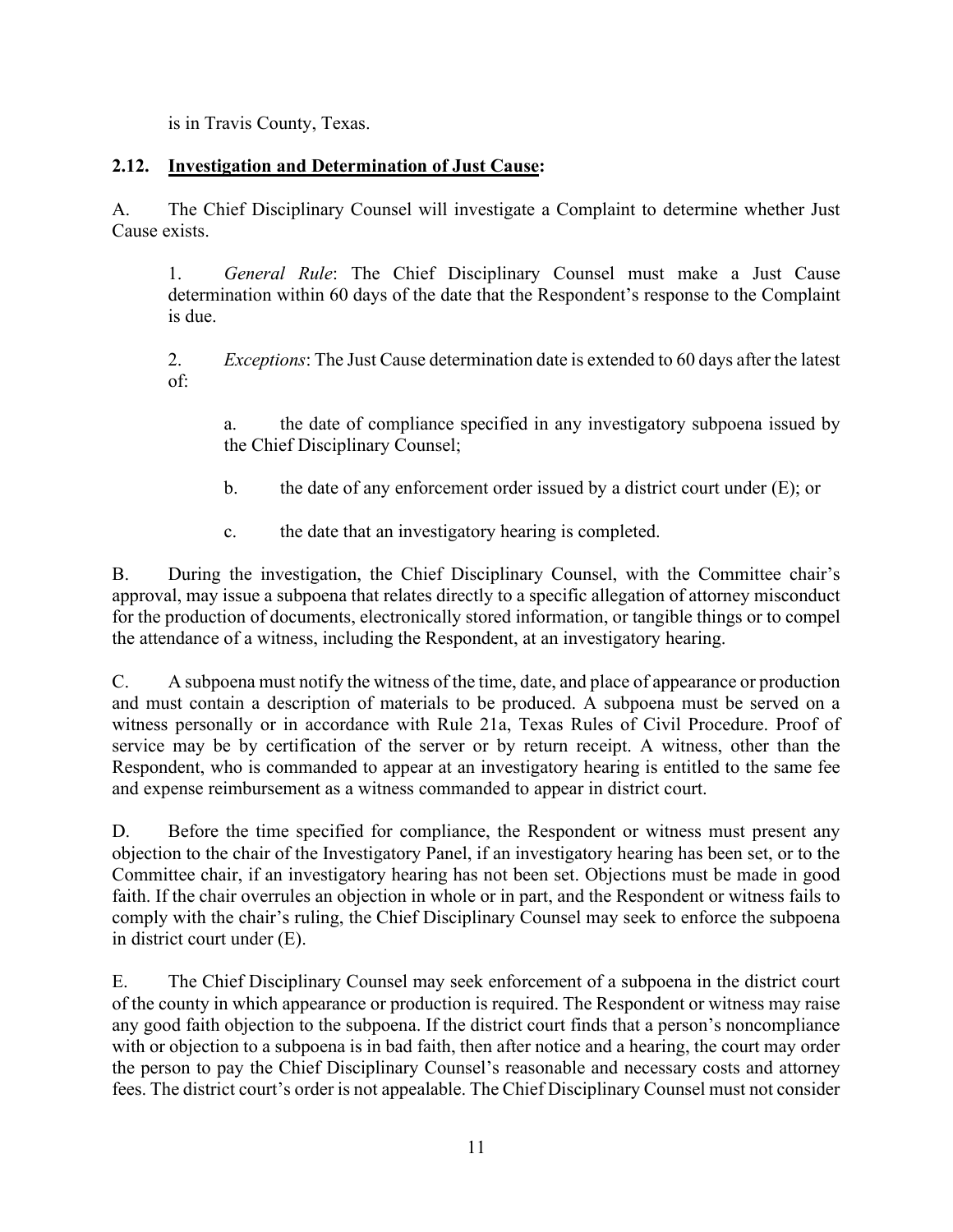a Respondent's good faith objection to an investigatory subpoena as grounds for Just Cause.

F. The Chief Disciplinary Counsel may set a Complaint for an investigatory hearing. The hearing will be set before an Investigatory Panel and is a nonadversarial proceeding that may be conducted by teleconference. The chair of the Investigatory Panel may administer oaths and may set forth procedures for eliciting evidence, including witness testimony. Witness examination may be conducted by the Chief Disciplinary Counsel, the Respondent, or the Panel. An investigatory hearing is strictly confidential and any record may be released only for use in a disciplinary matter.

G. An investigatory hearing may result in a Sanction negotiated with the Respondent or in the Chief Disciplinary Counsel's dismissing the Complaint or finding Just Cause. The terms of a negotiated Sanction must be in a written judgment with findings of fact and conclusions of law. The judgment must be entered into the record by the chair of the Investigatory Panel and signed by the Chief Disciplinary Counsel and the Respondent.

**2.13. Summary Disposition Setting:** Upon investigation, if the Chief Disciplinary Counsel determines that Just Cause does not exist to proceed on the Complaint, the Chief Disciplinary Counsel shall place the Complaint on a Summary Disposition Panel docket, which may be conducted by teleconference. At the Summary Disposition Panel docket, the Chief Disciplinary Counsel will present the Complaint together with any information, documents, evidence, and argument deemed necessary and appropriate by the Chief Disciplinary Counsel, without the presence of the Complainant or Respondent. The Summary Disposition Panel shall determine whether the Complaint should be dismissed or should proceed. If the Summary Disposition Panel dismisses the Complaint, both the Complainant and Respondent will be so notified. There is no appeal from a determination by the Summary Disposition Panel that the Complaint should be dismissed or should proceed. All Complaints presented to the Summary Disposition Panel and not dismissed will proceed in accordance with Rule 2.14 and Rule 2.15. The fact that a Complaint was placed on the Summary Disposition Panel Docket and not dismissed is wholly inadmissible for any purpose in the instant or any subsequent Disciplinary Proceeding or Disciplinary Action.

**2.14. Proceeding Upon a Determination of Just Cause:** All rights characteristically reposed in a client by the common law of this State as to every Complaint not dismissed after an investigatory hearing, resolved through a negotiated judgment entered by an Investigatory Panel, or dismissed by the Summary Disposition Panel are vested in the Commission.

A. Client of Chief Disciplinary Counsel: The Commission is the client of the Chief Disciplinary Counsel for every Complaint not dismissed after an investigatory hearing, resolved through a negotiated judgment entered by an Investigatory Panel, or dismissed by the Summary Disposition Panel.

B. Interim Suspension: In any instance in which the Chief Disciplinary Counsel reasonably believes based upon investigation of the Complaint that the Respondent poses a substantial threat of irreparable harm to clients or prospective clients, the Chief Disciplinary Counsel may seek and obtain authority from the Commission to pursue interim suspension of the Respondent's license in accordance with Part XIV of these rules.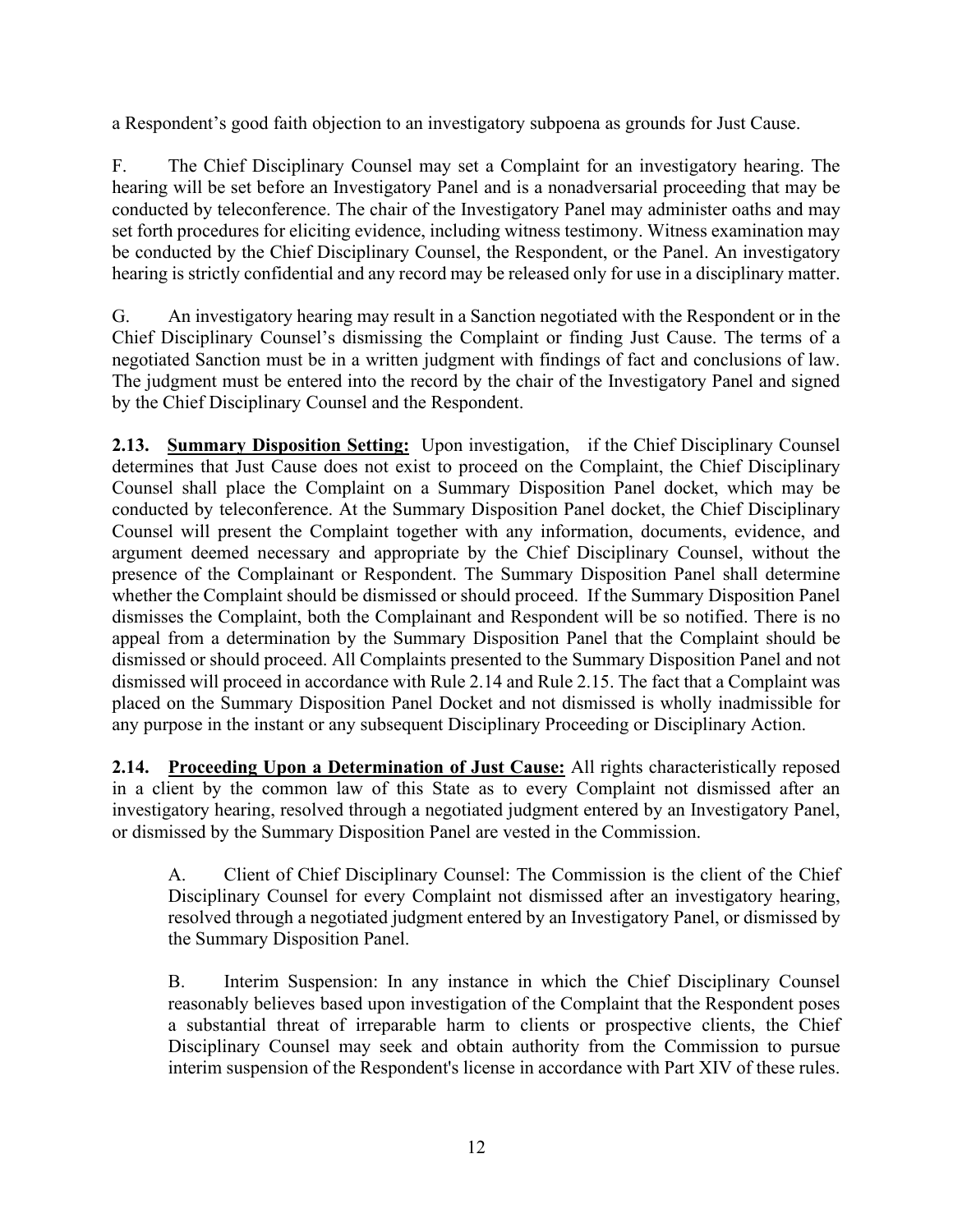C. Disability: In any instance in which the Chief Disciplinary Counsel reasonably believes based upon investigation of the Complaint that the Respondent is suffering from a Disability to such an extent that either (a) the Respondent's continued practice of law poses a substantial threat of irreparable harm to client or prospective clients; or (b) the Respondent is so impaired as to be unable to meaningfully participate in the preparation of a defense, the Chief Disciplinary Counsel shall seek and obtain client authority to refer the Complaint to the Board of Disciplinary Appeals pursuant to Part XII of these rules.

D. Notification of Complaint: For each Complaint not dismissed after an investigatory hearing, resolved through a negotiated judgment entered by an Investigatory Panel, or dismissed by a Summary Disposition Panel, the Chief Disciplinary Counsel shall give the Respondent written notice of the acts and/or omissions engaged in by the Respondent and of the Texas Disciplinary Rules of Professional Conduct that the Chief Disciplinary Counsel contends are violated by the alleged acts and/or omissions.

**2.15. Election:** A Respondent given written notice of the allegations and rule violations complained of, in accordance with Rule 2.14, shall notify the Chief Disciplinary Counsel whether the Respondent seeks to have the Complaint heard in a district court of proper venue, with or without a jury, or by an Evidentiary Panel of the Committee. The election must be in writing and served upon the Chief Disciplinary Counsel no later than twenty days after the Respondent's receipt of written notification pursuant to Rule 2.14. If the Respondent timely elects to have the Complaint heard in a district court, the matter will proceed in accordance with Part III hereof. If the Respondent timely elects to have the Complaint heard by an Evidentiary Panel, the matter will proceed in accordance with Rules 2.17 and 2.18. A Respondent's failure to timely file an election shall conclusively be deemed as an affirmative election to proceed in accordance with Rules 2.17 and 2.18.

## **2.16. Confidentiality:**

A. All members and staff of the Office of Chief Disciplinary Counsel, Board of Disciplinary Appeals, Committees, and Commission shall maintain as confidential all Disciplinary Proceedings and associated records, except that:

1. the pendency, subject matter, status of an investigation, and final disposition, if any, may be disclosed by the Office of Chief Disciplinary Counsel or Board of Disciplinary Appeals if the Respondent has waived confidentiality, the Disciplinary Proceeding is based on conviction of a serious crime, or disclosure is ordered by a court of competent jurisdiction;

2. a negotiated judgment entered by an Investigatory Panel for any Sanction other than a private reprimand may be disclosed;

3. if the Evidentiary Panel finds that professional misconduct occurred and imposes any Sanction other than a private reprimand;

a. the Evidentiary Panel's final judgment is a public record from the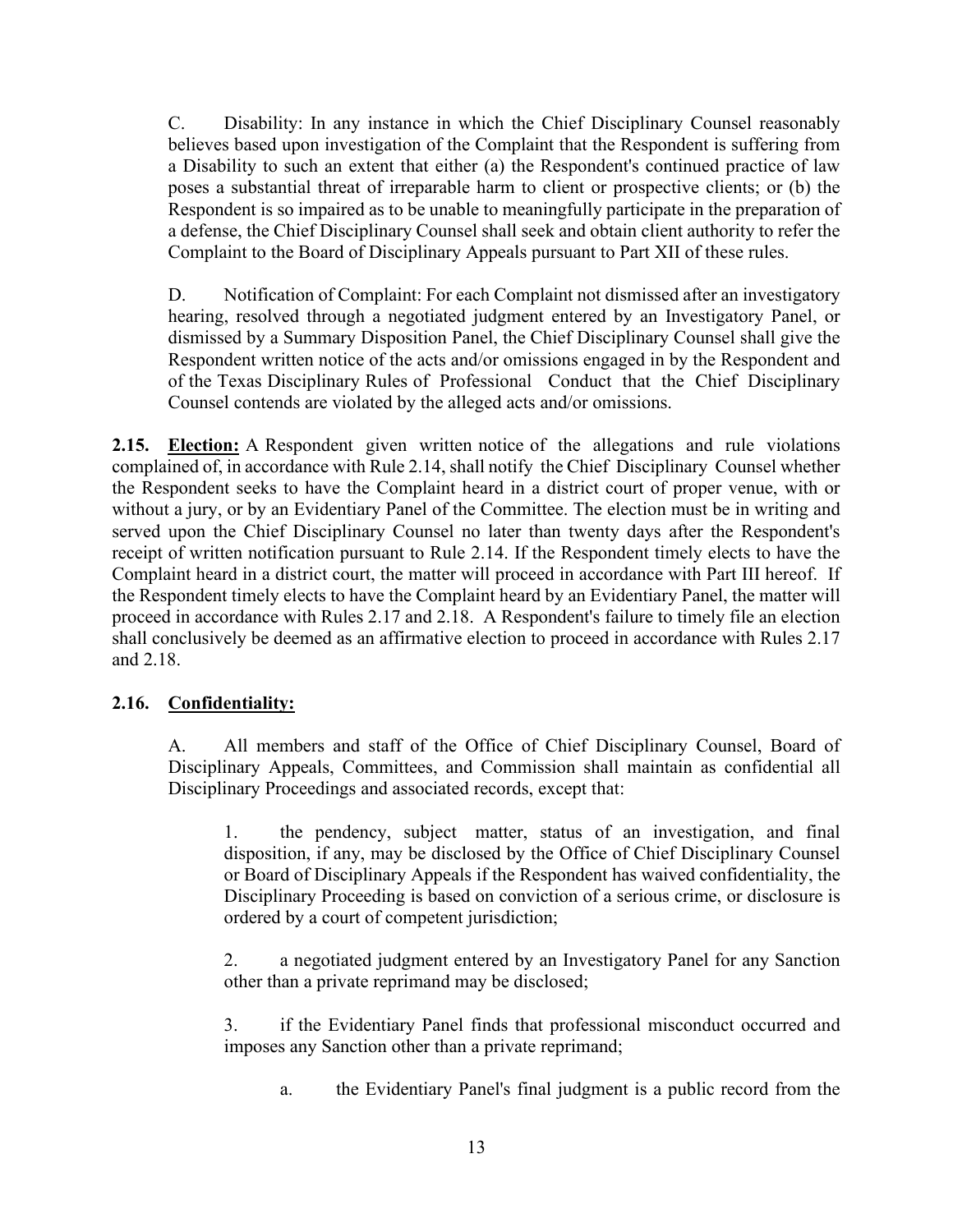date the judgment is signed; and

b. once all appeals, if any, have been exhausted and the judgment is final, the Office of Chief Disciplinary Counsel shall, upon request, disclose all documents, statements, and other information relating to the Disciplinary Proceeding that came to the attention of the Evidentiary Panel during the Disciplinary Proceeding;

4. the record in any appeal to the Board of Disciplinary Appeals from an Evidentiary Panel's final judgment, other than an appeal from a judgment of private reprimand, is a public record; and

5. facts and evidence that are discoverable elsewhere are not made confidential merely because they are discussed or introduced in the course of a Disciplinary Proceeding.

B. The deliberations and voting of an Investigatory Panel or Evidentiary Panel are strictly confidential and not subject to discovery. No person is competent to testify as to such deliberations and voting.

C. Rule 6.08 governs the provision of confidential information to authorized agencies investigating qualifications for admission to practice, attorney discipline enforcement agencies, law enforcement agencies, the State Bar's Client Security Fund, the State Bar's Lawyer Assistance Program, the Supreme Court's Unauthorized Practice of Law Committee and its subcommittees, and the Commission on Judicial Conduct.

D. Files of dismissed Disciplinary Proceedings will be retained for one hundred eighty days, after which time the files may be destroyed. No permanent record will be kept of Complaints dismissed except to the extent necessary for statistical reporting purposes.

**2.17. Evidentiary Hearings:** Within fifteen days of the earlier of the date of Chief Disciplinary Counsel's receipt of Respondent's election or the day following the expiration of Respondent's right to elect, the chair of a Committee having proper venue shall appoint an Evidentiary Panel to hear the Complaint. The Evidentiary Panel may not include any person who served on a Summary Disposition or an Investigatory Panel that heard the Complaint and must have at least three members but no more than one-half as many members as on the Committee. Each Evidentiary Panel must have a ratio of two attorney members for every public member. Proceedings before an Evidentiary Panel of the Committee include:

A. Evidentiary Petition and Service: Not more than sixty days from the earlier of receipt of Respondent's election or Respondent's deadline to elect to proceed before an Evidentiary Panel, the Chief Disciplinary Counsel shall file with the Evidentiary Panel an Evidentiary Petition in the name of the Commission. The Evidentiary Petition shall be served upon the Respondent in accordance with Rule 2.09 and must contain:

1. Notice that the action is brought by the Commission for Lawyer Discipline,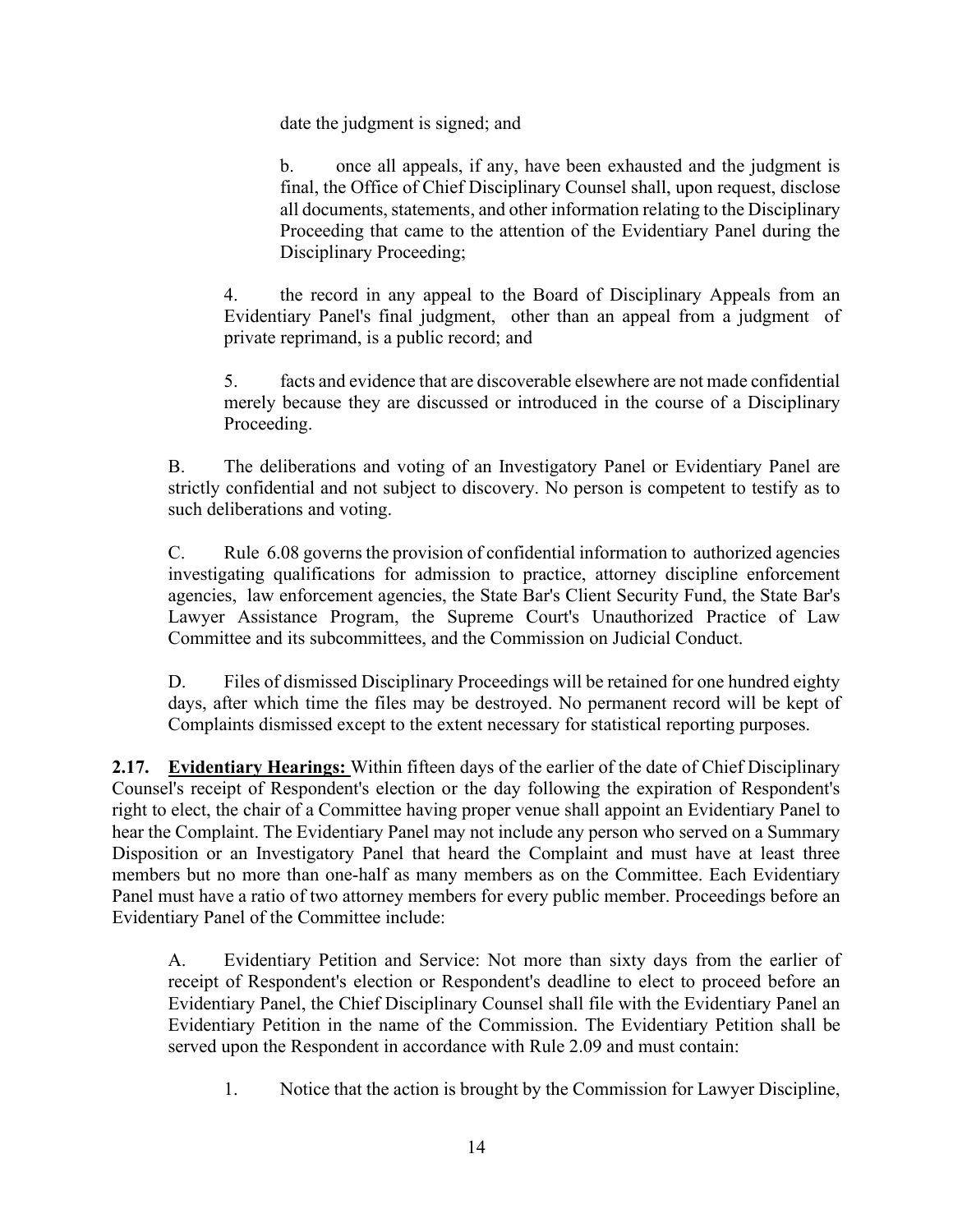a committee of the State Bar.

2. The name of the Respondent and the fact that he or she is an attorney licensed to practice law in the State of Texas.

3. Allegations necessary to establish proper venue.

4. A description of the acts and conduct that gave rise to the alleged Professional Misconduct in detail sufficient to give fair notice to the Respondent of the claims made, which factual allegations may be grouped in one or more counts based upon one or more Complaints.

5. A listing of the specific rules of the Texas Disciplinary Rules of Professional Conduct allegedly violated by the acts or conduct, or other grounds for seeking Sanctions.

6. A demand for judgment that the Respondent be disciplined as warranted by the facts and for any other appropriate relief.

7. Any other matter that is required or may be permitted by law or by these rules.

B. Answer: A responsive pleading either admitting or denying each specific allegation of Professional Misconduct must be filed by or on behalf of the Respondent no later than 5:00 p.m. on the first Monday following the expiration of twenty days after service of the Evidentiary Petition.

C. Default: A failure to file an answer within the time permitted constitutes a default, and all facts alleged in the Evidentiary Petition shall be taken as true for the purposes of the Disciplinary Proceeding. Upon a showing of default, the Evidentiary Panel shall enter an order of default with a finding of Professional Misconduct and shall conduct a hearing to determine the Sanctions to be imposed.

D. Request for Disclosure: The Commission or Respondent may obtain disclosure from the other party of the information or material listed below by serving the other party, no later than thirty days before the first setting of the hearing. The responding party must serve a written response on the requesting party within thirty days after service of the request, except that a Respondent served with a request before the answer is due need not respond until fifty days after service of the request. A party who fails to make, amend, or supplement a disclosure in a timely manner may not introduce in evidence the material or information that was not timely disclosed, or offer the testimony of a witness (other than a named party) who was not timely identified, unless the panel finds that there was good cause for the failure to timely make, amend, or supplement the disclosure response; or the failure to timely make, amend, or supplement the discovery response will not unfairly surprise or unfairly prejudice the other party. No objection or assertion of work product is permitted to a request under this Rule. A party may request disclosure of any or all of the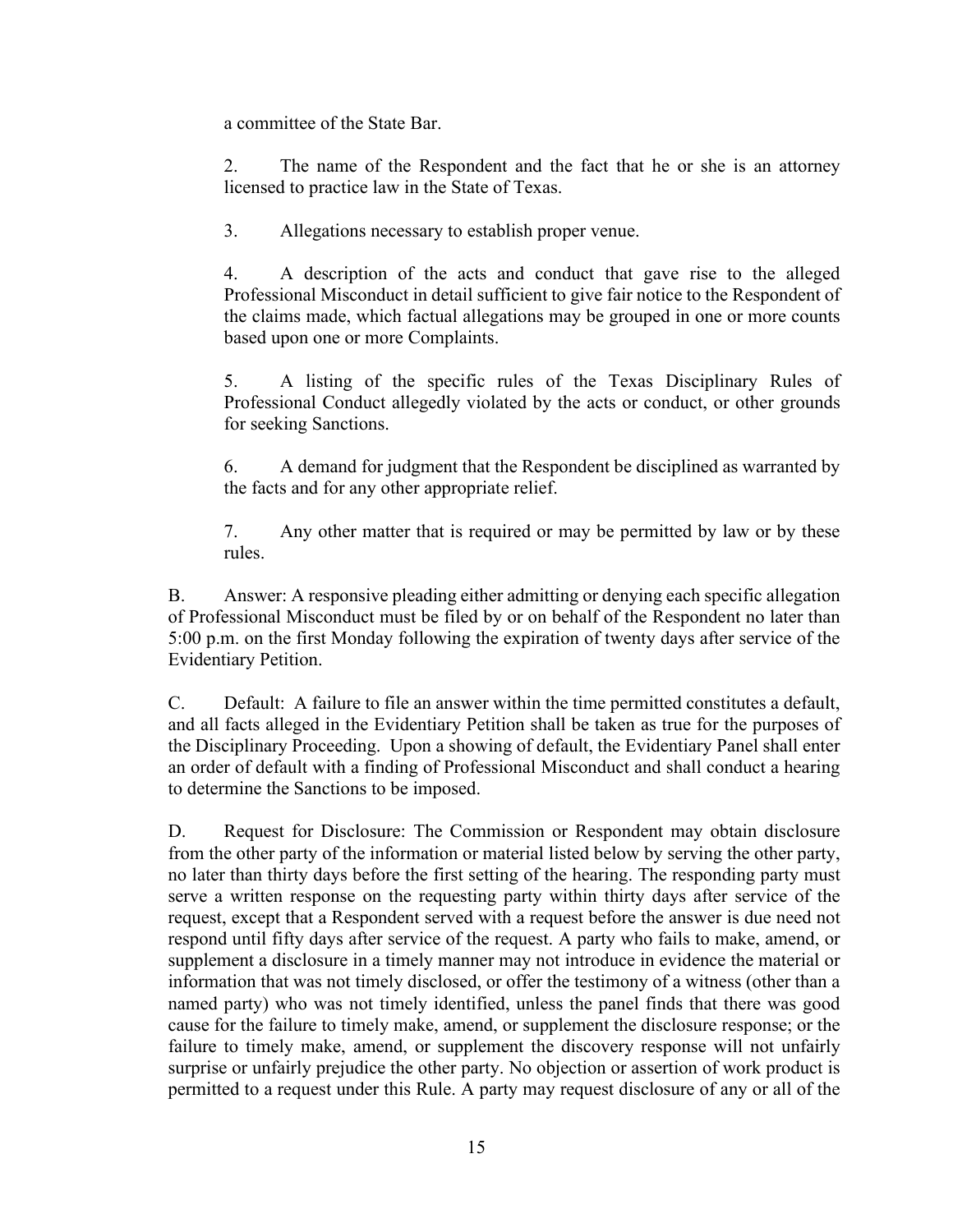### following:

1. The correct names of the parties to the Disciplinary Proceeding.

2. In general, the factual bases of the responding party's claims or defenses (the responding party need not marshal all evidence that may be offered at trial).

3. The name, address, and telephone number of persons having knowledge of relevant facts, and a brief statement of each identified person's connection with the disciplinary matter.

4. For any testifying expert, the expert's name, address, and telephone number; the subject matter on which the expert will testify, and the general substance of the expert's mental impressions and opinions and a brief summary of the basis for them.

5. Any witness statements.

E. Limited Discovery: In addition to the Request for Disclosure, the Commission and the Respondent may conduct further discovery with the following limitations:

1. All discovery must be conducted during the discovery period, which begins when the Evidentiary Petition is filed and continues until thirty days before the date set for hearing.

2. Each party may have no more than six hours in total to examine and crossexamine all witnesses in oral depositions.

3. Any party may serve on the other party no more than twenty-five written interrogatories, excluding interrogatories asking a party only to identify or authenticate specific documents. Each discrete subpart of an interrogatory is considered a separate interrogatory.

4. Any party may serve on the other party requests for production and inspection of documents and tangible things.

5. Any party may serve on the other party requests for admission.

F. Modification of Discovery Limitations: Upon a showing of reasonable need, the Evidentiary Panel chair may modify the discovery limitations set forth in Rule 2.17E. The parties may by agreement modify the discovery limitations set forth in Rule 2.17E.

G. Discovery Dispute Resolution: Except where modified by these rules, all discovery disputes shall be ruled upon by the Evidentiary Panel chair generally in accord with the Texas Rules of Civil Procedure; provided, however, that no ruling upon a discovery dispute shall be a basis for reversal solely because it fails to strictly comply with the Texas Rules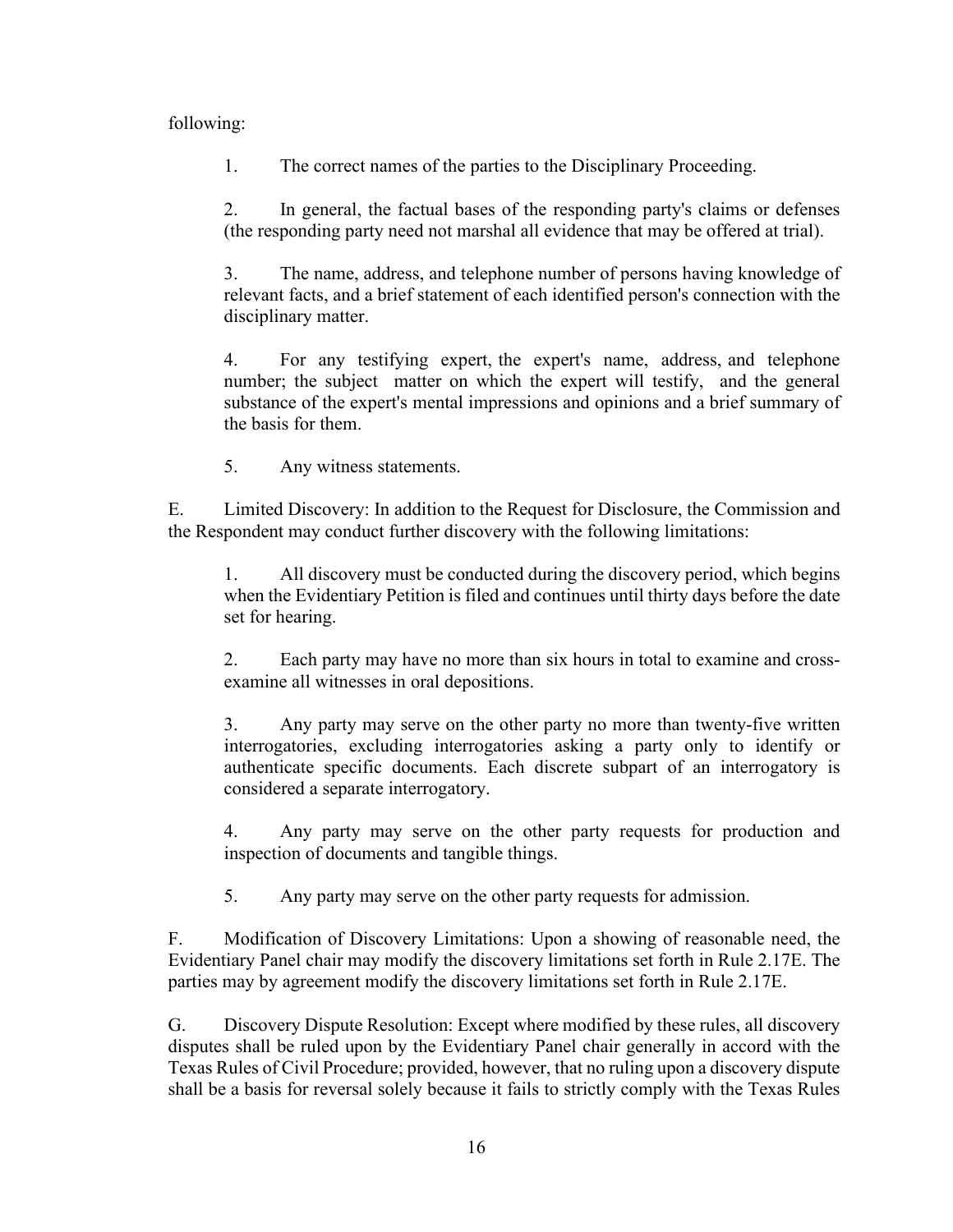of Civil Procedure.

H. Subpoena Power: The Commission or the Respondent may compel the attendance of witnesses, including the Respondent, and the production of documents, electronically stored information, or tangible things by subpoena. A subpoena must notify the witness of the time, date, and place of appearance or production; contain a description of the materials to be produced; be signed by the Evidentiary Panel chair; and be served personally or in accordance with Rule 21a, Texas Rules of Civil Procedure. Proof of service may be by certification of the server or by return receipt. Any contest between the Commission and the Respondent about the materiality of the testimony or production sought will be determined by the Evidentiary Panel chair, and is subject to review. The Commission or the Respondent may seek enforcement of a subpoena in the district court of the county in which the attendance or production is required. A witness, other than the Respondent, who is commanded to appear at an Evidentiary Panel hearing is entitled to the same fee and expense reimbursement as a witness commanded to appear in district court.

I. Enforcement of Subpoenas and Examination Before a District Judge: If any witness, including the Respondent, fails or refuses to appear or to produce the things named in the subpoena, or refuses to be sworn or to affirm or to testify, the witness may be compelled to appear and produce tangible evidence and to testify at a hearing before a district judge of the county in which the subpoena was served. The application for such a hearing is to be styled "In re: Hearing Before The District Grievance Committee." The court shall order a time, date, and place for the hearing and shall notify the Commission, the Respondent, and the witness. Unless the Respondent requests a public hearing, the proceedings before the court shall be closed and all records relating to the hearing shall be sealed and made available only to the Commission, the Respondent, or the witness. If the witness fails or refuses to appear, testify, or produce such tangible evidence, he or she shall be punished for civil contempt.

J. Right to Counsel: The Respondent and the Complainant may, if they so choose, have counsel present during any evidentiary hearing.

K. Alternative Dispute Resolution: Upon motion made or otherwise, the Evidentiary Panel Chair may order the Commission and the Respondent to participate in mandatory alternative dispute resolution as provided by Chapter 154 of the Civil Practice and Remedies Code or as otherwise provided by law when deemed appropriate.

L. Evidence: The Respondent, individually or through his or her counsel if represented, and the Commission, through the Chief Disciplinary Counsel, may, if they so choose, offer evidence, examine witnesses and present argument. Witness examination may be conducted only by the Commission, the Respondent, and the panel members. The inability or failure to exercise this opportunity does not abate or preclude further proceedings. The Evidentiary Panel chair shall admit all such probative and relevant evidence as he or she deems necessary for a fair and complete hearing, generally in accord with the Texas Rules of Evidence; provided, however, that admission or exclusion of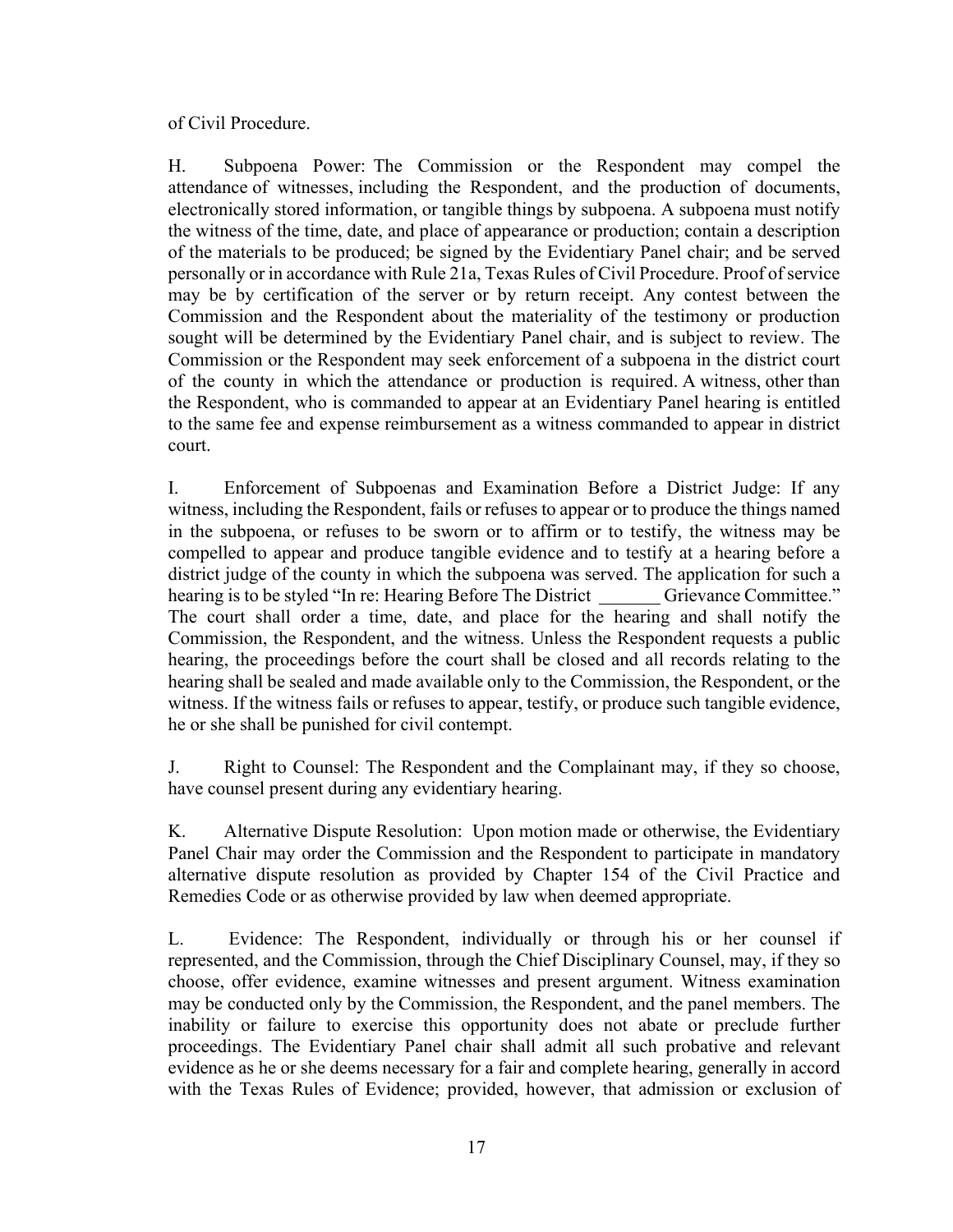evidence shall be in the discretion of the Evidentiary Panel chair and no ruling upon the evidence shall be a basis for reversal solely because it fails to strictly comply with the Texas Rules of Evidence.

M. Burden of Proof: The burden of proof is upon the Commission for Lawyer Discipline to prove the material allegations of the Evidentiary Petition by a preponderance of the evidence.

N. Record of the Hearing: A verbatim record of the proceedings will be made by a certified shorthand reporter in a manner prescribed by the Board of Disciplinary Appeals. In the event of an appeal from the Evidentiary Panel to the Board of Disciplinary Appeals, the party initiating the appeal shall pay the costs of preparation of the transcript. Such costs shall be taxed at the conclusion of the appeal by the Board of Disciplinary Appeals.

O. Setting: Evidentiary Panel proceedings must be set for hearing with a minimum of forty-five days' notice to all parties unless waived by all parties. Evidentiary Panel proceedings shall be set for hearing on the merits on a date not later than 180 days after the date the answer is filed, except for good cause shown. If the Respondent fails to answer, a hearing for default may be set at any time not less than ten days after the answer date without further notice to the Respondent. No continuance may be granted unless required by the interests of justice.

P. Decision: After conducting the Evidentiary Hearing, the Evidentiary Panel shall issue a judgment within thirty days. In any Evidentiary Panel proceeding where Professional Misconduct is found to have occurred, such judgment shall include findings of fact, conclusions of law and the Sanctions to be imposed. The Evidentiary Panel may:

1. dismiss the Disciplinary Proceeding and refer it to the voluntary mediation and dispute resolution procedure;

2. find that the Respondent suffers from a disability and forward that finding to the Board of Disciplinary Appeals for referral to a district disability committee pursuant to Part XII; or

3. find that Professional Misconduct occurred and impose Sanctions.

**2.18. Terms of Judgment:** In any judgment of disbarment or suspension that is not stayed, the Evidentiary Panel shall order the Respondent to surrender his or her law license and permanent State Bar card to the Chief Disciplinary Counsel for transmittal to the Clerk of the Supreme Court. In all judgments imposing disbarment or suspension, the Evidentiary Panel shall enjoin the Respondent from practicing law or from holding himself or herself out as an attorney eligible to practice law during the period of disbarment or suspension. In all judgments of disbarment, suspension, or reprimand, the Evidentiary Panel shall make all other orders as it finds appropriate, including probation of all or any portion of suspension.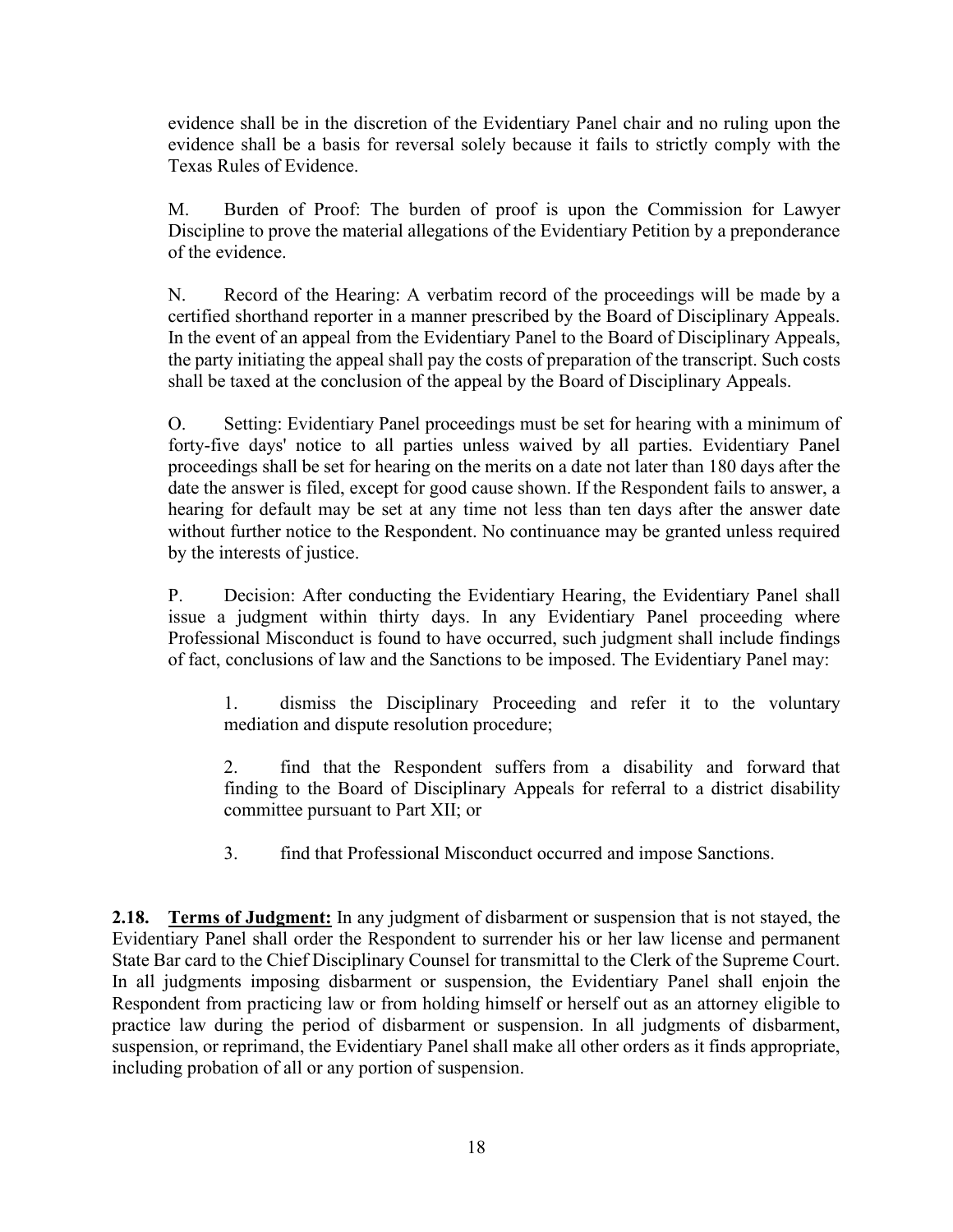**2.19. Restitution:** In all cases in which the proof establishes that the Respondent's misconduct involved the misappropriation of funds and the Respondent is disbarred or suspended, the panel's judgment must require the Respondent to make restitution during the period of suspension, or before any consideration of reinstatement from disbarment, and must further provide that its judgment of suspension shall remain in effect until evidence of satisfactory restitution is made by Respondent and verified by the Chief Disciplinary Counsel.

**2.20. Notice of Decision:** The Complainant, the Respondent, and the Commission must be notified in writing of the judgment of the Evidentiary Panel. The notice sent to the Respondent and the Commission must clearly state that any appeal of the judgment must be filed with the Board of Disciplinary Appeals within thirty days of the date of the notice. If the Evidentiary Panel finds that the Respondent committed professional misconduct, a copy of the Evidentiary Petition and the judgment shall be transmitted by the Office of the Chief Disciplinary Counsel to the Clerk of the Supreme Court. The Clerk of the Supreme Court shall make an appropriate notation on the Respondent's permanent record.

**2.21. Post Judgment Motions:** Any motion for new hearing or motion to modify the judgment must comport with the provisions of the applicable Texas Rules of Civil Procedure pertaining to motions for new trial or to motions to modify judgments.

**2.22. Probated Suspension--Revocation Procedure:** If all or any part of a suspension from the practice of law is probated under this Part II, the Board of Disciplinary Appeals is hereby granted jurisdiction for the full term of suspension, including any probationary period, to hear a motion to revoke probation. If the Chief Disciplinary Counsel files a motion to revoke probation, it shall be set for hearing within thirty days of service of the motion upon the Respondent. Service upon the Respondent shall be sufficient if made in accordance with Rule 21a of the Texas Rules of Civil Procedure. Upon proof, by a preponderance of the evidence, of a violation of probation, the same shall be revoked and the attorney suspended from the practice of law for the full term of suspension without credit for any probationary time served. The Board of Disciplinary Appeals' Order revoking a probated suspension cannot be superseded or stayed.

**2.23. Appeals by Respondent or Commission:** The Respondent or Commission may appeal the judgment to the Board of Disciplinary Appeals. Such appeals must be on the record, determined under the standard of substantial evidence. Briefs may be filed as a matter of right. The time deadlines for such briefs shall be promulgated by the Board of Disciplinary Appeals. An appeal, if taken, is perfected when a written notice of appeal is filed with the Board of Disciplinary Appeals. The notice of appeal must reflect the intention of the Respondent or the Commission to appeal and identify the decision from which appeal is perfected. The notice of appeal must be filed within thirty days after the date of judgment, except that the notice of appeal must be filed within ninety days after the date of judgment if any party timely files a motion for new trial or a motion to modify the judgment.

**2.24. No Supersedeas:** An Evidentiary Panel's order of disbarment cannot be superseded or stayed. The Respondent may within thirty days from entry of judgment petition the Evidentiary Panel to stay a judgment of suspension. The Respondent carries the burden of proof by preponderance of the evidence to establish by competent evidence that the Respondent's continued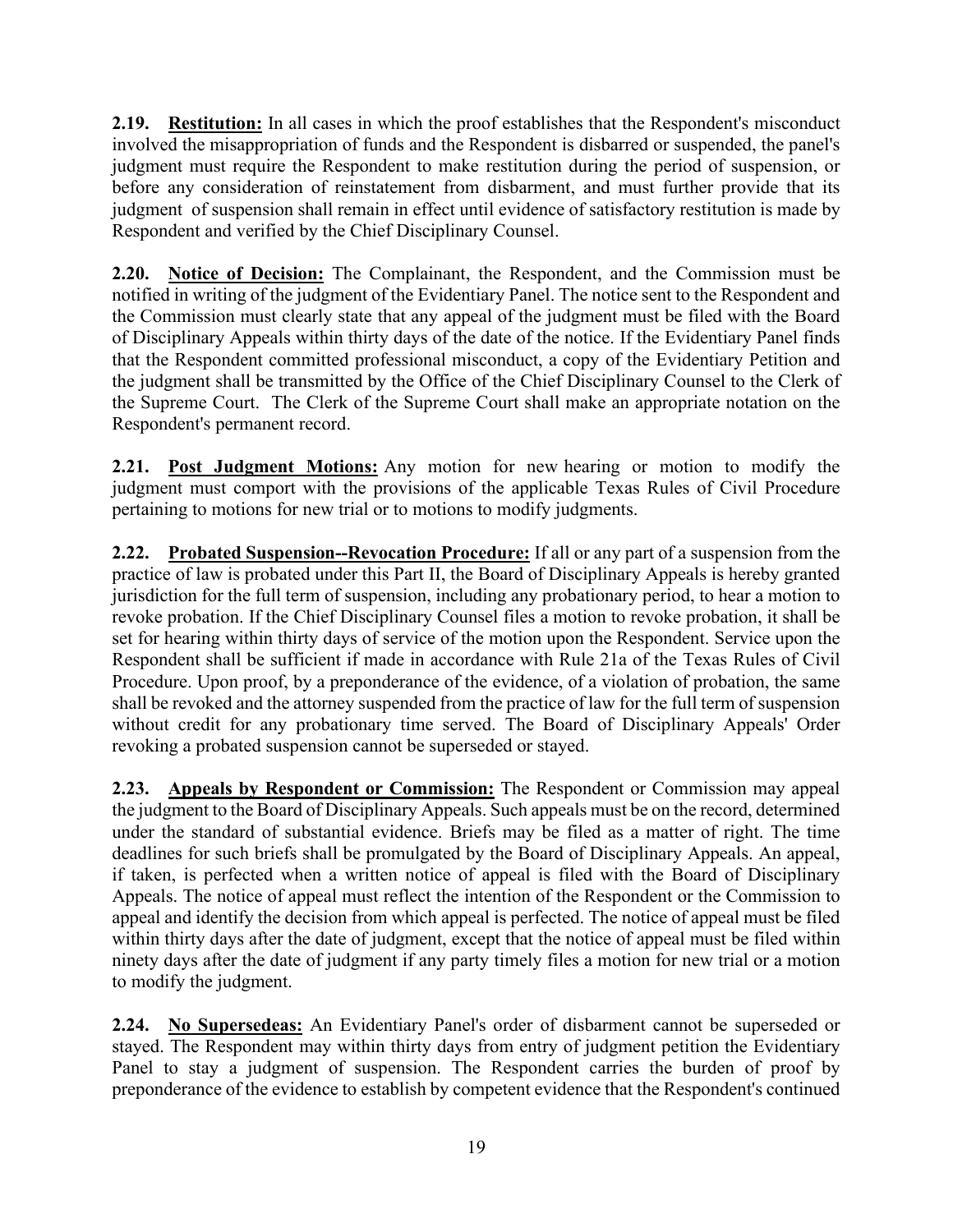practice of law does not pose a continuing threat to the welfare of Respondent's clients or to the public. An order of suspension must be stayed during the pendency of any appeals therefrom if the Evidentiary Panel finds that the Respondent has met that burden of proof. An Evidentiary Panel may condition its stay upon reasonable terms, which may include, but are not limited to, the cessation of any practice found to constitute Professional Misconduct, or it may impose a requirement of an affirmative act such as an audit of a Respondent's client trust account.

**2.25. Disposition on Appeal:** The Board of Disciplinary Appeals may, in any appeal of the judgment of an Evidentiary Panel within its jurisdiction:

A. Affirm the decision of the Evidentiary Panel, in whole or in part;

B. Modify the Evidentiary Panel's judgment and affirm it as modified;

C. Reverse the decision of the Evidentiary Panel, in whole or in part, and render the judgment that the Evidentiary Panel should have rendered;

D. Reverse the Evidentiary Panel's judgment and remand the Disciplinary Proceeding for further proceeding by either the Evidentiary Panel or a statewide grievance committee panel composed of members selected from state bar districts other than the district from which the appeal was taken;

- E. Vacate the Evidentiary Panel's judgment and dismiss the case; or
- F. Dismiss the appeal.

**2.26. Remand to Statewide Grievance Committee Panel:** In determining whether a remand is heard by a statewide grievance committee panel, the Board of Disciplinary Appeals must find that good cause was shown in the record on appeal. The Board of Disciplinary Appeals shall randomly select the members of the statewide grievance committee panel from grievance committees other than the district from which the appeal was taken. Six such members shall be selected, four of whom are attorneys and two of whom are public members. The statewide grievance committee panel, once selected, shall have all duties and responsibilities of the Evidentiary Panel for purposes of the remand.

**2.27. Appeal to Supreme Court of Texas:** An appeal from the decision of the Board of Disciplinary Appeals on an Evidentiary Proceeding is to the Supreme Court of Texas in accordance with Rule 7.11.

**Comment:** Consistent with section 81.086 of the Texas Government Code, these rules permit the Office of Chief Disciplinary Counsel to allow or require anyone involved in an investigatory hearing, a summary disposition setting, or an evidentiary hearing—including but not limited to a party, attorney, witness, court reporter, or grievance panel member—to participate remotely, such as by teleconferencing, videoconferencing, or other means. A panel may consider as evidence sworn statements or sworn testimony given remotely. The term "teleconference" in these rules includes videoconference or other remote means.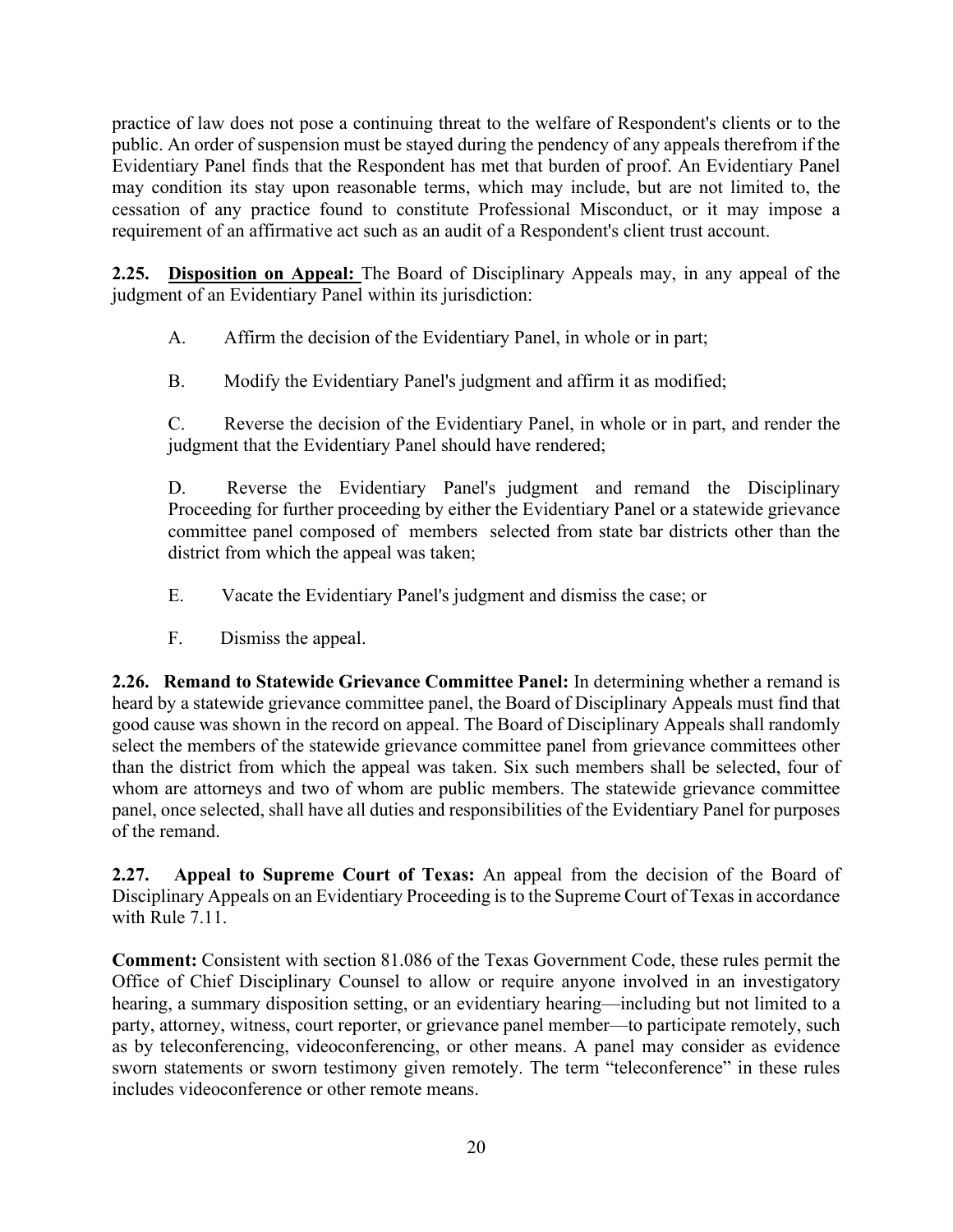#### **PART III. TRIAL IN DISTRICT COURT**

**3.01. Disciplinary Petition:** If the Respondent timely elects to have the Complaint heard by a district court, with or without a jury, in accordance with Rule 2.15, the Chief Disciplinary Counsel shall, not more than sixty days after receipt of Respondent's election to proceed in district court, notify the Presiding Judge of the administrative judicial region covering the county of appropriate venue of the Respondent's election by transmitting a copy of the Disciplinary Petition in the name of the Commission to the Presiding Judge. The petition must contain:

A. Notice that the action is brought by the Commission for Lawyer Discipline, a committee of the State Bar.

B. The name of the Respondent and the fact that he or she is an attorney licensed to practice law in the State of Texas.

C. A request for assignment of an active district judge to preside in the case.

D. Allegations necessary to establish proper venue.

E. A description of the acts and conduct that gave rise to the alleged Professional Misconduct in detail sufficient to give fair notice to Respondent of the claims made, which factual allegations may be grouped in one or more counts based upon one or more Complaints.

F. A listing of the specific rules of the Texas Disciplinary Rules of Professional Conduct allegedly violated by the acts or conduct, or other grounds for seeking Sanctions.

G. A demand for judgment that the Respondent be disciplined as warranted by the facts and for any other appropriate relief.

H. Any other matter that is required or may be permitted by law or by these rules.

#### **3.02. Assignment of Judge:**

A. Assignment Generally: Upon receipt of a Disciplinary Petition, the Presiding Judge shall assign an active district judge whose district does not include the county of appropriate venue to preside in the case. An assignment of a judge from another region shall be under Chapter 74, Government Code. The Presiding Judge shall transmit a copy of the Presiding Judge's assignment order to the Chief Disciplinary Counsel. Should the judge so assigned be unable to fulfill the assignment, he or she shall immediately notify the Presiding Judge, and the Presiding Judge shall assign a replacement judge whose district does not include the county of appropriate venue. A judge assigned under this Rule shall be subject to recusal or disqualification as provided by the Texas Rules of Civil Procedure and the laws of this state. The motion seeking recusal or motion to disqualify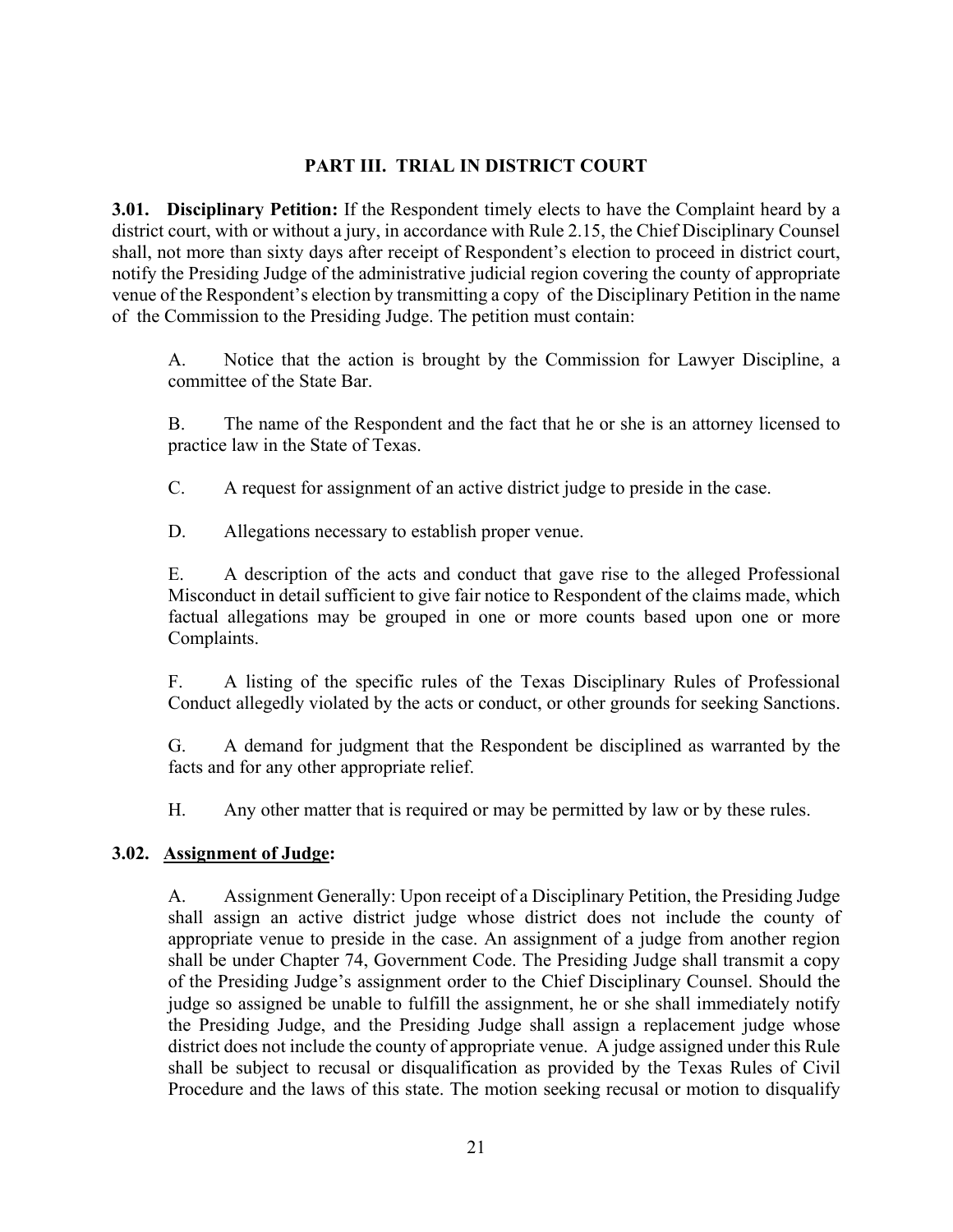must be filed by either party within the time provided by Rule 18a, Texas Rules of Civil Procedure. In the event of recusal or disqualification, the Presiding Judge shall assign a replacement judge whose district does not include the county of appropriate venue. If an active district judge assigned to a disciplinary case becomes a retired, senior, or former judge, he or she may be assigned by the Presiding Judge to continue to preside in the case, provided the judge has been placed on a visiting judge list. If the Presiding Judge decides not to assign the retired, senior, or former judge to continue to preside in the case, the Presiding Judge shall assign an active district judge whose district does not include the county of appropriate venue. A visiting judge may only be assigned if he or she was originally assigned to preside in the case while an active judge. Any judge assigned under this Rule is not subject to objection under Chapter 74, Government Code.

B. Transfer of Case: If the county of alleged venue is successfully challenged, the case shall be transferred to the county of proper venue. If the case is transferred to a county in the assigned judge's district, the judge must recuse himself or herself, unless the parties waive the recusal on the record. In the event of recusal, the Presiding Judge of the administrative judicial region shall assign a replacement judge whose district does not include the county of appropriate venue. If the case is transferred to a county outside the administrative judicial region of the Presiding Judge who made the assignment, the Presiding Judge of the administrative judicial region where the case is transferred shall oversee assignment for the case and the previously assigned judge shall continue to preside in the case unless he or she makes a good cause objection to continued assignment, in which case the Presiding Judge shall assign a replacement judge whose district does not include the county of appropriate venue.

**3.03. Filing, Service and Venue:** After the trial judge has been assigned, the Chief Disciplinary Counsel shall promptly file the Disciplinary Petition and a copy of the Presiding Judge's assignment order with the district clerk of the county of alleged venue. The Respondent shall then be served as in civil cases generally with a copy of the Disciplinary Petition and a copy of the Presiding Judge's assignment order. In a Disciplinary Action, venue shall be in the county of Respondent's principal place of practice; or if the Respondent does not maintain a place of practice within the State of Texas, in the county of Respondent's residence; or if the Respondent maintains neither a residence nor a place of practice within the State of Texas, then in the county where the alleged Professional Misconduct occurred, in whole or in part. In all other instances, venue is in Travis County, Texas.

**3.04. Answer of the Respondent:** The answer of the Respondent must follow the form of answers in civil cases generally and must be filed no later than 10:00 a.m. on the first Monday following the expiration of twenty days after service upon the Respondent.

**3.05. Discovery:** Discovery is to be conducted as in civil cases generally, except that the following matters are not discoverable:

A. The discussions, thought processes, and individual votes of the members of a Summary Disposition Panel.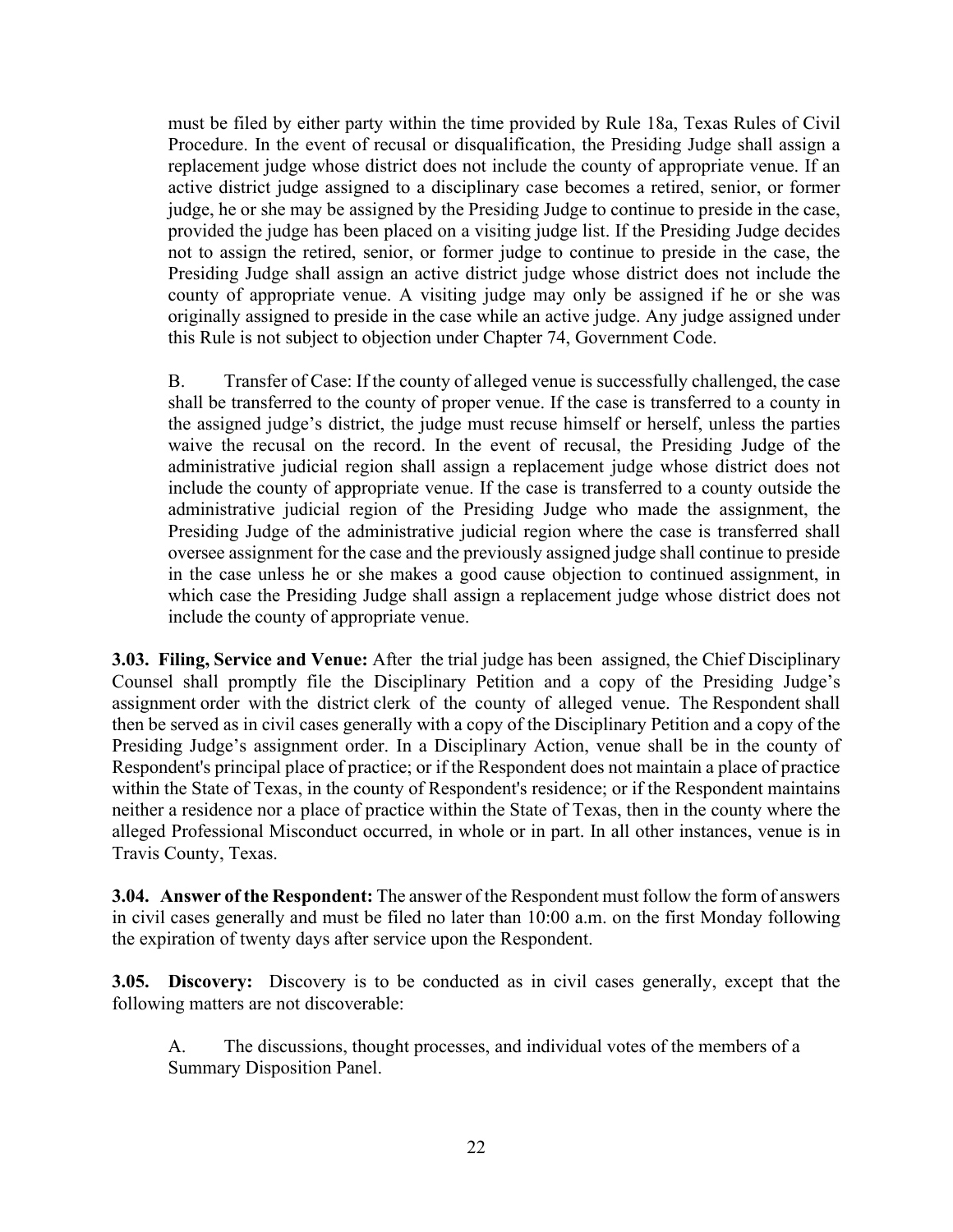B. The thought processes of the Chief Disciplinary Counsel.

C. Any communication to or from the Chief Disciplinary Counsel that would be privileged in the case of a private attorney representing a private litigant.

**3.06. Trial by Jury:** In a Disciplinary Action, either the Respondent or the Commission shall have the right to a jury trial upon timely payment of the required fee and compliance with the provisions of Rule 216, Texas Rules of Civil Procedure. The Complainant has no right to demand a jury trial.

**3.07. Trial Setting:** Disciplinary Actions shall be set for trial on a date not later than 180 days after the date the answer is filed, except for good cause shown. If the Respondent fails to answer, a default may be taken at any time appropriate under the Texas Rules of Civil Procedure. No motion for continuance, resetting, or agreed pass may be granted unless required by the interests of justice.

**3.08. Additional Rules of Procedure in the Trial of Disciplinary Actions:** In all Disciplinary Actions brought under this part, the following additional rules apply:

- A. Disciplinary Actions are civil in nature.
- B. Except as varied by these rules, the Texas Rules of Civil Procedure apply.
- C. Disciplinary Actions must be proved by a preponderance of the evidence.

D. The burden of proof in a Disciplinary Action seeking Sanction is on the Commission. The burden of proof in reinstatement cases is upon the applicant.

E. The parties to a Disciplinary Action may not seek abatement or delay of trial because of substantial similarity to the material allegations in any other pending civil or criminal case.

F. The unwillingness or neglect of a Complainant to assist in the prosecution of a Disciplinary Action, or a compromise and settlement between the Complainant and the Respondent, does not alone justify the abatement or dismissal of the action.

G. It shall be the policy of the Commission to participate in alternative dispute resolution procedures where feasible; provided, however, that Disciplinary Actions shall be exempt from any requirements of mandatory alternative dispute resolution procedures as provided by Chapter 154 of the Civil Practice and Remedies Code or as otherwise provided by law.

**3.09. Judgment:** If the trial court fails to find from the evidence in a case tried without a jury, or from the verdict in a jury trial, that the Respondent's conduct constitutes Professional Misconduct, the court shall render judgment accordingly. If the court finds that the Respondent's conduct does constitute Professional Misconduct, the court shall determine the appropriate Sanction or Sanctions to be imposed. If the court finds that the Respondent committed an act or acts of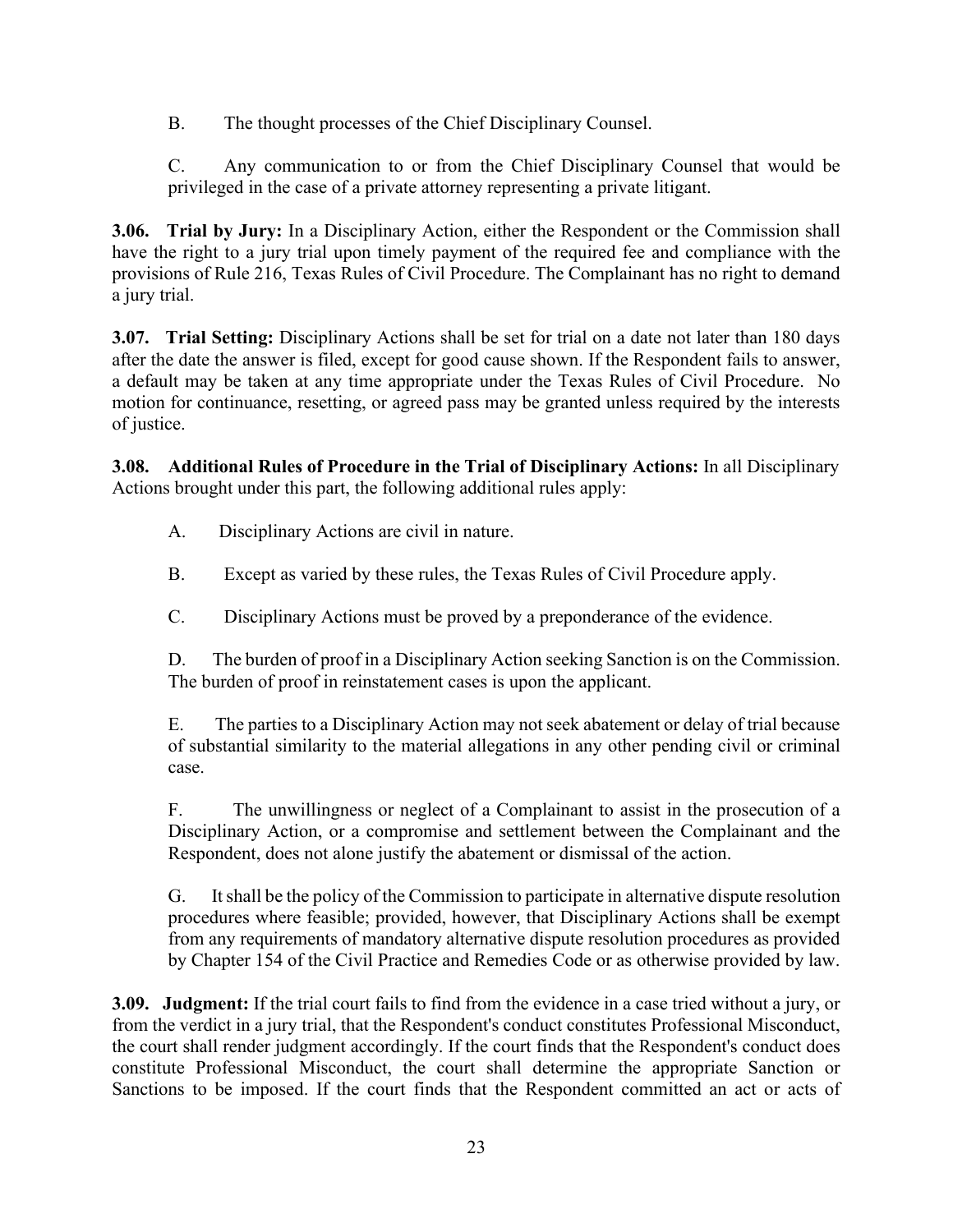Professional Misconduct, the court shall direct transmittal of certified copies of the judgment and all trial pleadings to the Clerk of the Supreme Court. The Clerk of the Supreme Court shall make an appropriate notation on the Respondent's permanent record. The trial court shall promptly enter judgment after the close of evidence (in the case of a nonjury trial) or after the return of the jury's verdict. Mandamus lies in the Supreme Court of Texas to enforce this provision, upon the petition of either the Respondent or the Chief Disciplinary Counsel.

**3.10. Terms of Judgment:** In any judgment of disbarment or suspension that is not stayed, the court shall order the Respondent to surrender his or her law license and permanent State Bar card to Chief Disciplinary Counsel for transmittal to the Clerk of the Supreme Court. In all judgments imposing disbarment or suspension, the court shall enjoin the Respondent from practicing law or from holding himself or herself out as an attorney eligible to practice law during the period of disbarment or suspension. In all judgments of disbarment, suspension, or reprimand, the court shall make all other orders as it finds appropriate, including probation of all or any portion of suspension. The continuing jurisdiction of the trial court to enforce a judgment does not give a trial court authority to terminate or reduce a period of active or probated suspension previously ordered.

**3.11. Restitution:** In all cases in which the proof establishes that the Respondent's conduct involved misapplication of funds and the judgment is one disbarring or suspending the Respondent, the judgment must require the Respondent to make restitution during the period of suspension, or before any consideration of reinstatement from disbarment, and shall further provide that a judgment of suspension shall remain in effect until proof is made of complete restitution.

**3.12. Probation Suspension--Revocation Procedure:** If all or any part of a suspension from the practice of law is probated under this Part III, the court retains jurisdiction during the full term of suspension, including any probationary period, to hear a motion to revoke probation. If the Chief Disciplinary Counsel files a motion to revoke probation, it shall be set for hearing before the court without the aid of a jury within thirty days of service of the motion upon the Respondent. Service upon the Respondent shall be sufficient if made in accordance with Rule 21a of the Texas Rules of Civil Procedure. Upon proof by a preponderance of the evidence of a violation of probation, the same shall be revoked and the attorney suspended from the practice of law for the full term of suspension without credit for any probationary time served.

**3.13. No Supersedeas:** A district court judgment of disbarment or an order revoking probation of a suspension from the practice of law cannot be superseded or stayed. The Respondent may within thirty days from entry of judgment petition the court to stay a judgment of suspension. The Respondent carries the burden of proof by preponderance of the evidence to establish by competent evidence that the Respondent's continued practice of law does not pose a continuing threat to the welfare of Respondent's clients or to the public. A judgment of suspension shall be stayed during the pendency of any appeals therefrom if the district court finds that the Respondent has met that burden of proof. The district court may condition its stay upon reasonable terms, which may include, but are not limited to, the cessation of any practice found to constitute Professional Misconduct, or it may impose a requirement of an affirmative act such as an audit of a Respondent's client trust account. There is no interlocutory appeal from a court's stay of a suspension, with or without conditions.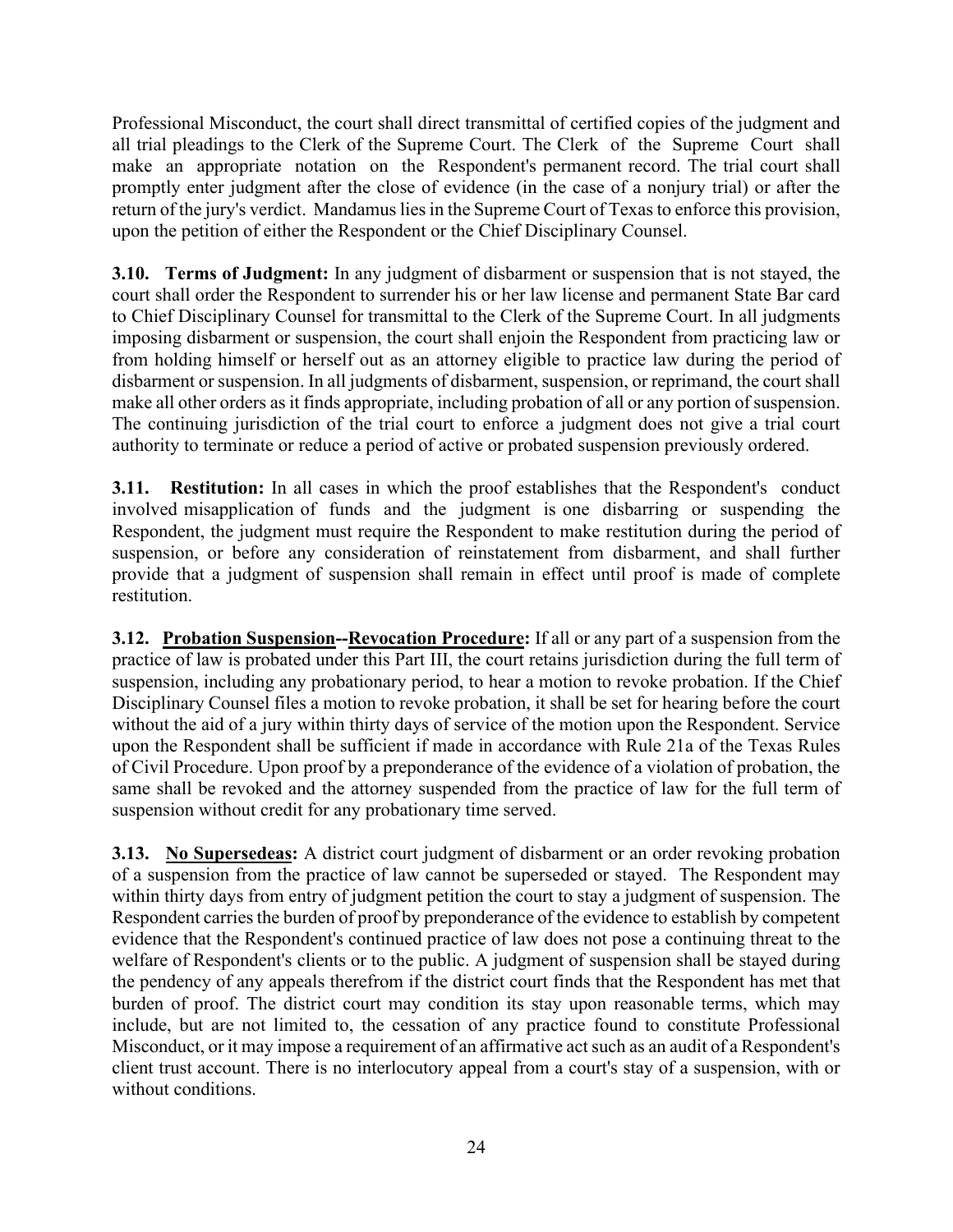**3.14. Exemption from Cost and Appeal Bond:** No cost or appeal bond is required of the Chief Disciplinary Counsel or the Commission. In lieu thereof, when a cost or appeal bond would be otherwise required, a memorandum setting forth the exemption under this rule, when filed, suffices as a cost or appeal bond.

**3.15. Appeals:** A final judgment of the district court and any order revoking or refusing to revoke probation of a suspension from the practice of law may be appealed as in civil cases generally.

# **PART IV. THE COMMISSION FOR LAWYER DISCIPLINE**

**4.01. Composition and Membership:** The Commission for Lawyer Discipline is hereby created as a permanent committee of the State Bar and is not subject to dissolution by the Board under Article VIII of the State Bar Rules. The Commission must be composed of twelve members. Six members shall be attorneys licensed to practice law in the State of Texas and in good standing as members of the State Bar. Six members shall be public members who have, other than as consumers, no interest, direct or indirect, in the practice of law or the profession of law. No person may serve as a member of the Commission while he or she is a member of a Committee, an officer or Director of the State Bar, an employee of the State Bar, or an officer or director of the Texas Young Lawyers Association; provided, however, the Chairman of the Board of the State Bar shall appoint a Director of the State Bar as an adviser to the Commission and a Director of the State Bar as an alternate adviser to the Commission, and the President of the Texas Young Lawyers Association shall appoint a Director of the Texas Young Lawyers Association as an adviser to the Commission. Members of the Commission and its advisers will be compensated for their reasonable, actual, and necessary expenses, and members, but not advisers, will be compensated for their work as determined by the Board to be appropriate.

**4.02. Appointment and Terms:** Except for initial appointments as set forth in Rule 4.03 hereof, Commission members will serve three-year terms unless sooner terminated through disqualification, resignation, or other cause. Terms begin on September 1 of the year and expire on August 31 of the third year thereafter. The lawyer members of the Commission are appointed by the President of the State Bar, subject to the Board's concurrence, no later than June 1 of the year. The public members are appointed by the Supreme Court of Texas no later than June 1 of the year. Members may be removed by the Supreme Court, but only for good cause. Vacancies are to be filled in the same manner as term appointments but are only for the unexpired term of the position vacated. Members of the Commission are not eligible for reappointment to more than one additional three-year term.

**4.03. Initial Appointments:** Two lawyers shall initially be appointed for a term to expire on August 31 after at least twelve months of service; two lawyers shall initially be appointed for a term to expire on August 31 after twenty-four months of service; and two lawyers shall initially be appointed for a term to expire on August 31 after thirty-six months of service. One public member shall initially be appointed for a term to expire on August 31 after at least twelve months of service; one public member shall initially be appointed for a term to expire on August 31 after twenty-four months of service; and one public member shall initially be appointed for a term to expire on August 31 after thirty-six months of service. After the terms provided above, all terms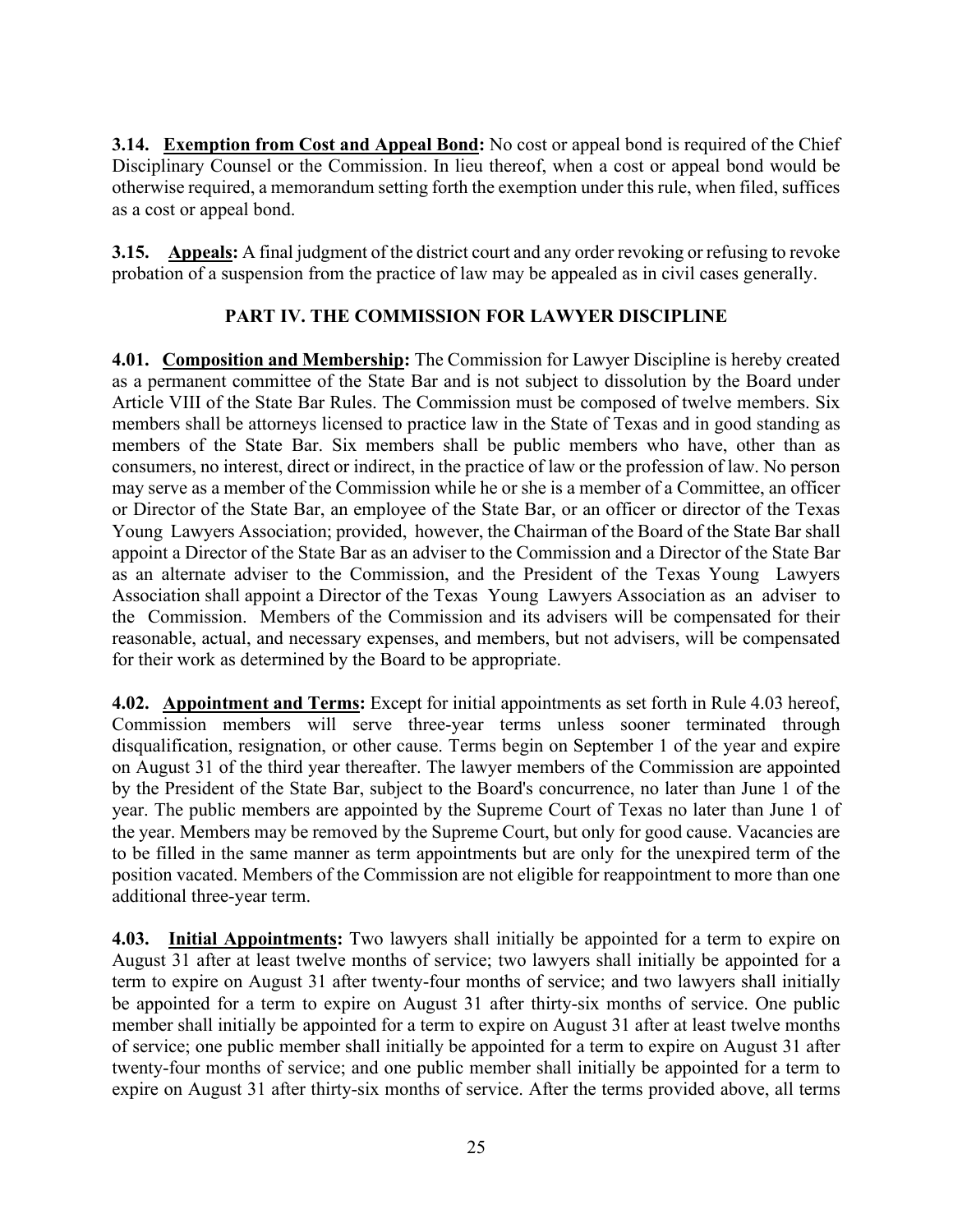shall be as provided in Rule 4.02.

**4.04. Oath of Committee Members:** As soon as possible after appointment, each newly appointed member of the Commission for Lawyer Discipline shall take the following oath to be administered by any person authorized by law to administer oaths:

"I do solemnly swear (or affirm) that I will faithfully execute my duties as a member of the Commission for Lawyer Discipline, as required by the Texas Rules of Disciplinary Procedure, and will, to the best of my ability, preserve, protect, and defend the Constitution and laws of the United States and of the State of Texas. I further solemnly swear (or affirm) that I will keep secret all such matters and things as shall come to my knowledge as a member of the Commission for Lawyer Discipline arising from or in connection with each Disciplinary Action and Disciplinary Proceeding unless permitted to disclose the same in accordance with the Rules of Disciplinary Procedure or unless ordered to do so in the course of a judicial proceeding or a proceeding before the Board of Disciplinary Appeals. I further solemnly swear (or affirm) that I have neither directly nor indirectly paid, offered, or promised to pay, contributed any money or valuable thing, or promised any public or private office to secure my appointment. So help me God."

**4.05. Chair:** The President of the State Bar, subject to the concurrence of the Board, shall annually designate a lawyer member to chair the Commission and another member to serve as vice-chair, each for a one-year term.

**4.06. Duties and Authority of the Commission:** The Commission has the following duties and responsibilities:

A. To exercise, in lawyer disciplinary and disability proceedings only, all rights characteristically reposed in a client by the common law of this State for all Complaints not dismissed after an investigatory hearing, resolved through a negotiated judgment entered by an Investigatory Panel, or dismissed by a Summary Disposition Panel.

B. To monitor and, from time to time as appropriate, to evaluate and report to the Board on the performance of the Chief Disciplinary Counsel.

C. To retain special counsel or local counsel when necessary.

D. To recommend to the Board such educational programs on legal ethics and lawyer discipline as it may consider advisable.

E. To recommend to the Board an annual budget for the operation of the attorney professional disciplinary and disability system.

F. To meet monthly or at such other times, in such places, and for such periods of time as the business of the Commission requires.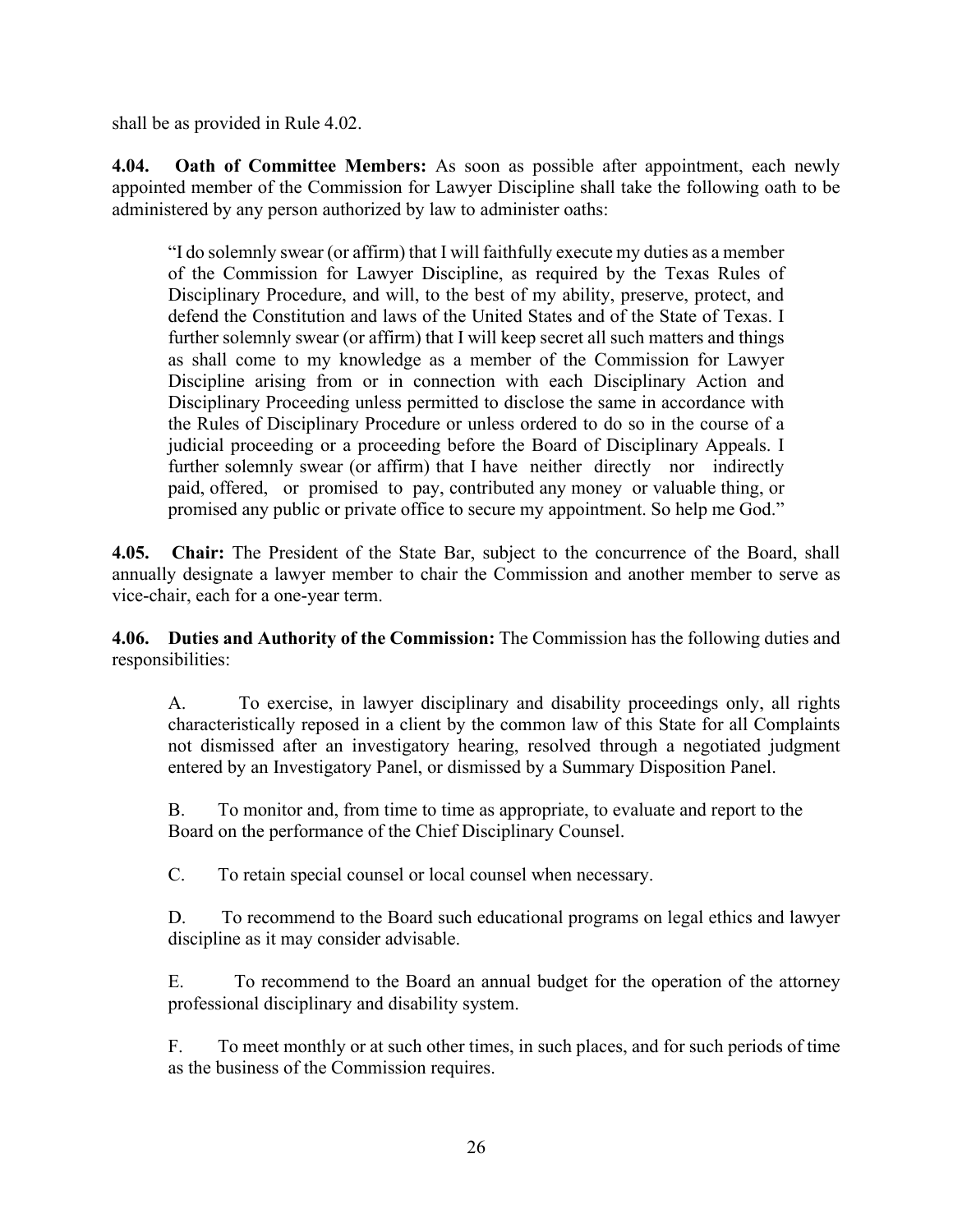G. To draft and recommend for adoption to the Board the Commission's internal operating rules and procedures, which rules and procedures, as adopted by the Board, will then be submitted to the Supreme Court for approval and, after approval, be published in the Texas Bar Journal.

H. To recommend to the Board the removal, for cause, of members of Committees.

I. To refer to an appropriate disability screening committee information coming to its attention indicating that an attorney is disabled physically, mentally, or emotionally, or by the use or abuse of alcohol or other drugs.

J. To report to the Board, at each regular meeting, and to the Grievance Oversight Committee, at least annually, on the state of the attorney professional disciplinary and disability system and to make recommendations and proposals to the Board on the refinement and improvement of the system.

K. To formulate and recommend to the Board for adoption a system for monitoring disabled lawyers.

L. To notify each jurisdiction in which an attorney is admitted to practice law of any Sanction imposed in this State, other than a private reprimand (which may include restitution and payment of Attorneys' Fees), and any disability suspension, resignation, and reinstatement.

M. To provide statistics and reports on lawyer discipline to the National Discipline Data Bank maintained by the American Bar Association.

N. To maintain, subject to the limitations elsewhere herein provided, permanent records of disciplinary and disability matters; and to transmit notice of all public discipline imposed against an attorney, suspensions due to Disability, and reinstatements to the National Discipline Data Bank maintained by the American Bar Association.

O. To make recommendations to the Board on the establishment and maintenance of regional offices as required for the expeditious handling of Inquiries, Complaints, and other disciplinary matters.

#### **4.07. Meetings:**

A. Seven members shall constitute a quorum of the Commission, except that a panel of three members may consider such matters as may be specifically delegated by the Chair, or, in the absence of the Chair, the Vice-Chair, of the Commission. The Commission and each of its panels may act only with the concurrence of a majority of those members present and voting.

B. In any event in which the Commission shall conduct business in a panel of three members, at least one of the members assigned to each such panel shall be a public member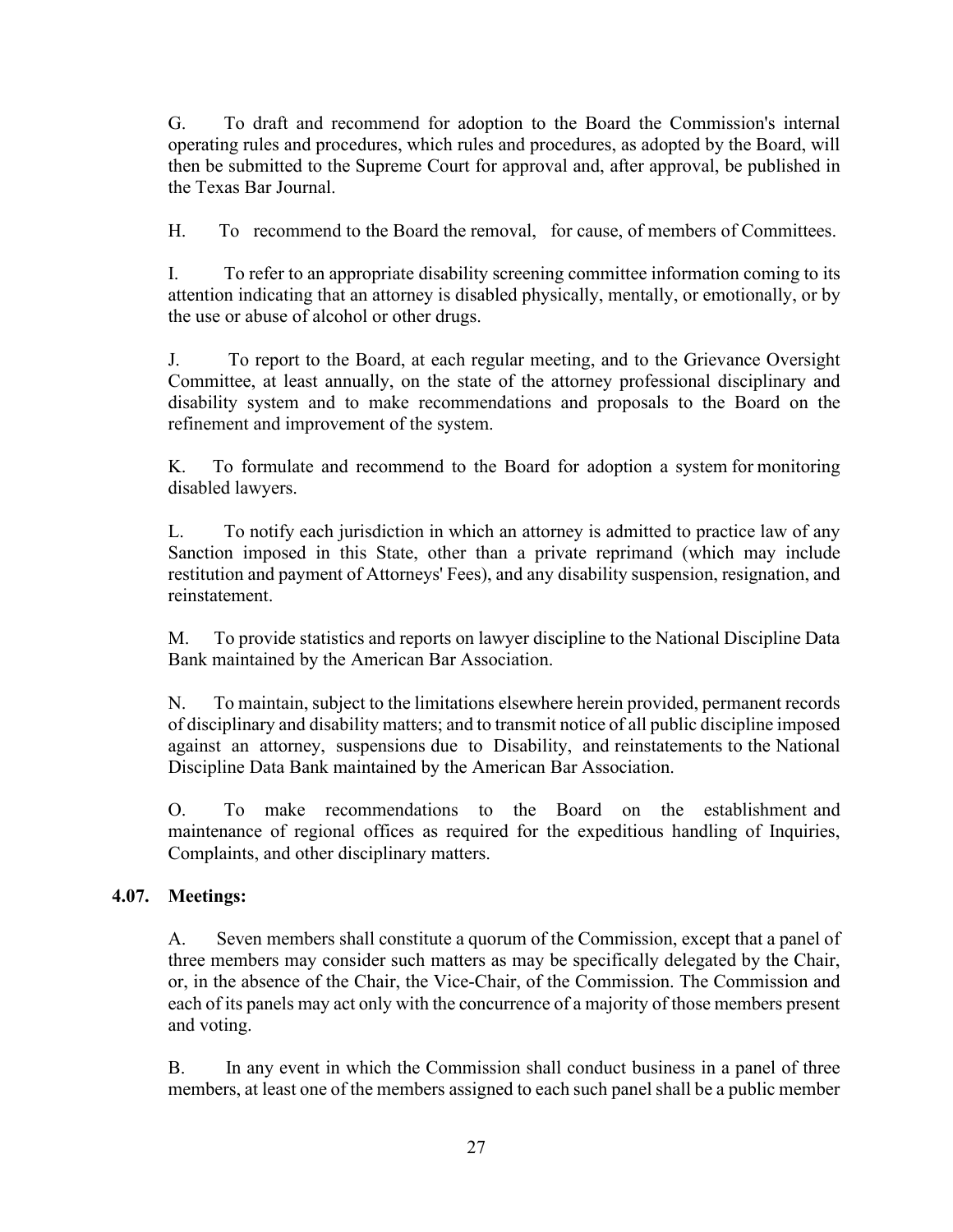of the Commission.

C. The Commission may, at the instance of the Chair, or, in the absence of the Chair, at the instance of the Vice-Chair of the Commission, conduct its business by conference telephone calls. Any action taken in a telephone conference must be reduced to writing and signed by each participant certifying the accuracy of the written record of action taken.

**4.08. Funding:** The State Bar shall allocate sufficient funds to pay all reasonable and necessary expenses incurred in the discharge of the duties of the Commission; of the Chief Disciplinary Counsel; of the Board of Disciplinary Appeals; of Committees and their individual members; and of witnesses. Further, the State Bar shall allocate funds to pay all other reasonable and necessary expenses to administer the disciplinary and disability system effectively and efficiently.

**4.09. Open Meetings and Open Records:** The Commission is not a "governmental body" as that term is defined in Section 551.001(3) of V.T.C.A., Government Code, and is not subject to either the provisions of the Open Meetings Act or the Open Records Act.

# **PART V. CHIEF DISCIPLINARY COUNSEL**

**5.01. Selection:** The General Counsel of the State Bar shall, subject to the provisions of this Rule, serve as the Chief Disciplinary Counsel under these rules. If the Commission determines that the General Counsel of the State Bar should no longer function as the Chief Disciplinary Counsel, then the Commission shall notify the Board of such decision and, in the next succeeding fiscal year of the State Bar, funds shall be provided to the Commission sufficient for it to select and hire a lawyer as Chief Disciplinary Counsel and sufficient deputies and assistants as may be required to operate the disciplinary and disability system effectively and efficiently. The Commission's determination must be made, if at all, and the notification herein provided must be given, if at all, during the months of January or February 1993, or during the same months of any odd numbered year thereafter. In such event, the Commission shall alone possess the right of selection, but nothing herein precludes its employment of the General Counsel or a member of the General Counsel's staff for such positions.

**5.02. Duties:** In addition to the other disciplinary duties set forth in these rules, the Chief Disciplinary Counsel shall:

A. Review and screen all information coming to his or her attention or to the attention of the Commission relating to lawyer misconduct. Such review may encompass whatever active investigation is deemed necessary by the Chief Disciplinary Counsel independent of the filing of a writing.

B. Reject all matters and Inquiries not constituting a Complaint and so advise the Complainant.

C. Investigate Complaints to ascertain whether Just Cause exists. The investigation may include the issuance of subpoenas, an investigatory hearing, and the entry of a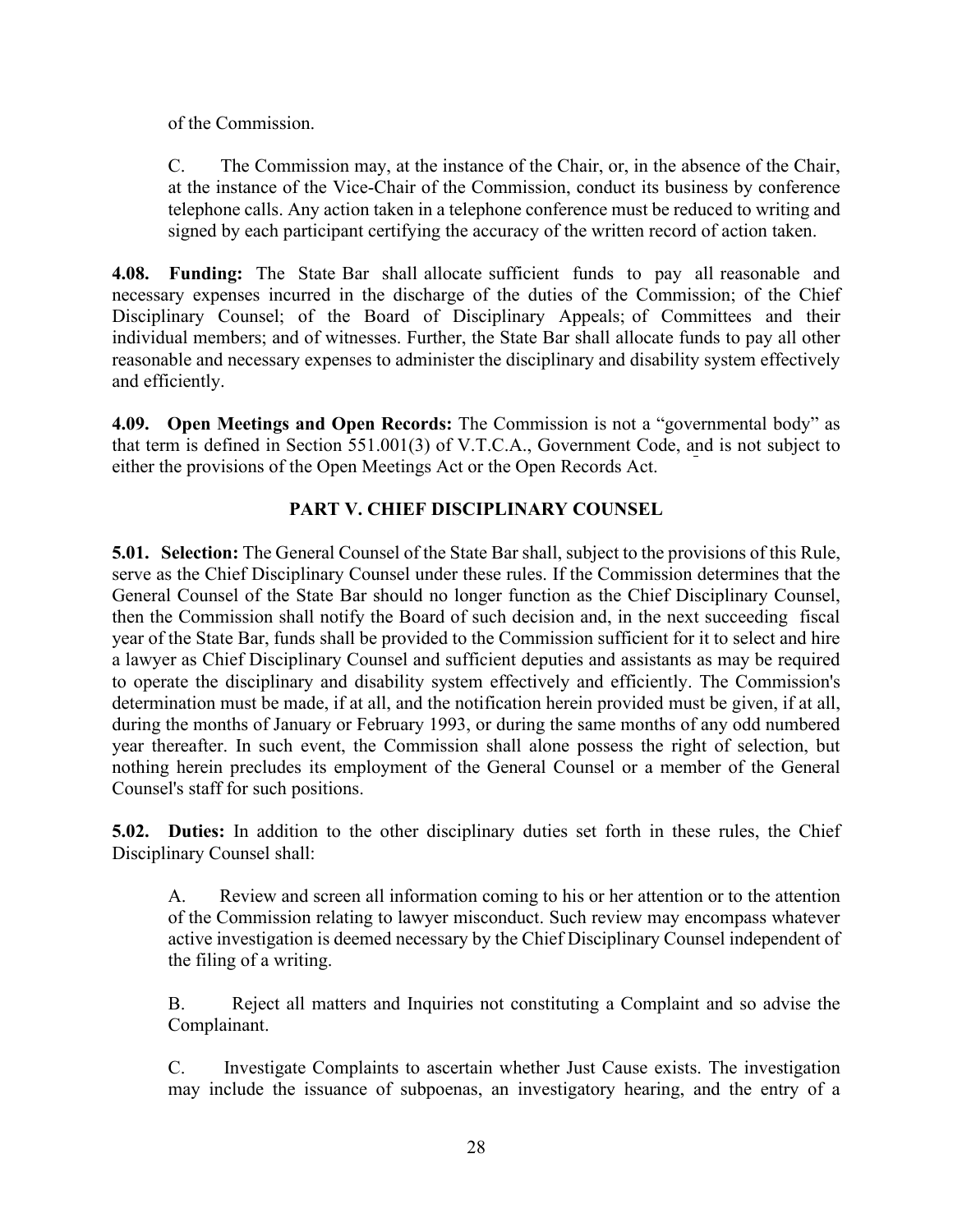negotiated judgment by an Investigatory Panel.

D. Recommend dismissal of a Complaint, if appropriate, to a Summary Disposition Panel of appropriate venue.

E. Move the Board of Disciplinary Appeals to transfer a pending Disciplinary Proceeding from one Committee to another within the same District if the Committee fails or refuses to hear the Disciplinary Proceeding.

F. Move the Board of Disciplinary Appeals to transfer matters from one Committee to another, whether or not within the same District, when the requirements of fairness to the Complainant or the Respondent require.

G. Represent the Commission in all Complaints, Disciplinary Proceedings and Disciplinary Actions in which the Commission is the client.

H. When information regarding a Complaint becomes eligible for public disclosure under these rules, refer a Complaint and information related thereto to any other professional organizations or bodies that he or she deems appropriate for consultation on the nature of the Complaint, the events giving rise to the Complaint, and the proper manner of resolution of the Complaint. The Chief Disciplinary Counsel shall provide the Respondent written notice of the referral at the time it is made. Neither the Chief Disciplinary Counsel nor any person or body acting under these rules is bound by any recommendation of another professional organization to which the Complaint or related information is referred under this Rule.

I. Present cases to Evidentiary Panels of Committees, or in a district court if such has been elected by the Respondent, as provided in these rules, unless disqualified from doing so under the Texas Disciplinary Rules of Professional Conduct.

J. Represent the Commission, if the need arises, before all courts and administrative bodies.

K. Notify the Respondent and the Complainant promptly of the disposition of each Complaint.

L. Upon receiving information of a violation of any term or condition of probation by an attorney suspended from the practice of law where all or any part of the suspension has been probated, file on behalf of the Commission a motion to revoke probation. The motion must state the terms or conditions of the probation and the conduct alleged to violate the same. The Chief Disciplinary Counsel shall cause a copy of the motion to be served on the attorney involved.

M. Perform such other duties relating to disciplinary and disability matters as may be assigned by the Commission.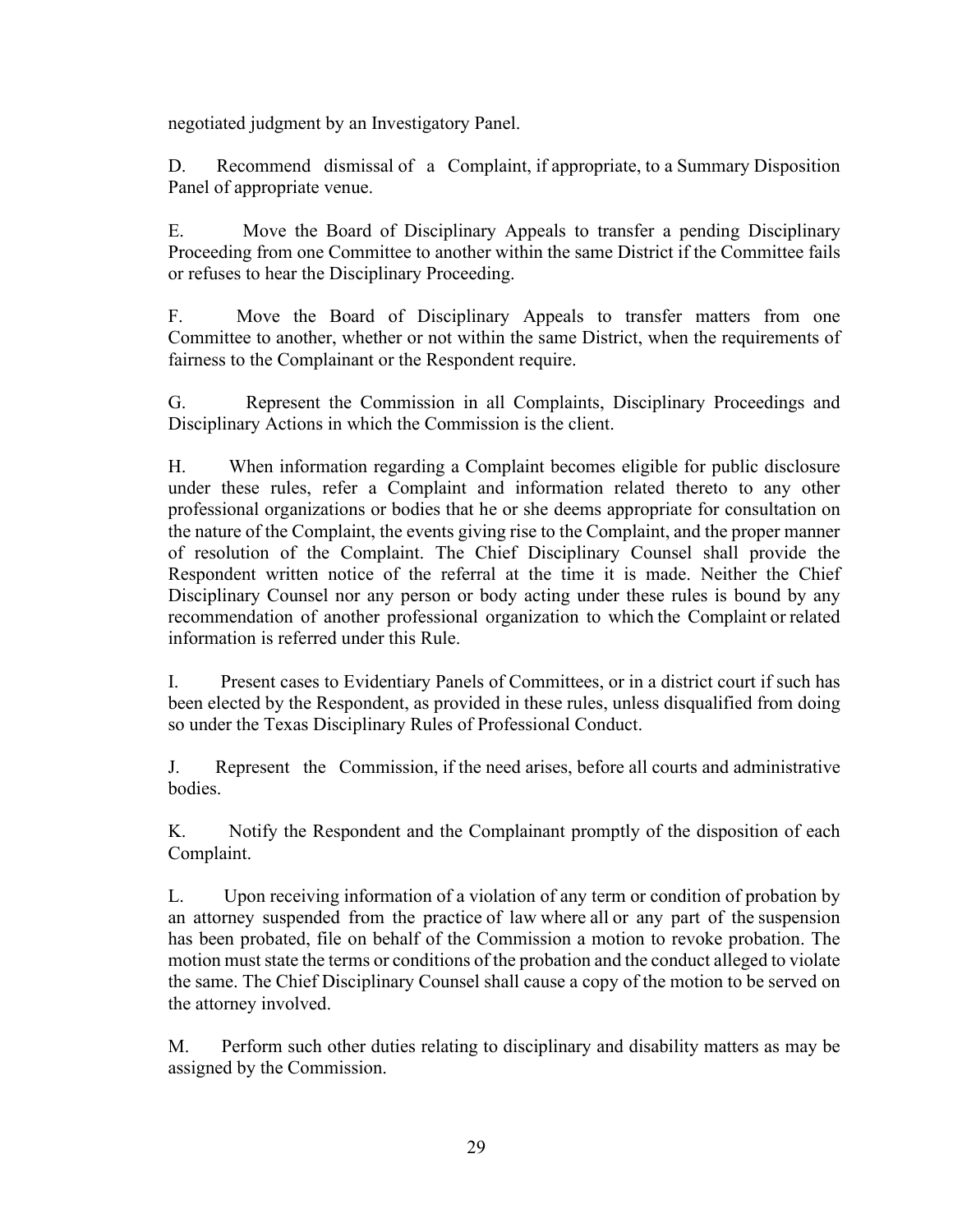**5.03. Accountability:** On disciplinary and disability matters, the Chief Disciplinary Counsel is accountable only to the Commission.

## **PART VI. PUBLIC INFORMATION AND ACCESS**

**6.01. Availability of Materials:** The Commission shall ensure that sufficient copies of these rules, the Texas Disciplinary Rules of Professional Conduct, and forms for the filing of disciplinary Grievances are made available to the public. In addition, the Commission shall make available to the public a brochure, summarizing in plain language the disciplinary and disability system for attorneys in the State of Texas. Such brochure shall be made available in English and in Spanish.

**6.02. Public and Media Inquiries:** The Commission shall respond, as appropriate, to all public and media inquiries concerning the operation of the attorney professional disciplinary and disability system, but in so doing may not disclose information that is confidential or privileged. The Commission shall disclose, upon proper request, information in its custody or control that is neither confidential nor privileged. Any attorney may waive confidentiality and privilege as to his or her disciplinary record by filing an appropriate waiver on a form to be prescribed by the Commission. The Commission shall maintain complete records and files of all disciplinary and disability matters and compile reports and statistics to aid in the administration of the system.

**6.03. Telephone Inquiries:** The Commission shall maintain a toll-free telephone number. The toll-free number shall be publicized to ensure that all Texas residents have access to it. Telephone inquiries about specific attorney conduct will not be taken, but the Commission will send a Grievance form to any person or entity inquiring by telephone.

**6.04. Abstracts of Appeals:** Any Disciplinary Proceeding appealed to the Board of Disciplinary Appeals shall be abstracted by the Board of Disciplinary Appeals. A copy of the abstract shall be made available to any person or other entity upon proper request and shall be published in the Texas Bar Journal. No information that is otherwise confidential may be disclosed in an abstract under these provisions.

**6.05. Report to the Clerk of the Supreme Court:** The final disposition of any Disciplinary Proceeding or Disciplinary Action resulting in the imposition of a Sanction other than a private reprimand (which may include restitution and payment of attorneys' fees) shall be reported by the Commission to the Clerk of the Supreme Court of Texas.

#### **6.06. Court and Board of Disciplinary Appeals Opinions:**

A. Court Opinions: In any case arising out of a Complaint, an opinion of a court of appeals issued on or after May 1, 1992 has precedential value regardless of its designation.

B. Board of Disciplinary Appeals Opinions: Board of Disciplinary Appeals opinions are open to the public and must be made available to public reporting services, print or electronic, for publishing. These opinions are persuasive, not precedential, in disciplinary proceedings tried in district court.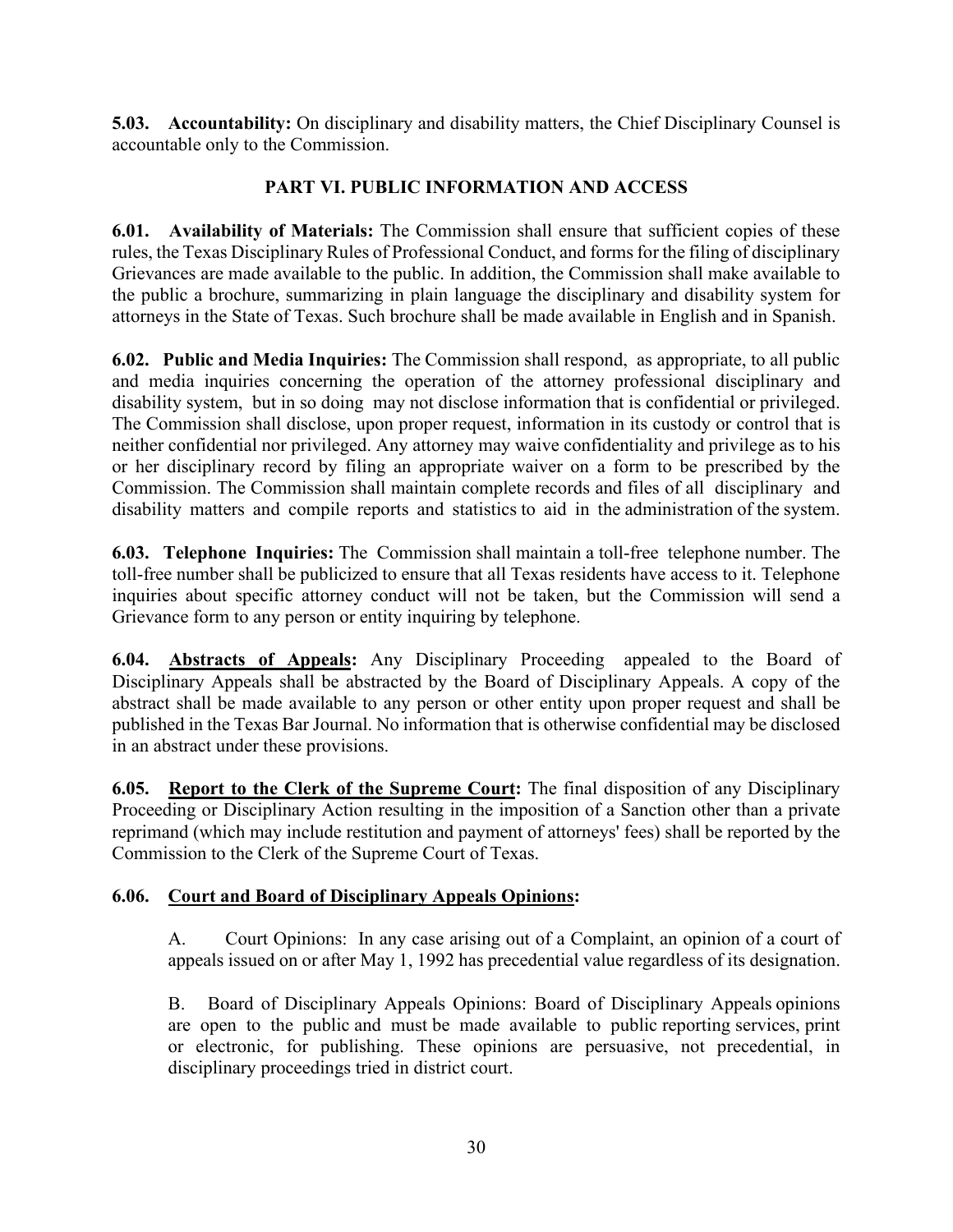Comment to 2009 change: Rule 6.06 is divided into two subdivisions. The language in subdivision A is amended to remove an outdated reference to the official reporter system and to be consistent with Texas Rule of Appellate Procedure (TRAP) 47 amendments intended to prospectively discontinue designating opinions as either "published" or "unpublished." The erroneously designated opinions addressed in subdivision A have precedential value from May 1, 1992 on because that is the effective date of the prior version of the rule, which mandated publication of "[a]ll cases involving the Professional Misconduct or Disability of an attorney appealed to the Courts of Appeal [sic] or to the Supreme Court of Texas." New subdivision B addresses Board of Disciplinary Appeals (BODA) opinions and includes a distribution provision similar to TRAP 47.3. This change provides for the publication of BODA opinions issued in any type of case, whether pursuant to BODA's original or appellate jurisdiction.

**6.07. Publication of Disciplinary Results:** The final disposition of all Disciplinary Proceedings and Disciplinary Actions shall be reported in the Texas Bar Journal, and shall be sent for publication to a newspaper of general circulation in the county of the disciplined attorney's residence or office. Private reprimands (which may include restitution and payment of attorneys' fees) shall be published in the Texas Bar Journal with the name of the attorney deleted. The Commission shall report all public discipline imposed against an attorney, suspensions due to Disability, and reinstatements to the National Discipline Data Bank of the American Bar Association.

**6.08. Access to Confidential Information:** No officer or Director of the State Bar or any appointed adviser to the Commission shall have access to any confidential information relating to any Disciplinary Proceeding, Disciplinary Action, or Disability suspension. The Office of Chief Disciplinary Counsel may provide this information to authorized agencies investigating qualifications for admission to practice, attorney discipline enforcement agencies, law enforcement agencies, the State Bar's Client Security Fund, the State Bar's Lawyer Assistance Program, the Supreme Court's Unauthorized Practice of Law Committee and its subcommittees and the Commission on Judicial Conduct.

## **PART VII. BOARD OF DISCIPLINARY APPEALS**

**7.01. Membership:** The Board of Disciplinary Appeals is hereby established. Its members shall be appointed by the Supreme Court of Texas. The Board of Disciplinary Appeals shall consist of twelve lawyer members with not more than eight of such members being residents of Harris, Dallas, Tarrant, Travis, or Bexar Counties, Texas, and with no more than two members from any one county. The term of office of all members of the Board of Disciplinary Appeals shall be for three years. Members are eligible for appointment to one additional three- year term. Members appointed to fill an unexpired term shall be eligible for reappointment for two subsequent terms. Vacancies shall be filled by appointment of the Supreme Court of Texas. Each member shall continue to perform the duties of office until his or her successor is duly qualified. No person may simultaneously be a member of the Board of Disciplinary Appeals and either the Commission, the Board, or a Committee.

**7.02. Initial Appointments:** Three lawyers shall initially be appointed for a term to expire on August 31 after at least twelve months of service; three lawyers shall initially be appointed for a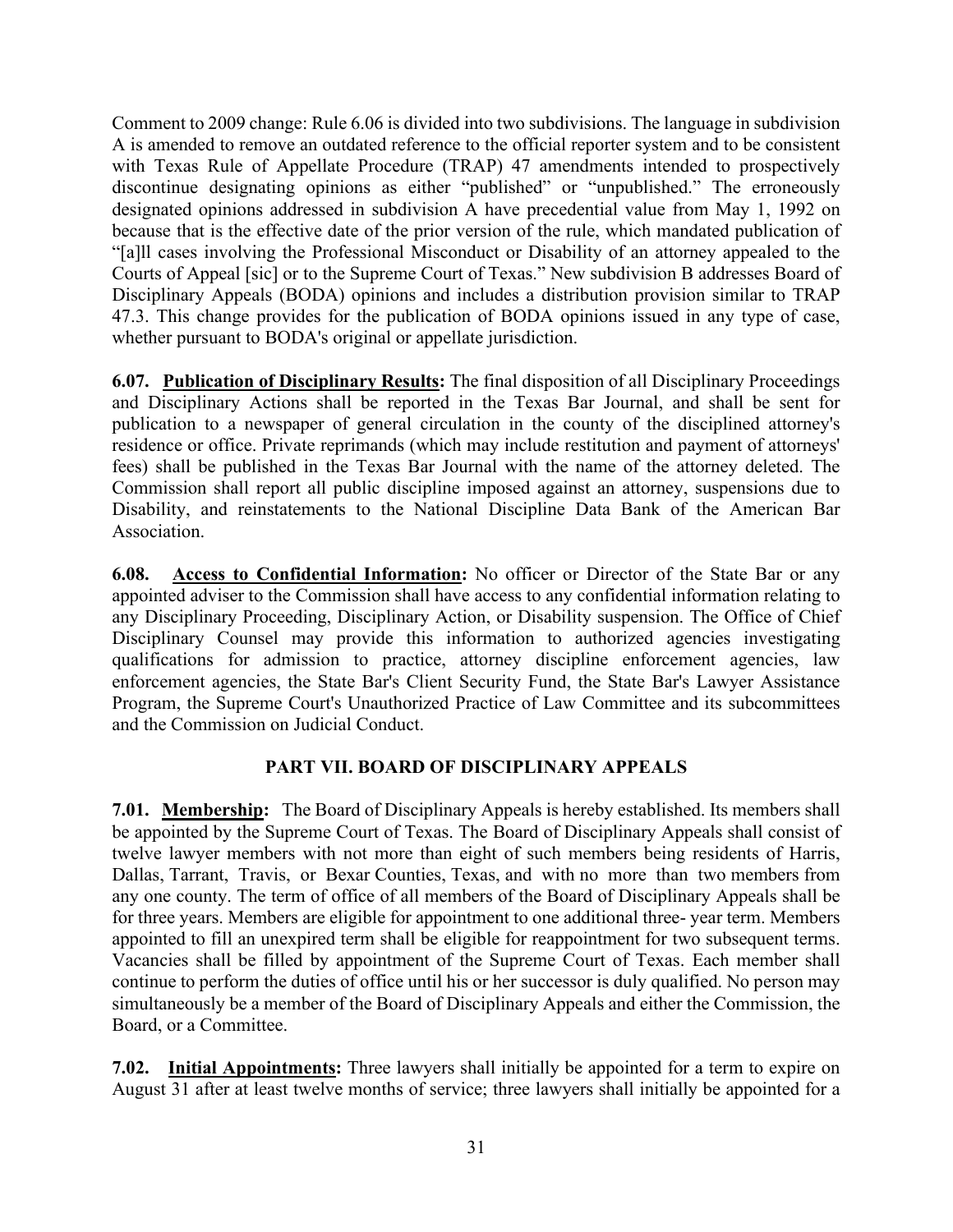term to expire on August 31 after twenty-four months of service; and three lawyers shall initially be appointed for a term to expire on August 31 after thirty-six months of service. After the terms provided above, all terms shall be as provided in Rule 7.01.

**7.03. Election of Officers:** The Board of Disciplinary Appeals shall annually elect members as chair and vice-chair. The chair, or in his or her absence the vice-chair, shall perform the duties normally associated with that office and shall preside over all en banc meetings of the Board of Disciplinary Appeals.

**7.04. Oath of Committee Members:** As soon as possible after appointment, each newly appointed member of the Board of Disciplinary Appeals shall take the following oath to be administered by any person authorized by law to administer oaths:

"I do solemnly swear (or affirm) that I will faithfully execute my duties as a member of the Board of Disciplinary Appeals, as required by the Texas Rules of Disciplinary Procedure, and will, to the best of my ability, preserve, protect, and defend the Constitution and laws of the United States and of the State of Texas. I further solemnly swear (or affirm) that I will keep secret all such matters and things as shall come to my knowledge as a member of the Board of Disciplinary Appeals arising from or in connection with each Disciplinary Action and Disciplinary Proceeding unless permitted to disclose the same in accordance with the Rules of Disciplinary Procedure or unless ordered to do so in the course of a judicial proceeding or a proceeding before the Board of Disciplinary Appeals. I further solemnly swear (or affirm) that I have neither directly nor indirectly paid, offered, or promised to pay, contributed any money or valuable thing, or promised any public or private office to secure my appointment. So help me God."

**7.05. Quorum:** Six members constitute a quorum of the Board of Disciplinary Appeals, except that a panel of three members may hear appeals and such other matters as may be specifically delegated to it by the Chair. The Board of Disciplinary Appeals and each of its panels may act only with the concurrence of a majority of those members present and voting.

**7.06. Compensation and Expenses:** Members of the Board of Disciplinary Appeals are entitled to reasonable compensation for their services and reimbursement for travel and other expenses incident to the performance of their duties.

**7.07. Recusal and Disqualification of Members:** Board of Disciplinary Appeals members shall refrain from taking part in any matter before the Board of Disciplinary Appeals [proceeding] in which recusal or disqualification would be required of a judge similarly situated.

**7.08. Powers and Duties:** The Board of Disciplinary Appeals shall exercise the following powers and duties:

A. Propose rules of procedure and administration for its own operation to the Supreme Court of Texas for promulgation.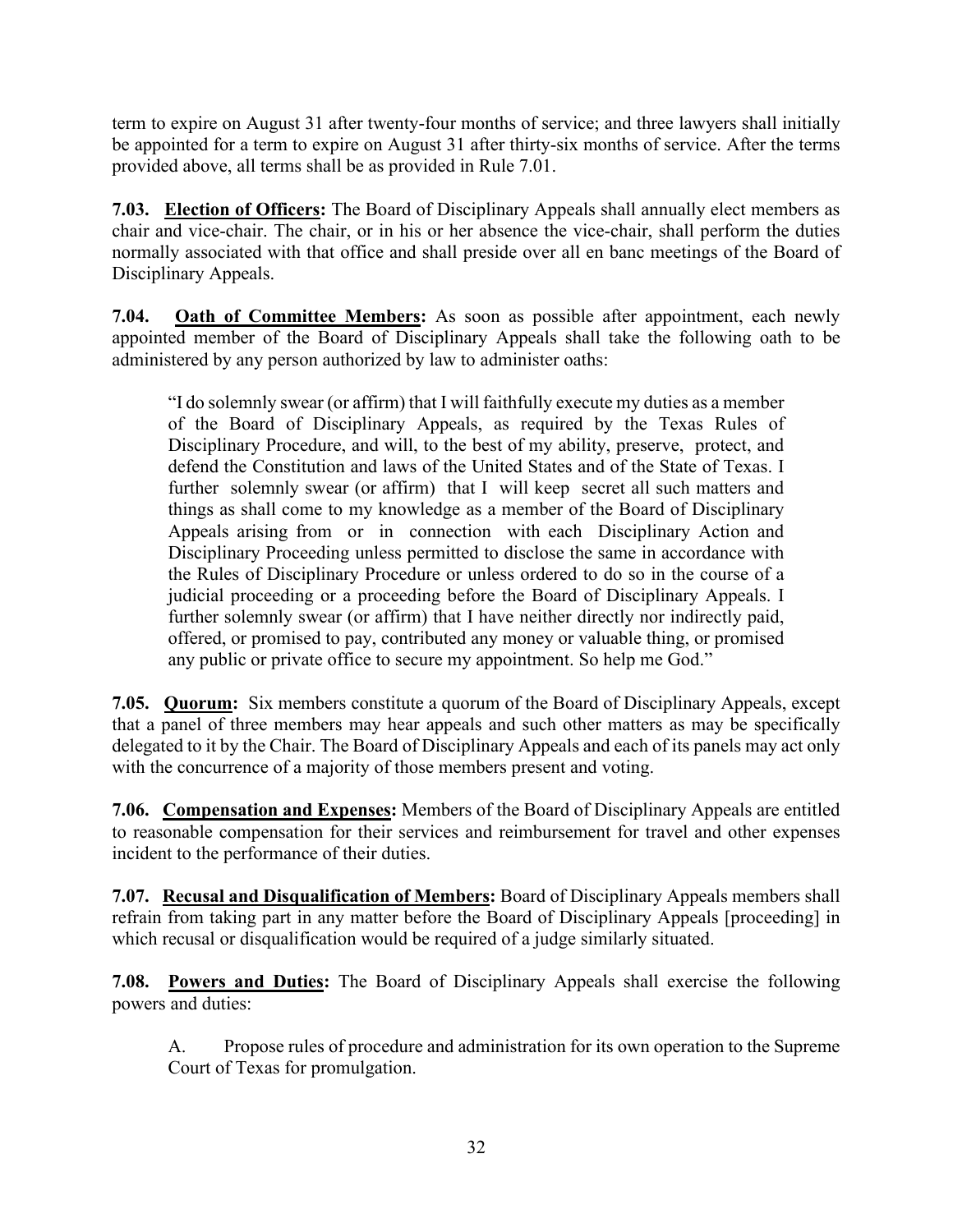B. Review the operation of the Board of Disciplinary Appeals and periodically report to the Supreme Court and to the Board.

C. Affirm or reverse a determination by the Chief Disciplinary Counsel that a statement constitutes an Inquiry as opposed to a Complaint.

D. Hear and determine appeals by the Respondent or the Commission on the record from the judgment of an Evidentiary Panel. The appellate determination must be made in writing and signed by the chair or vice-chair of the Board of Disciplinary Appeals, or other person presiding.

E. Transfer any pending Disciplinary Proceeding from one Committee to another within the same District if the one Committee fails or refuses to hear the Disciplinary Proceeding.

F. Transfer matters from one Committee to another, whether or not within the same District, when the requirements of fairness to the Complainant or the Respondent require.

- G. Hear and determine actions for compulsory discipline under Part VIII.
- H. Hear and determine actions for reciprocal discipline under Part IX.
- I. Hear and determine actions for disability suspension under Part XII.
- J. Exercise all other powers and duties provided in these rules.

**7.09. Meetings:** The Board of Disciplinary Appeals shall meet en banc at least once each year at the call of its chair. Its members may meet more often en banc at the call of the chair or upon the written request to the chair of at least three of the members of the Board of Disciplinary Appeals.

**7.10. Conference Calls:** The Board of Disciplinary Appeals may, at the instance of the chair, conduct its business by conference telephone calls. Any action taken in a telephone conference must be reduced to writing and signed by each participant certifying the accuracy of the written record of action taken.

**7.11. Judicial Review:** An appeal from a determination of the Board of Disciplinary Appeals shall be to the Supreme Court. Within fourteen days after receipt of notice of a final determination by the Board of Disciplinary Appeals, the party appealing must file a notice of appeal directly with the Clerk of the Supreme Court. The record must be filed within sixty days after the Board of Disciplinary Appeals' determination. The appealing party's brief is due thirty days after the record is filed, and the responding party's brief must be filed within thirty days thereafter. Except as herein expressly provided, the appeal must be made pursuant to the then applicable Texas Rules of Appellate Procedure. Oral argument may be granted on motion. The case shall be reviewed under the substantial evidence rule. The Court may affirm a decision on the Board of Disciplinary Appeals by order without written opinion. Determinations by the Board of Disciplinary Appeals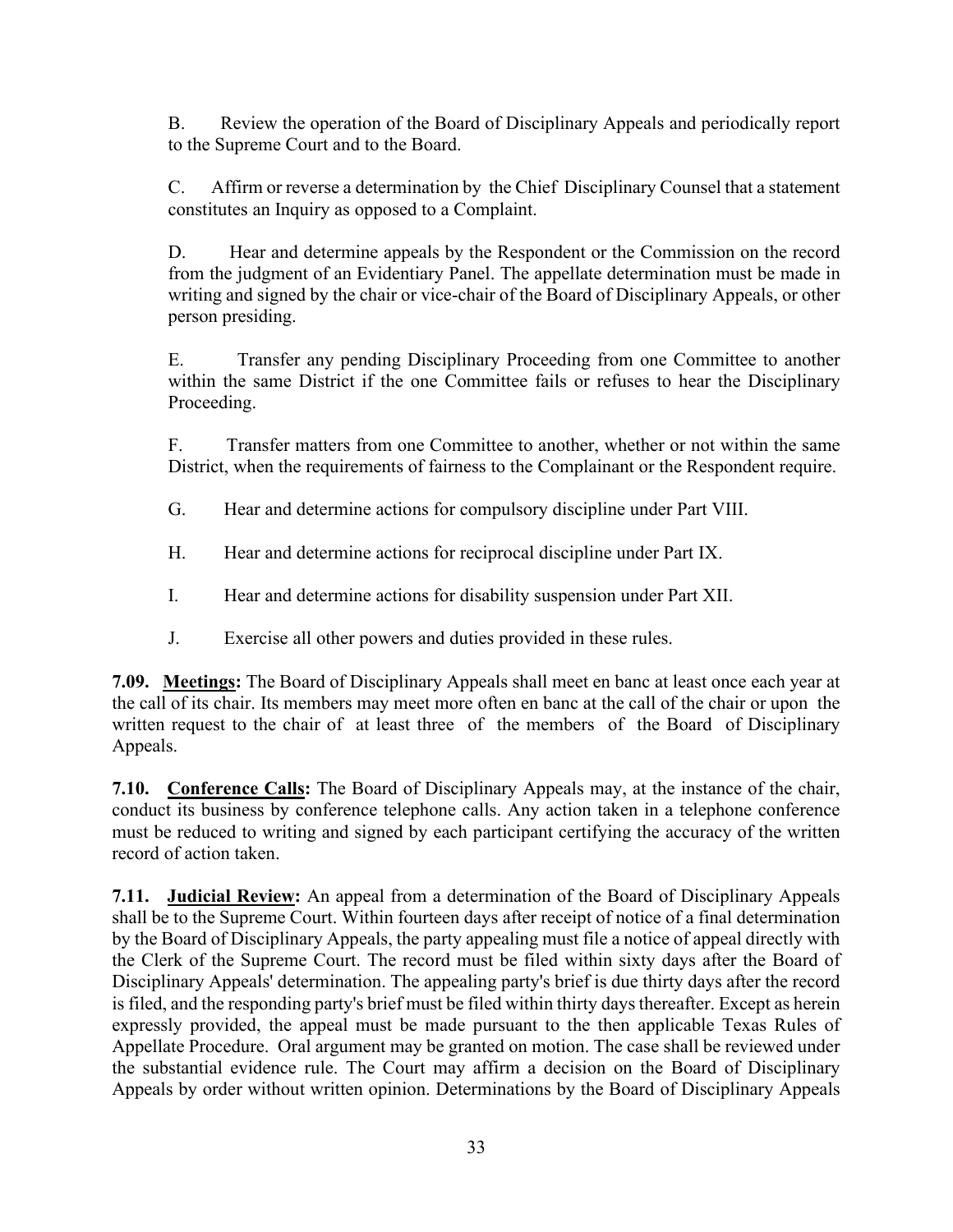that a statement constitutes an Inquiry or transferring cases are conclusive, and may not be appealed to the Supreme Court.

**7.12. Open Meetings and Open Records:** The Board of Disciplinary Appeals is not a "governmental body" as that term is defined in Section 551.001 or Section 552.003 of V.T.C.A., Government Code, and is not subject to either the provisions of the Open Meetings Act or the Open Records Act.

**Comment:** These rules permit the Board of Disciplinary Appeals, upon decision of its chair, to allow or require anyone involved in a matter before the Board—including but not limited to a party, attorney, witness, court reporter, or Board member—to participate remotely, such as by teleconferencing, videoconferencing, or other means. The Board may consider as evidence sworn statements or sworn testimony given remotely.

## **PART VIII. COMPULSORY DISCIPLINE**

**8.01. Generally:** When an attorney licensed to practice law in Texas has been convicted of an Intentional Crime or has been placed on probation for an Intentional Crime with or without an adjudication of guilt, the Chief Disciplinary Counsel shall initiate a Disciplinary Action seeking compulsory discipline pursuant to this part. The completion or termination of any term of incarceration, probation, parole, or any similar court ordered supervised period does not bar action under Part VIII of these rules as hereinafter provided. Proceedings under this part are not exclusive in that an attorney may be disciplined as a result of the underlying facts as well as being disciplined upon the conviction or probation through deferred adjudication.

**8.02. Conclusive Evidence:** In any Disciplinary Action brought under this part, the record of conviction or order of deferred adjudication is conclusive evidence of the attorney's guilt.

**8.03. Commencement of Suit:** A Disciplinary Action under this part must be initiated by the filing of a petition with the Board of Disciplinary Appeals. The petition must allege the adjudication of guilt (or probation without an adjudication of guilt) of an Intentional Crime; allege that the Respondent is the same person as the party adjudicated guilty or who received probation with or without an adjudication of guilt for such Intentional Crime; and seek the appropriate discipline.

**8.04. Procedure:** The Board of Disciplinary Appeals shall hear and determine all questions of law and fact. When an attorney has been convicted of an Intentional Crime or has been placed on probation for an Intentional Crime without an adjudication of guilt, he or she shall be suspended as an attorney licensed to practice law in Texas during the appeal of the conviction or the order of deferred adjudication. Upon introduction into evidence of a certified copy of the judgment of conviction or order of deferred adjudication and a certificate of the Clerk of the Supreme Court that the attorney is licensed to practice law in Texas, the Board of Disciplinary Appeals shall immediately determine whether the attorney has been convicted of an Intentional Crime or granted probation without an adjudication of guilt for an Intentional Crime. Uncontroverted affidavits that the attorney is the same person as the person convicted or granted probation without an adjudication of guilt are competent and sufficient evidence of those facts. Nothing in these rules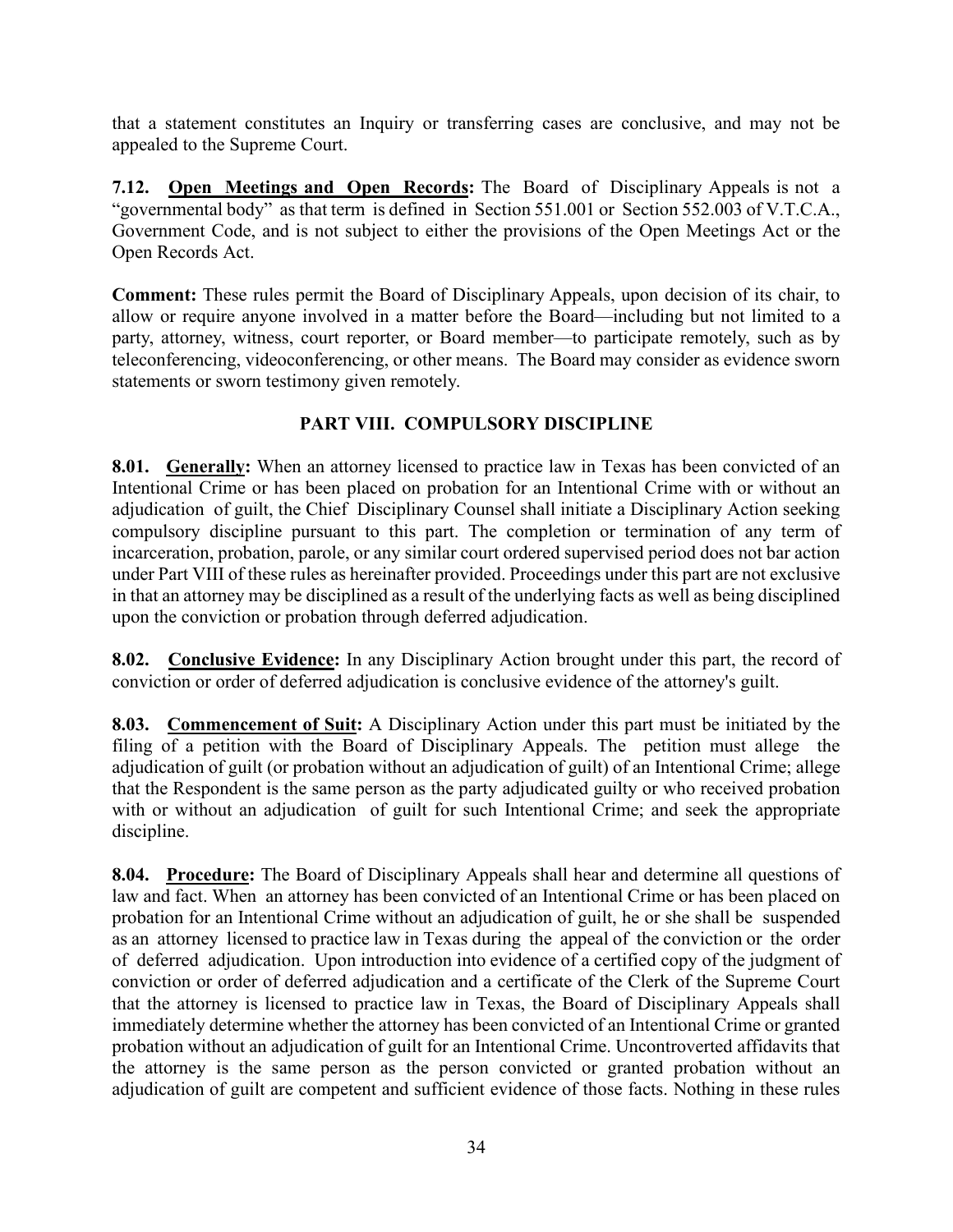prohibits proof of the necessary elements in such Disciplinary Action by competent evidence in any other manner permitted by law. The Board of Disciplinary Appeals shall sit, hear and determine whether the attorney should be disciplined and enter judgment accordingly within fortyfive days of the answer day; however, any failure to do so within the time limit will not affect its jurisdiction to act. Any suspension ordered during the appeal of a criminal conviction or probation without an adjudication of guilt is interlocutory and immediately terminates if the conviction or probation is set aside or reversed.

**8.05. Disbarment:** When an attorney has been convicted of an Intentional Crime, and that conviction has become final, or the attorney has accepted probation with or without an adjudication of guilt for an Intentional Crime, the attorney shall be disbarred unless the Board of Disciplinary Appeals, under Rule 8.06, suspends his or her license to practice law. If the attorney's license to practice law has been suspended during the appeal of the criminal conviction, the Chief Disciplinary Counsel shall file a motion for final judgment of disbarment with the Board of Disciplinary Appeals. If the motion is supported by affidavits or certified copies of court documents showing that the conviction has become final, the motion shall be granted without hearing, unless within ten days following the service of the motion pursuant to Rule 21a of the Texas Rules of Civil Procedure, upon the attorney so convicted or his or her attorney of record, the attorney so convicted files a verified denial contesting the finality of the judgment, in which event the Board of Disciplinary Appeals will immediately conduct a hearing to determine the issue. If no Disciplinary Action is pending at the time the conviction becomes final, disbarment shall be initiated by filing a Disciplinary Action.

**8.06. Suspension:** If an attorney's sentence upon conviction of a Serious Crime is fully probated, or if an attorney receives probation through deferred adjudication in connection with a Serious Crime, the attorney's license to practice law shall be suspended during the term of probation. If an attorney is suspended during the term of probation, the suspension shall be conditioned upon the attorney's satisfactorily completing the terms of probation. If probation is revoked, the attorney shall be disbarred. An early termination of probation does not result in reinstatement until the entire probationary period, as originally assessed, has expired.

**8.07. Early Termination:** An early termination of criminal probation shall have no effect on any judgment entered pursuant to Part VIII.

**8.08. No Supersedeas:** In compulsory discipline cases, either party shall have the right to appeal to the Supreme Court of Texas but no Respondent suspended or disbarred by the Board of Disciplinary Appeals shall be entitled to practice law in any form while the appeal is pending and shall have no right to supersede the judgment by bond or otherwise.

## **PART IX. RECIPROCAL DISCIPLINE**

**9.01. Orders From Other Jurisdictions:** Upon receipt of information indicating that an attorney licensed to practice law in Texas has been disciplined in another jurisdiction, including by any federal court or federal agency, the Chief Disciplinary Counsel shall diligently seek to obtain a certified copy of the order or judgment of discipline from the other jurisdiction, and file it with the Board of Disciplinary Appeals along with a petition requesting that the attorney be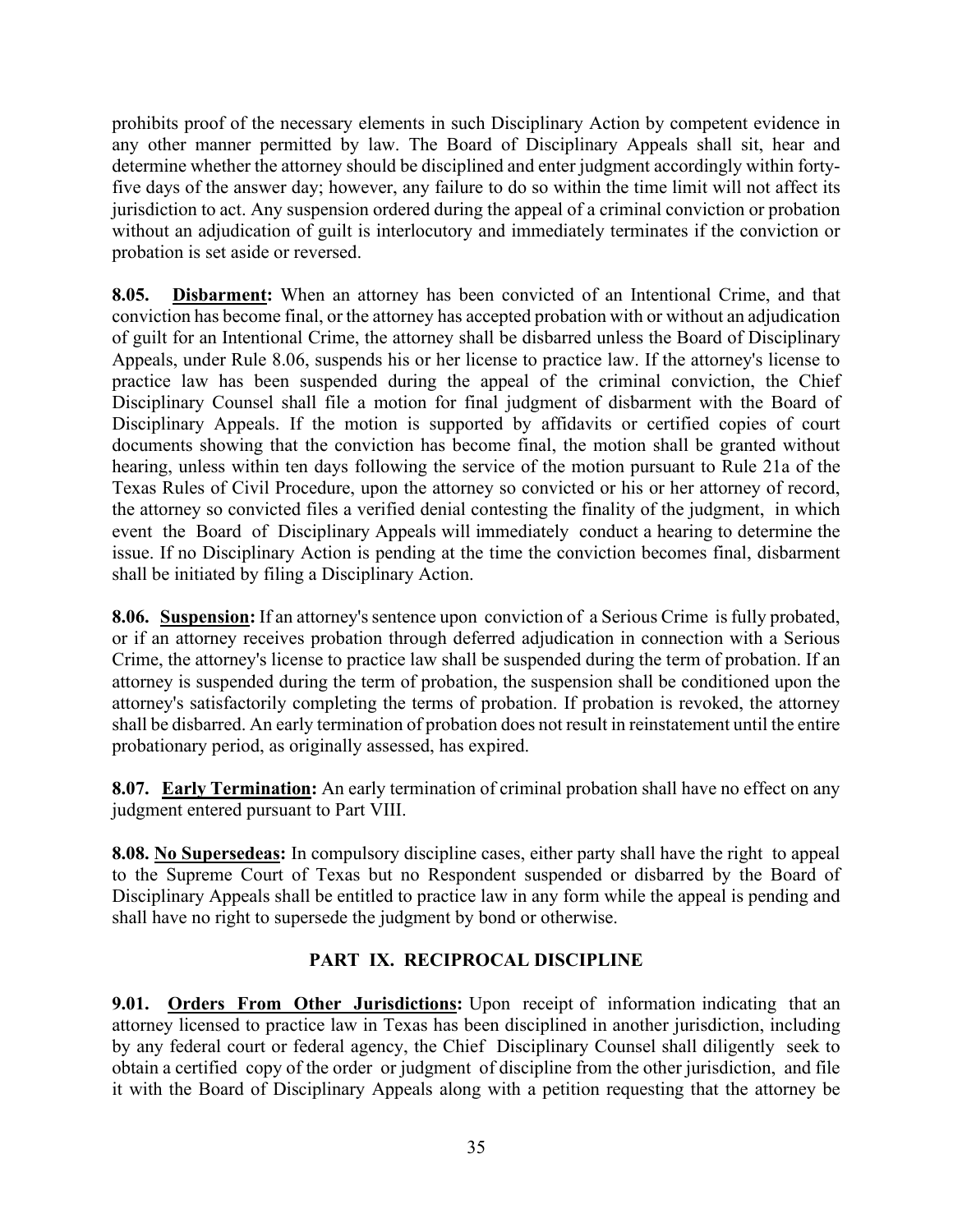disciplined in Texas. A certified copy of the order or judgment is prima facie evidence of the matters contained therein, and a final adjudication in another jurisdiction that an attorney licensed to practice law in Texas has committed Professional Misconduct is conclusive for the purposes of a Disciplinary Action under this Part, subject to the defenses set forth in Rule 9.04 below. For purposes of this Part, "discipline" by a federal court or federal agency means a public reprimand, suspension, or disbarment; the term does not include a letter of "warning" or "admonishment" or a similar advisory by a federal court of federal agency.

**9.02. Notice to the Respondent:** Upon the filing of the petition, the Board of Disciplinary Appeals shall issue a notice to the attorney, containing a copy of the petition, a copy of the order or judgment from the other jurisdiction, and an order directing the attorney to show cause within thirty days from the date of the mailing of the notice why the imposition of the identical discipline in this state would be unwarranted.

**9.03. Discipline to be Imposed:** If the attorney fails to file his or her answer with the Board of Disciplinary Appeals within the thirty-day period provided by Rule 9.02, the Board of Disciplinary Appeals shall enter a judgment imposing discipline identical, to the extent practicable, with that imposed in the other jurisdiction. If the attorney files an answer, the Board of Disciplinary Appeals shall proceed to determine the case upon the pleadings, the evidence, and the briefs, if any.

**9.04. Defenses:** If the Respondent files an answer, he or she shall allege, and thereafter be required to prove, by clear and convincing evidence, to the Board of Disciplinary Appeals one or more of the following defenses to avoid the imposition of discipline identical, to the extent practicable, with that directed by the judgment of the other jurisdiction:

A. That the procedure followed in the other jurisdiction on the disciplinary matter was so lacking in notice or opportunity to be heard as to constitute a deprivation of due process.

B. That there was such an infirmity of proof establishing the misconduct in the other jurisdiction as to give rise to the clear conviction that the Board of Disciplinary Appeals, consistent with its duty, should not accept as final the conclusion on the evidence reached in the other jurisdiction.

C. That the imposition by the Board of Disciplinary Appeals of discipline identical, to the extent practicable, with that imposed by the other jurisdiction would result in grave injustice.

D. That the misconduct established in the other jurisdiction warrants substantially different discipline in this state.

E. That the misconduct for which the attorney was disciplined in the other jurisdiction does not constitute Professional Misconduct in this state.

If the Board of Disciplinary Appeals determines that one or more of the foregoing defenses have been established, it shall enter such orders as it deems necessary and appropriate.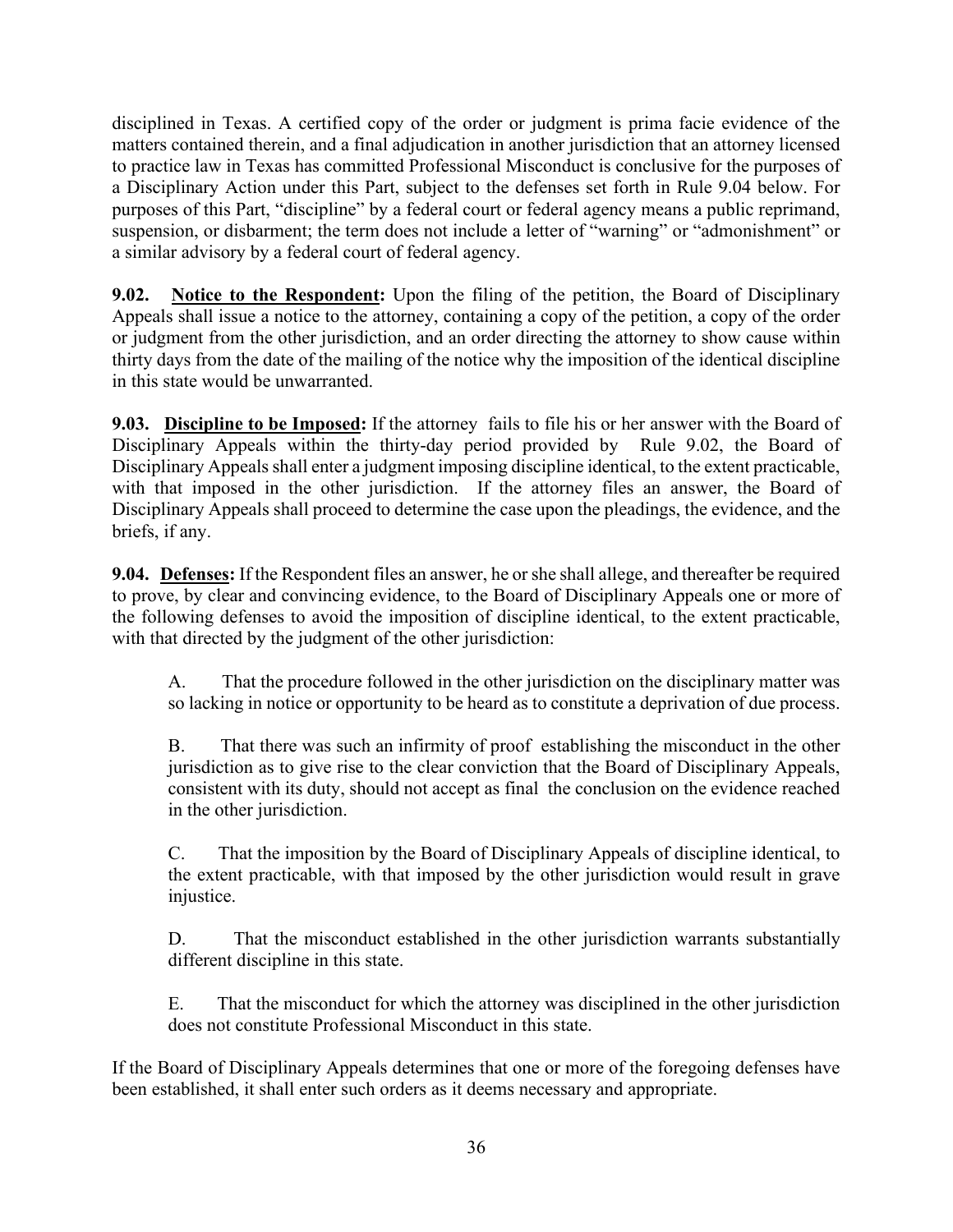## **PART X. RESIGNATION IN LIEU OF DISCIPLINE**

**10.01. Disciplinary Resignation:** Any person licensed to practice law in the State of Texas shall be permitted to file a motion for resignation in lieu of discipline, in a form promulgated by the Commission, in the Supreme Court of Texas, attaching thereto his or her Texas law license and permanent State Bar membership card.

**10.02. Response of Chief Disciplinary Counsel:** The Chief Disciplinary Counsel shall, within twenty days after service upon him or her of a motion for resignation in lieu of discipline, file a response on behalf of the State Bar (acting through the Commission) stating whether the acceptance of the resignation is in the best interest of the public and the profession and setting forth a detailed statement of the Professional Misconduct with which the movant is charged. The movant may, within ten days after service of such response, withdraw the motion. If a motion to withdraw is not timely filed, the detailed statement of Professional Misconduct shall be deemed to have been conclusively established for all purposes.

**10.03. Effect of Filing:** The filing of a motion for resignation in lieu of discipline does not, without the consent of the Chief Disciplinary Counsel, serve to delay or abate any then pending Grievance, Complaint, Disciplinary Proceeding, Disciplinary Action or disciplinary investigation.

**10.04. Acceptance of Resignation and Notification:** Any motion to resign in lieu of discipline under this part must be filed in the Supreme Court and is ineffective until and unless accepted by written order of the Supreme Court. The movant; the Evidentiary Panel Chair, if any; the Commission; and the Complainant, if any, shall be notified by the Chief Disciplinary Counsel of the Court's disposition of such motion.

**10.05. Effect of Resignation:** Any resignation under this part shall be treated as a disbarment for all purposes, including client notification, discontinuation of practice, and reinstatement.

#### **PART XI. REINSTATEMENT AFTER DISBARMENT OR RESIGNATION**

**11.01. Eligibility and Venue:** A disbarred person or a person who has resigned in lieu of discipline may, at any time after the expiration of five years from the date of final judgment of disbarment or the date of Supreme Court order accepting resignation in lieu of discipline, petition the district court of the county of his or her residence for reinstatement; provided, however, that no person who has been disbarred or resigned in lieu of discipline by reason of conviction of or having been placed on probation without an adjudication of guilt for an Intentional Crime or a Serious Crime, is eligible to apply for reinstatement until five years following the date of completion of sentence, including any period of probation and/or parole. If, at the time the petition for reinstatement is filed, the disbarred person or person who has resigned in lieu of discipline is a nonresident of the State of Texas, then the petition shall be filed in Travis County, Texas.

**11.02. Petition for Reinstatement:** A petition for reinstatement shall be verified and shall set forth all the following information: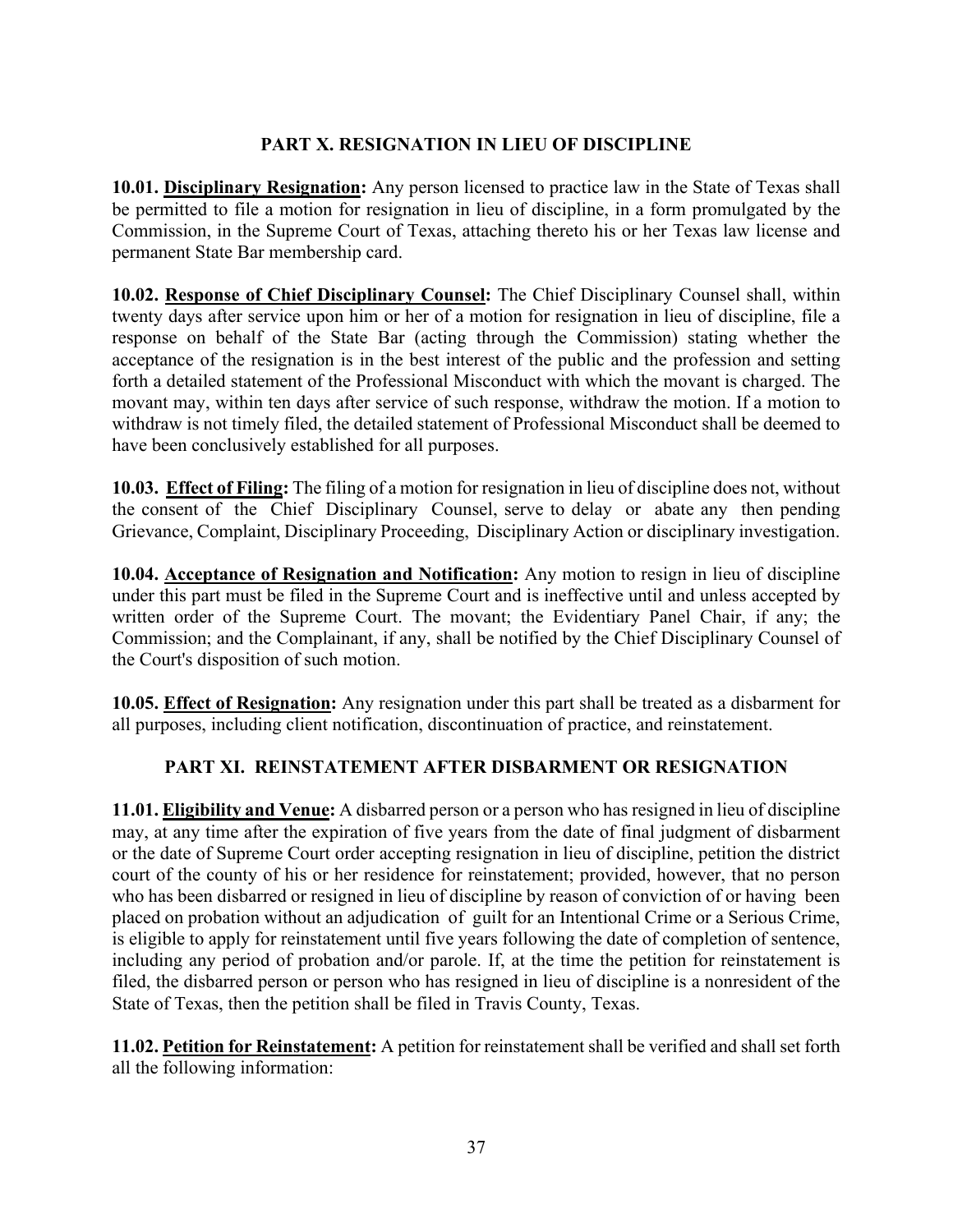A. The name, age, and residential address of the petitioner.

B. The offenses, misconduct, or convictions upon which the disbarment or resignation was based.

C. The name of the body or entity where the Disciplinary Proceeding or Disciplinary Action was adjudicated and the identity of the Committee before whom the Just Cause hearing was held, if any.

D. A statement that the petitioner has made restitution to all persons, if any, naming them and their current addresses, who may have suffered financial loss by reason of the offenses, misconduct, or Serious Crimes for which the petitioner was disbarred or resigned, and that the petitioner has paid all costs and fines assessed in connection with the Disciplinary Proceeding or Disciplinary Action that resulted in his or her disbarment or resignation.

E. A statement that at the time of the filing of the petition the petitioner is of good moral character, possesses the mental and emotional fitness to practice law, and during the five years immediately preceding the filing of the petition, has been living a life of exemplary conduct.

F. A statement that the petitioner has recently read and understands the Texas Disciplinary Rules of Professional Conduct; that he or she has recently read and understands the Texas Lawyer's Creed -- A Mandate For Professionalism; that he or she has a current knowledge of the law; and that the public and profession will be served by the petitioner's reinstatement.

G. A listing of the petitioner's occupations from the date of disbarment or resignation, including the names and current addresses of all partners, associates, and employers, if any, and the dates and duration of all such relationships and employment.

H. A statement listing all residences maintained from the date of disbarment or resignation, and the current names and addresses of all landlords.

I. A statement of the dates, cause numbers, courts, and the general nature of all civil actions in which the petitioner was a party or in which he or she claimed an interest, and that were pending at any time from the date of disbarment or resignation.

J. A statement of the dates, cause numbers, courts, the general nature and disposition of all matters pending at any time from the date of disbarment or resignation and involving the prosecution of the petitioner for any crime, felony, or misdemeanor, together with the names and current addresses of all complaining persons in each such matter.

K. A statement whether any application for a license requiring proof of good moral character for its procurement was filed at any time after the disbarment or resignation and,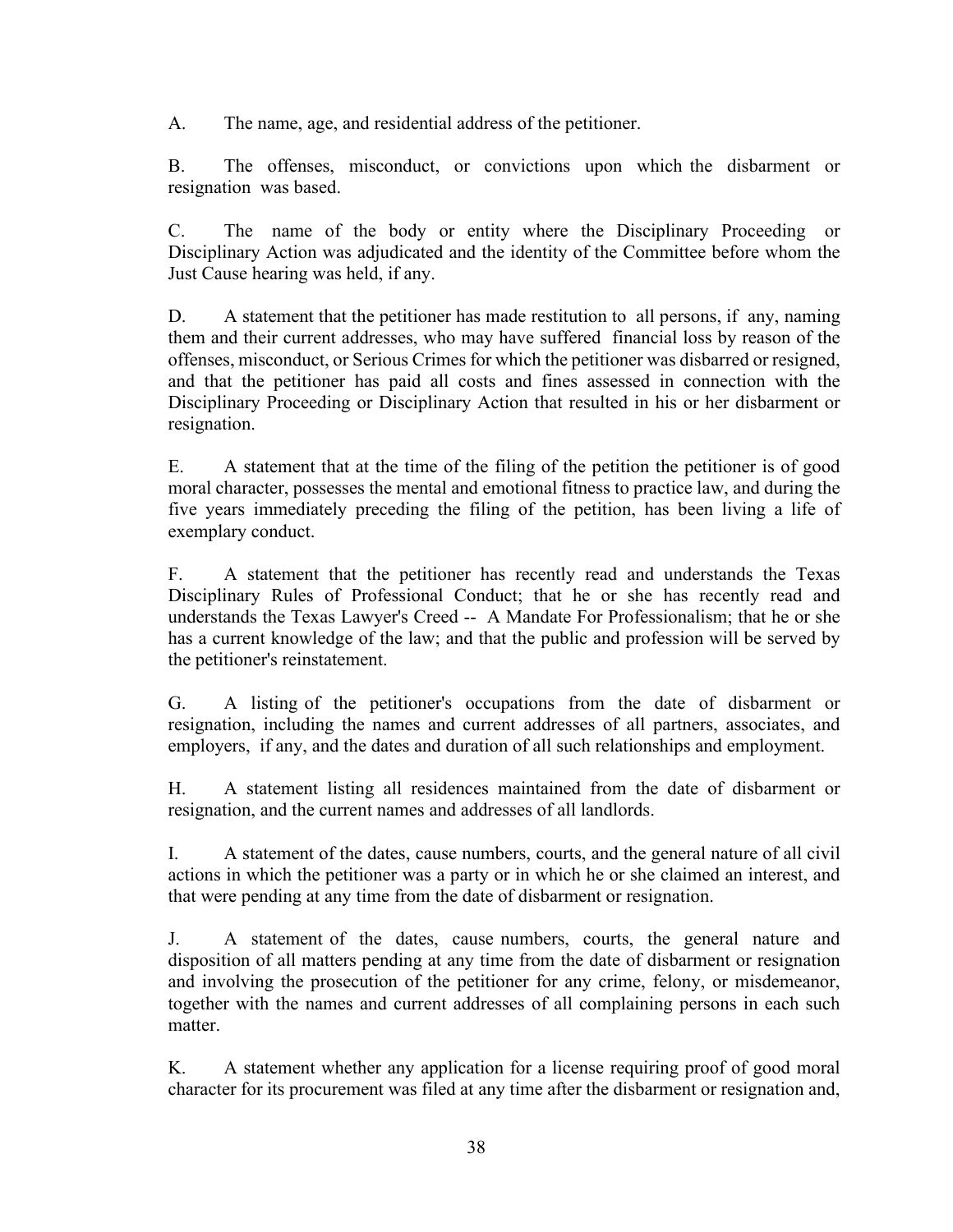for each application, the name and address of the licensing authority and the disposition of the application.

L. A statement explaining any proceeding after the date of disbarment or resignation concerning the petitioner's standing as a member of any profession or organization or holder of any license or office that involved censure, removal, suspension of license, revocation of any license, or discipline of the petitioner and the disposition thereof, and the name and address of each authority in possession of the records.

M. A statement whether any allegations or charges, formal or informal, of fraud were made or claimed against the petitioner at any time after the disbarment or resignation and the names and current addresses of the persons or entities making such allegations or charges. The petitioner has a duty to amend and keep current all information in the petition until the petition has been heard and determined by the trial court.

**11.03. Burden of Proof:** The petitioner has the burden of establishing by a preponderance of the evidence that the best interests of the public and the profession, as well as the ends of justice, would be served by his or her reinstatement. The court shall deny the petition for reinstatement if it contains any false statement of a material fact or if the petitioner fails to meet the burden of proof.

**11.04. Notice and Procedure:** The petitioner shall serve notice of a petition for reinstatement by U.S. certified mail, return receipt requested, on the Chief Disciplinary Counsel and shall publish the notice as a paid classified announcement in the Texas Bar Journal. After the filing of the petition and service, the Texas Rules of Civil Procedure shall apply except when in conflict with these rules. All questions of fact and law shall be determined by the trial court without the aid of a jury.

**11.05. Relevant Factors to be Considered:** In determining the petitioner's fitness for reinstatement, in addition to any other relevant matters, the trial court may consider:

A. Evidence concerning the nature and degree of Professional Misconduct for which the petitioner was disbarred or resigned and the circumstances attending the offenses.

B. The petitioner's understanding of the serious nature of the acts for which he or she was disbarred or resigned.

C. The petitioner's conduct during the Disciplinary Proceeding and Disciplinary Action.

D. The profit to the petitioner and the hardship to others.

E. The petitioner's attitude toward the administration of justice and the practice of law.

F. The petitioner's good works and other accomplishments.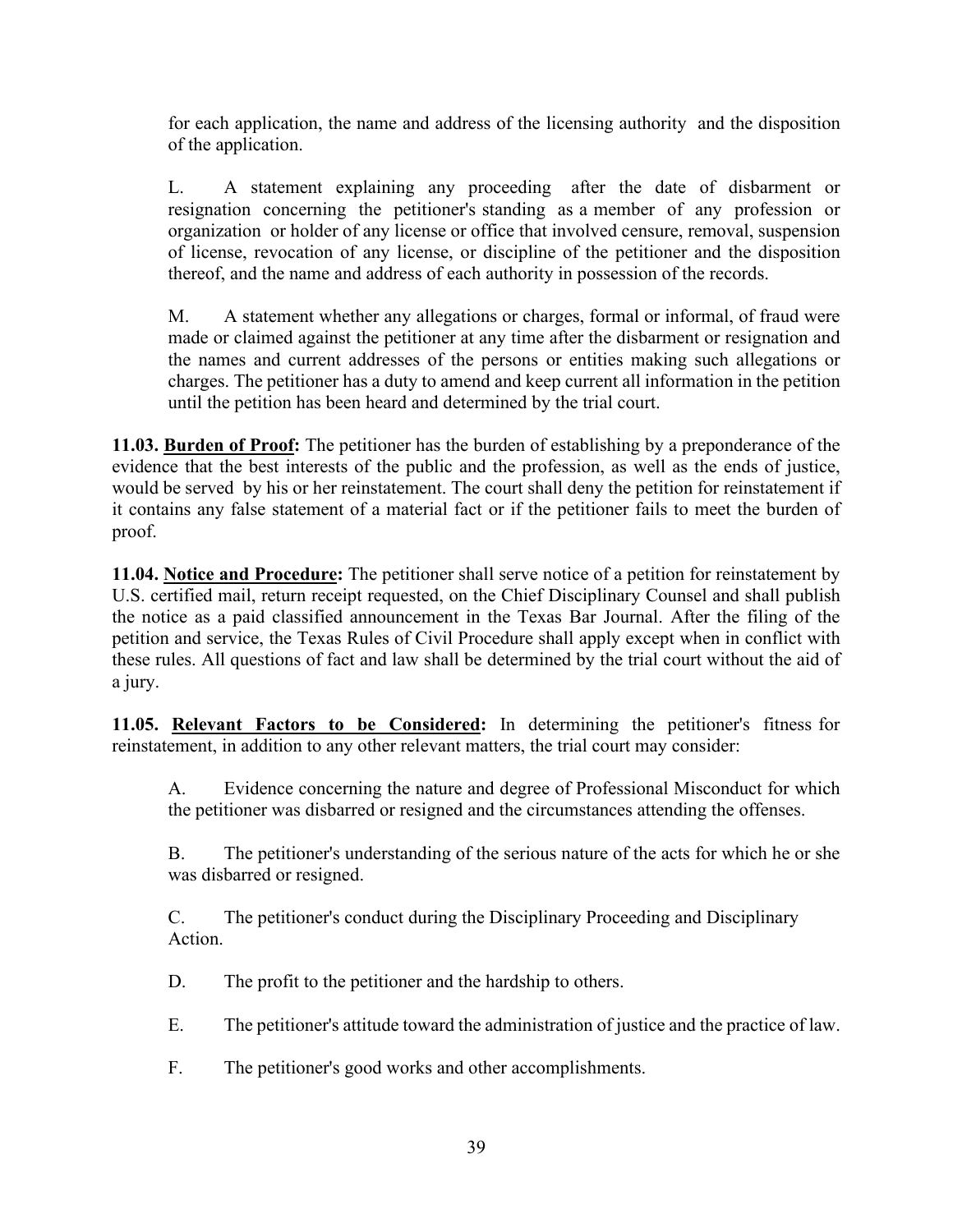G. Any other evidence relevant to the issues of the petitioner's fitness to practice law and the likelihood that the petitioner will not engage in further misconduct.

**11.06. Judgment and Conditions:** If the court is satisfied after hearing all the evidence, both in support and in opposition to the petition, that the material allegations of the petition are true and that the best interests of the public and the profession, as well as the ends of justice, will be served, the court may render judgment authorizing the petitioner to be reinstated upon his or her compliance within eighteen months from the date of the judgment with Rule II of the Rules Governing Admission to the Bar of Texas in effect as of the date upon which judgment authorizing reinstatement is entered. The judgment shall direct the Board of Law Examiners to admit the petitioner to a regularly scheduled bar examination in accordance with that Board's rules and procedures relating to the examination of persons who have not previously been licensed as lawyers in Texas or in any other state. No judgment of reinstatement may be rendered by default. If after hearing all the evidence the court determines that the petitioner is not eligible for reinstatement, the court may, in its discretion, either enter a judgment denying the petition or direct that the petition be held in abeyance for a reasonable period of time until the petitioner provides additional proof that he or she has satisfied the requirements of these rules. The court's judgment may include such other orders as protecting the public and the petitioner's potential clients may require.

**11.07. Appeal and Readmission:** When a judgment has been signed in any proceeding under this part, the petitioner and the Commission shall each have a right of appeal. If the petition is granted and an appeal is perfected, the trial court's judgment shall be stayed pending resolution of the appeal. After the petitioner has complied with the terms of the judgment of reinstatement and with this part, he or she shall furnish the Commission with a certified copy of the judgment and evidence of compliance and shall pay all membership fees, license fees and assessments then owed and the costs of the reinstatement proceeding. Upon receipt of a certified copy of the judgment, evidence of compliance and proof of payment of all membership fees, license fees and assessments then owed, the Commission shall direct the Chief Disciplinary Counsel to issue a declaration of the petitioner's eligibility for licensure to the Clerk of the Supreme Court. Upon receipt of such declaration, the Clerk of the Supreme Court shall enter the name of the petitioner on the membership rolls of the Supreme Court and shall issue a new Bar card and law license in the name of the petitioner reflecting as the date of licensure the date of the declaration of eligibility. Once the petitioner has taken the attorney's oath, the new Bar card and law license shall be delivered by the Clerk of the Supreme Court to the petitioner.

**11.08. Repetitioning:** If a petition for reinstatement is denied after a hearing on the merits, the petitioner is not eligible to file another petition until after the expiration of three years from the date of final judgment denying the last preceding petition.

#### **PART XII. DISABILITY SUSPENSION**

**12.01. Grounds for Suspension:** Any person licensed to practice law in the State of Texas shall be suspended for an indefinite period upon a finding that the attorney is suffering from a Disability.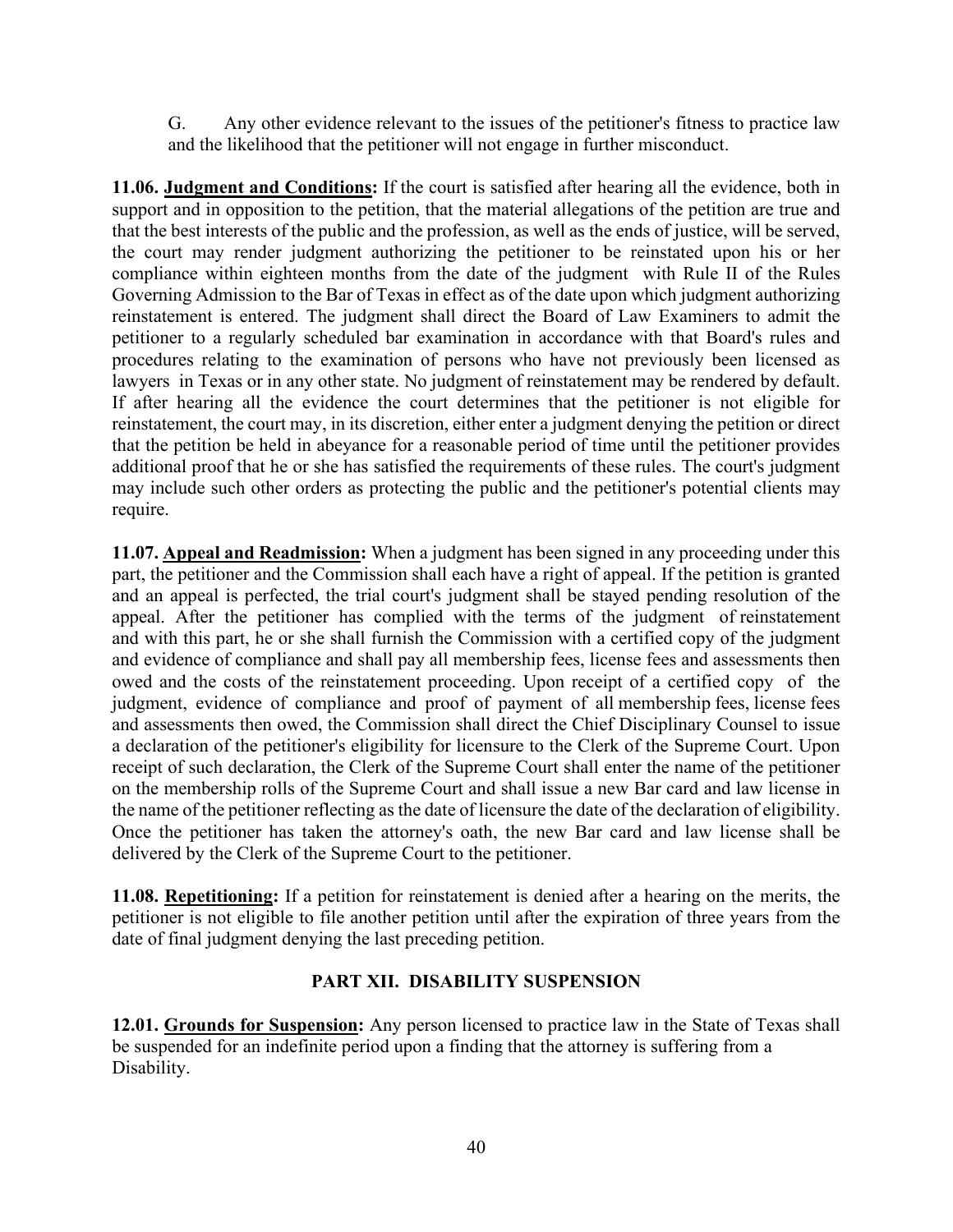**12.02. Procedure:** Should the Chief Disciplinary Counsel reasonably believe based upon investigation of the Complaint that an attorney is suffering from a Disability and be authorized or directed to do so by the Commission, the Chief Disciplinary Counsel shall forward the Complaint and any other documents or statements which support a finding that the attorney is suffering from a Disability immediately to the Board of Disciplinary Appeals. Upon receipt of the Complaint and documents, the Board of Disciplinary Appeals shall forward it to a District Disability Committee to be composed of one attorney; one doctor of medicine or mental health care provider holding a doctorate degree, trained in the area of Disability; and one public member who does not have any interest, directly or indirectly, in the practice of the law other than as a consumer. The members of the District Disability Committee shall be appointed ad hoc by the chair of the Board of Disciplinary Appeals. The Board of Disciplinary Appeals may appoint any attorney to represent the interests of the disabled attorney.

**12.03. District Disability Committee:** The same rules regarding immunity, expenses, and confidentiality as apply to members of a Committee shall apply to the members appointed to a District Disability Committee. The District Disability Committee shall proceed in a de novo proceeding to receive evidence and determine whether the attorney is suffering from a Disability. In all cases where the referral has been made by the Chief Disciplinary Counsel, the Commission shall carry the burden of establishing by a preponderance of the evidence that the attorney suffers from a Disability. In all cases where the referral is made by an Evidentiary Panel, the party asserting that the attorney is suffering from a Disability shall carry the burden of establishing by a preponderance of the evidence that the attorney suffers from a Disability. The Respondent shall be given reasonable notice and shall be afforded an opportunity to appear before, and present evidence to, the District Disability Committee. If there is no finding of Disability by the District Disability Committee, the entire record and the finding of the District Disability Committee will be returned to the Chief Disciplinary Counsel and the matter shall continue in the disciplinary process from the point where it was referred to the Board of Disciplinary Appeals for the determination of Disability. If, however, there is a finding of Disability, the District Disability Committee shall certify the finding to the Board of Disciplinary Appeals.

**12.04. Board of Disciplinary Appeals' Responsibilities:** Upon receiving a finding of Disability from the District Disability Committee, the Board of Disciplinary Appeals shall immediately enter its order suspending the attorney indefinitely. The record of all proceedings on disability must be sealed and must remain confidential, except as to the Respondent; only the order of indefinite suspension is to be made public.

**12.05. Effect on Limitations:** Any statute of limitations applying to a disciplinary matter is tolled during the period of any Disability suspension.

#### **12.06. Reinstatement After Disability Suspension:**

A. Venue: An attorney who has been indefinitely suspended under this part may have the suspension terminated by filing a verified petition with the Board of Disciplinary Appeals or a district court. Venue of a district court action is:

1. In the county, immediately prior to suspension, of the Respondent's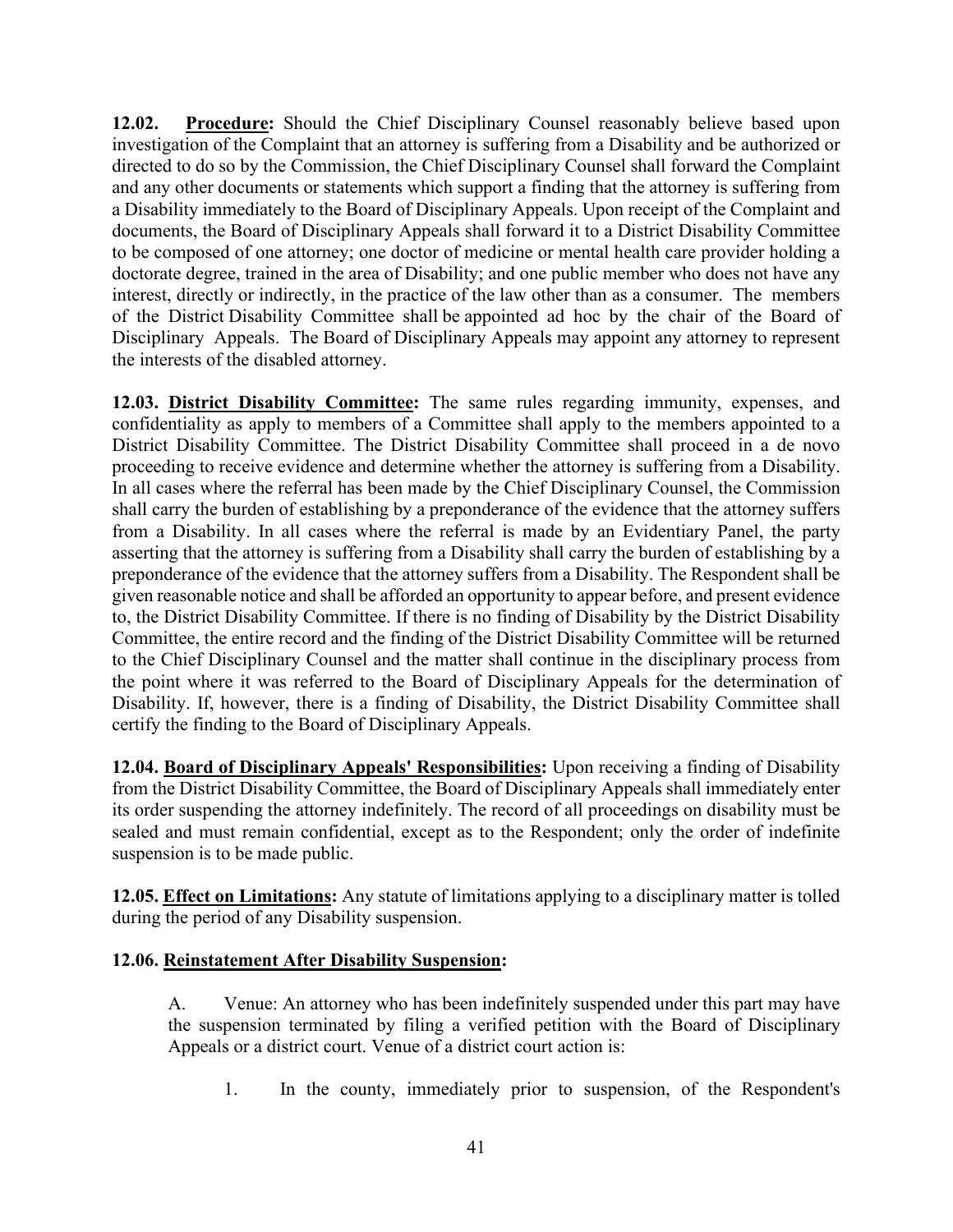principal place of practice.

2. If the Respondent did not maintain a place of practice immediately before suspension within the State of Texas, in the county of the Respondent's residence.

3. If neither 1. nor 2. applies, then in Travis County, Texas.

B. Petition and Service: The petition must set out the attorney's name, address, the date, and the docket number of the suspension, a detailed description of his or her activities since the suspension, including employment, the details of any hospitalization or medical treatment, and any other matters the attorney believes entitles him or her to termination of the suspension. A copy of the petition shall be served by U.S. certified mail, return receipt requested, upon the Chief Disciplinary Counsel and the matter shall promptly thereafter be set for hearing. The petition must have the following documents attached: a certified copy of any court order pertaining to the petitioner's competence; an affidavit from a mental health care provider as to the petitioner's current condition; and a report from a physician as to the petitioner's current condition if the suspension was based in whole or in part on the abuse or use of alcohol or other drugs. Such attachments shall not constitute evidence, per se, but the attachment of the same is a requirement of pleading. In an action for reinstatement under this part, either the petitioner or the Commission shall have the right to a jury trial upon timely payment of the required fee.

C. Burden of Proof: The petitioner has the burden to come forward and prove, by a preponderance of the evidence, that the reasons for suspension no longer exist and that termination of the suspension would be without danger to the public and the profession. The Board of Disciplinary Appeals or the district court, as the case may be, may order the petitioner to be examined by one or more health care providers trained in the area for which the attorney was suspended.

D. Time for Filing Subsequent Petitions: A first petition for termination of suspension may be filed at any time after the petitioner's license has been suspended under this part. If the first petition is denied after a hearing, subsequent petitions may not be filed until the expiration of one year from the date of the denial of the last preceding petition.

E. Judgment: If the attorney meets the burden of proof, the Board of Disciplinary Appeals or the district court shall order a termination of the period of suspension, provided that whenever an attorney has been suspended for a period of two or more consecutive years, he or she may be required by the Board of Disciplinary Appeals or the district court, as the case may be, to obtain a passing grade on the multistate Professional Responsibility portion of the State Bar examination administered by the Board of Law Examiners, or take a prescribed course of study through a law school or through continuing legal education courses, or do both.

F. Disability Probation: The Board of Disciplinary Appeals or the district court, as the case may be, may order that an attorney be placed on probation if the attorney has demonstrated each of the following: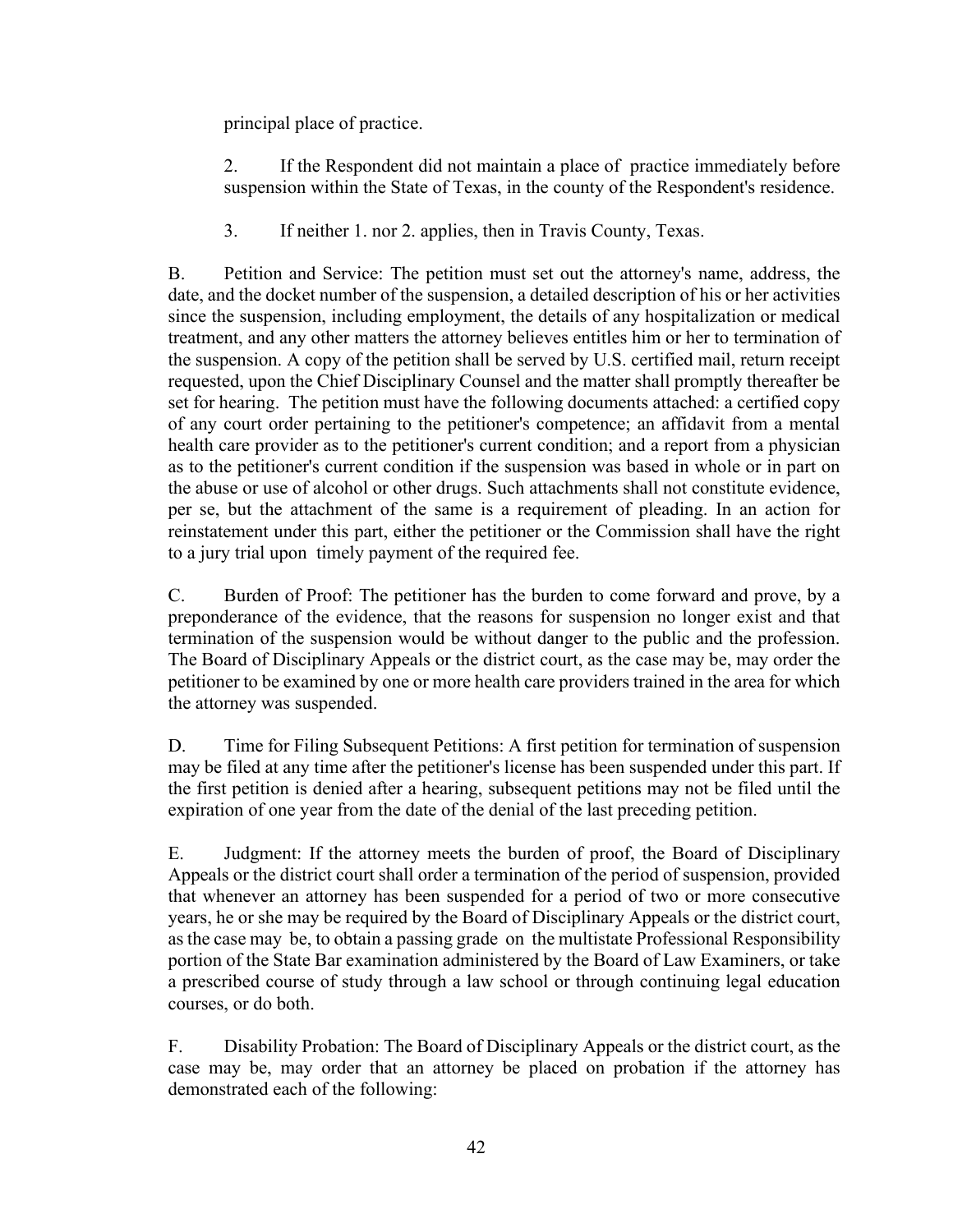1. The ability to perform legal services and that the attorney's continued practice of law will not cause the courts or profession to fall into disrepute.

2. The unlikelihood of any harm to the public during the period of rehabilitation and the adequate supervision of necessary conditions of probation.

3. A Disability that can be successfully arrested and treated while the attorney is engaged in the practice of law.

Probation shall be ordered for a specified period of time or until further order of the Board of Disciplinary Appeals or the district court, as the case may be, whenever a suspension is probated in whole or in part.

G. Conditions: The order placing an attorney on Disability probation must state the conditions of probation. The conditions must take into consideration the nature and circumstances of the Professional Misconduct and the history, character, and condition of the attorney. Any or all of the following conditions, and such others as the Board of Disciplinary Appeals or the district court deems appropriate, may be imposed:

1. Periodic reports to the Chief Disciplinary Counsel.

2. Supervision over client trust accounts as the Board of Disciplinary Appeals or the district court may direct.

3. Satisfactory completion of a course of study.

4. Successful completion of the multistate Professional Responsibility Examination.

5. Restitution.

6. Compliance with income tax laws and verification of such to Chief Disciplinary Counsel.

7. Limitations on practice.

8. Psychological evaluation, counseling, and treatment.

9. The abstinence from alcohol or drugs.

10. Payment of costs (including Reasonable Attorneys' Fees and all direct expenses) associated with the proceedings.

11. Substance abuse evaluation, counseling, and treatment.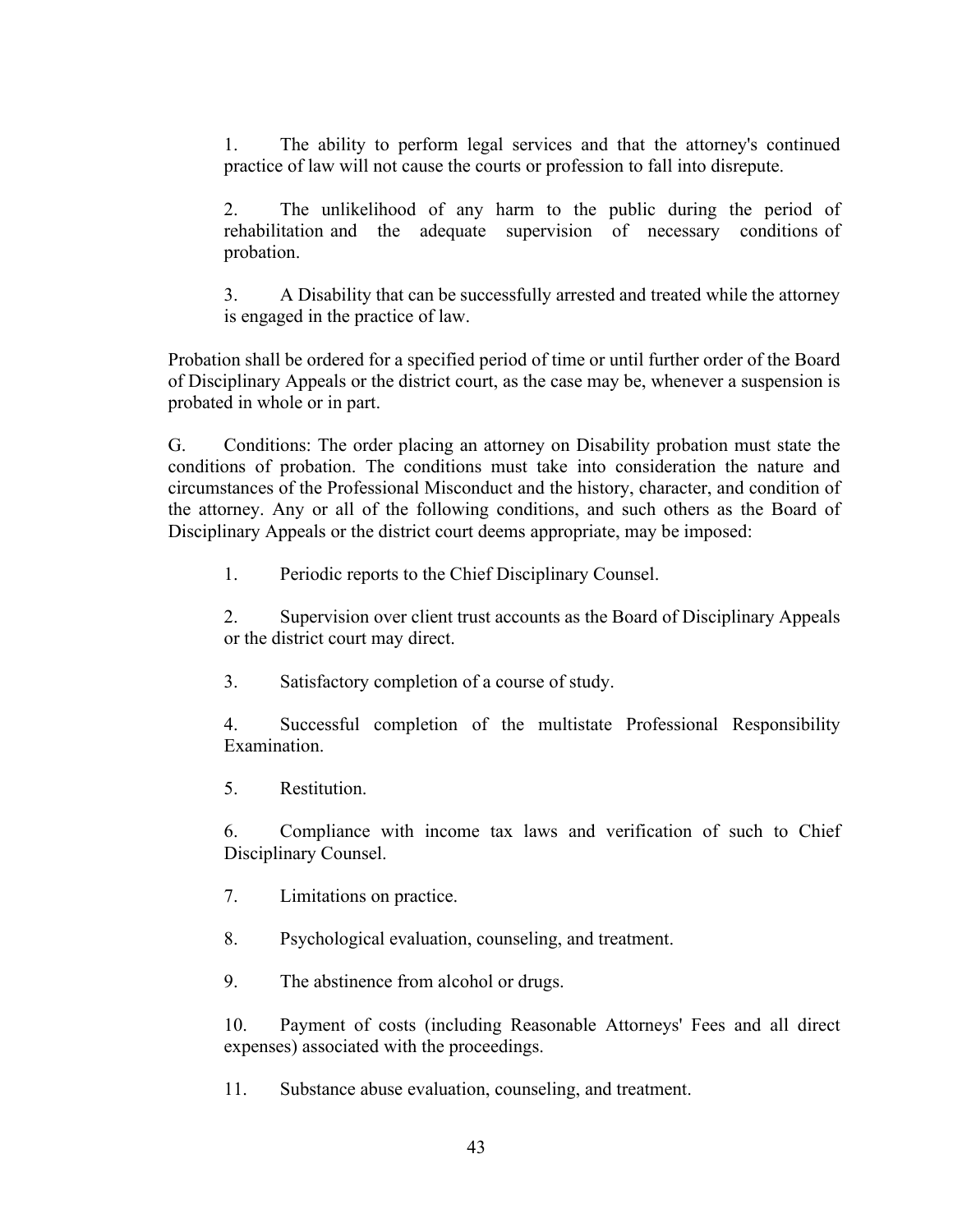12. Participation in an Impaired Attorney Recovery and Supervision Program if such a program has been adopted by the Board of Directors of the State Bar of Texas.

H. Administration: The Chief Disciplinary Counsel is responsible for the supervision of attorneys placed on Disability probation. Where appropriate, he or she may recommend to the Board of Disciplinary Appeals or to the district court, as the case may be, the modification of the conditions and shall report any failure of the probationer to comply with the conditions of probation. Upon a showing of failure to comply with the conditions of probation, the Board of Disciplinary Appeals or the district court, as the case may be, may revoke the probation or impose such other conditions deemed necessary for the protection of the public and the rehabilitation of the attorney.

**12.07. Appeals:** A final judgment of the Board of Disciplinary Appeals denying a petition for reinstatement may be appealed to the Supreme Court. If such an appeal is taken, it must be filed with the Clerk of the Supreme Court within fourteen days after the receipt by the appealing party of the determination of the Board of Disciplinary Appeals. Except as herein expressly provided, an appeal must be made pursuant to the then applicable Texas Rules of Appellate Procedure. Oral argument may be granted on motion. The case shall be reviewed under the substantial-evidence rule. The Court may affirm a decision of the Board of Disciplinary Appeals by order without written opinion. A final judgment of a district court denying a petition for reinstatement may be appealed as in civil cases generally.

#### **PART XIII. CESSATION OF PRACTICE**

**13.01. Notice of Attorney's Cessation of Practice:** When an attorney licensed to practice law in Texas dies, resigns, becomes inactive, is disbarred, or is suspended, leaving an active client matter for which no other attorney licensed to practice in Texas, with the consent of the client, has agreed to assume responsibility, written notice of such cessation of practice shall be mailed to those clients, opposing counsel, courts, agencies with which the attorney has matters pending, malpractice insurers, and any other person or entity having reason to be informed of the cessation of practice. If the attorney has died, the notice may be given by the personal representative of the estate of the attorney or by any person having lawful custody of the files and records of the attorney, including those persons who have been employed by the deceased attorney. In all other cases, notice shall be given by the attorney, a person authorized by the attorney, a person having lawful custody of the files of the attorney, or by Chief Disciplinary Counsel. If the client has consented to the assumption of responsibility for the matter by another attorney licensed to practice law in Texas, then the above notification requirements are not necessary and no further action is required.

**13.02. Assumption of Jurisdiction:** A client of the attorney, Chief Disciplinary Counsel, or any other interested person may petition a district court in the county of the attorney's residence to assume jurisdiction over the attorney's law practice. If the attorney has died, such petition may be filed in a statutory probate court. The petition must be verified and must state the facts necessary to show cause to believe that notice of cessation is required under this part. It must state the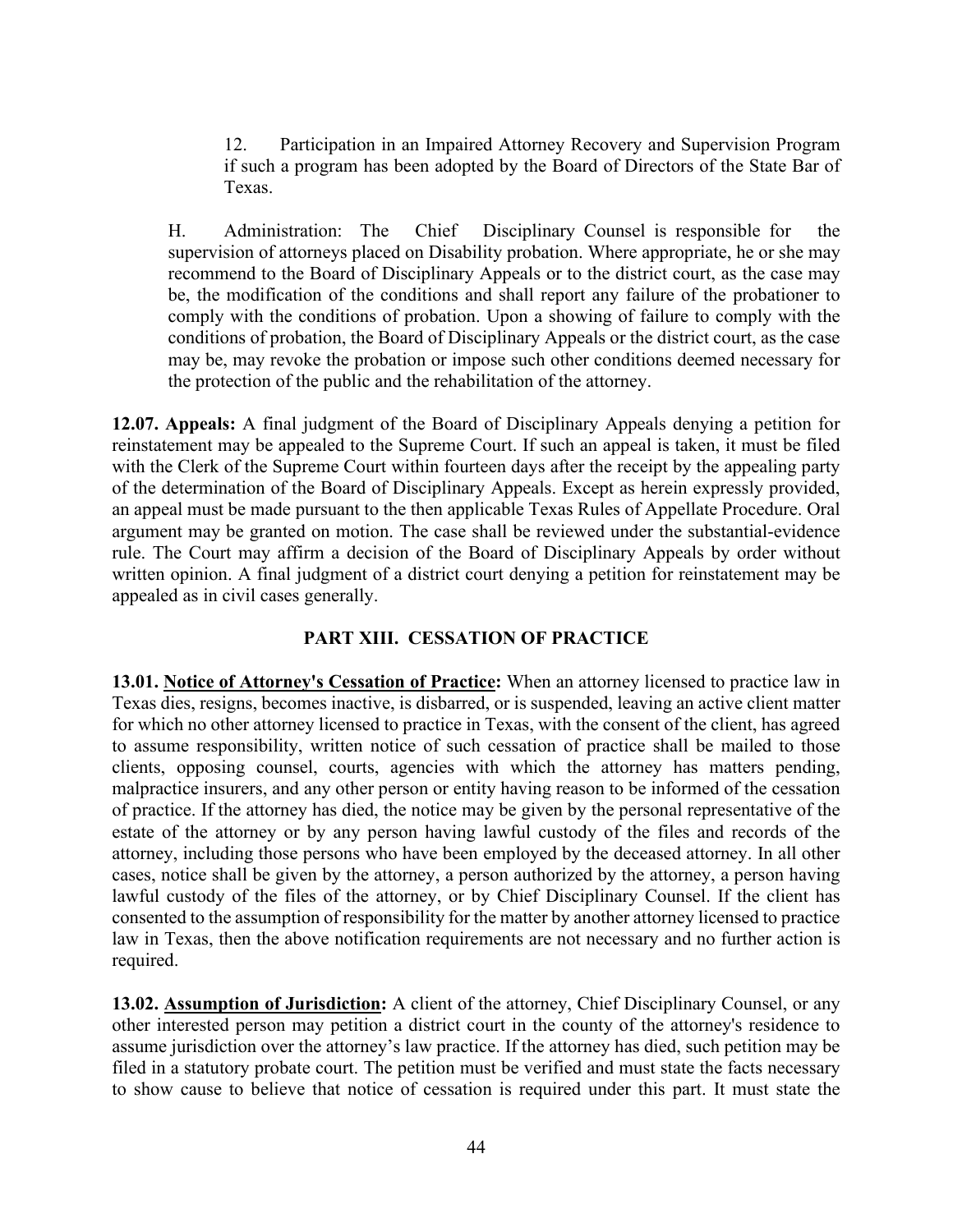following:

A. That an attorney licensed to practice law in Texas has died, disappeared, resigned, become inactive, been disbarred or suspended, or become physically, mentally or emotionally disabled and cannot provide legal services necessary to protect the interests of clients.

B. That cause exists to believe that court supervision is necessary because the attorney has left client matters for which no other attorney licensed to practice law in Texas has, with the consent of the client, agreed to assume responsibility.

C. That there is cause to believe that the interests of one or more clients of the attorney or one or more interested persons or entities will be prejudiced if these proceedings are not maintained.

**13.03. Hearing and Order on Application to Assume Jurisdiction:** The court shall set the petition for hearing and may issue an order to show cause, directing the attorney or his or her personal representative, or if none exists, the person having custody of the attorney's files, to show cause why the court should not assume jurisdiction of the attorney's law practice. If the court finds that one or more of the events stated in Rule 13.02 has occurred and that the supervision of the court is required, the court shall assume jurisdiction and appoint one or more attorneys licensed to practice law in Texas to take such action as set out in the written order of the court including, but not limited to, one or more of the following:

A. Examine the client matters, including files and records of the attorney's practice, and obtain information about any matters that may require attention.

B. Notify persons and entities that appear to be clients of the attorney of the assumption of the law practice, and suggest that they obtain other legal counsel.

C. Apply for extension of time before any court or any administrative body pending the client's employment of other legal counsel.

D. With the prior consent of the client, file such motions and pleadings on behalf of the client as are required to prevent prejudice to the client's rights.

E. Give appropriate notice to persons or entities that may be affected other than the client.

F. Arrange for surrender or delivery to the client of the client's papers, files, or other property.

The custodian shall observe the attorney-client relationship and privilege as if the custodians were the attorney of the client and may make only such disclosures as are necessary to carry out the purposes of this part. Except for intentional misconduct or gross negligence, no person acting under this part may incur any liability by reason of the institution or maintenance of a proceeding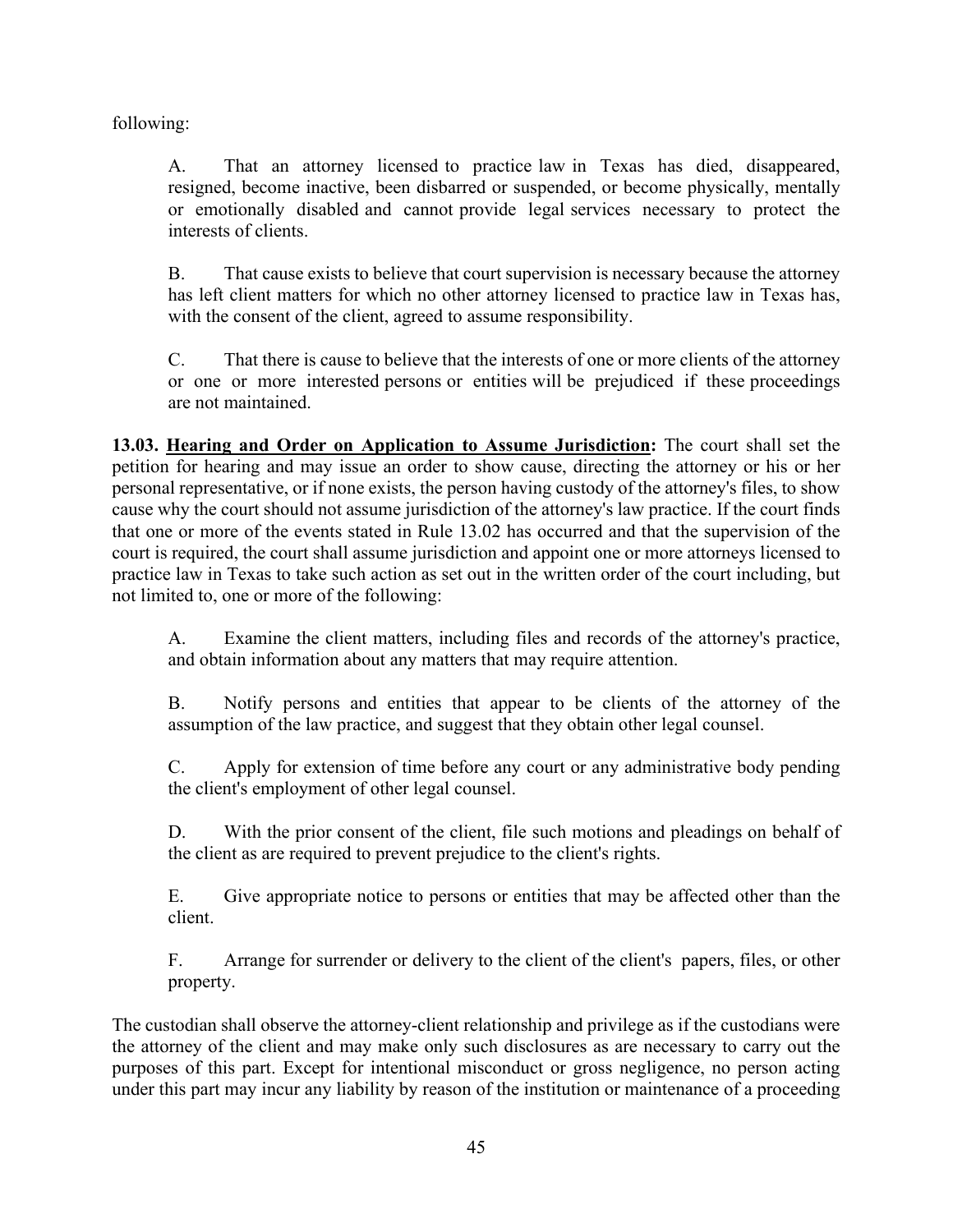under this Part XIII. No bond or other security is required.

Comment: Chapter 456, Estates Code, authorizes the personal representative of a deceased attorney to designate an attorney—including him- or herself, if the personal representative is an attorney—to disburse and close the deceased attorney's trust or escrow accounts for client funds. See Tex. Est. Code § 456.002. Before appointing an attorney to wind up a deceased attorney's practice under this rule, the court should determine whether the deceased attorney's personal representative has designated an attorney under Chapter 456 to close the deceased attorney's trust and escrow accounts.

**13.04. Voluntary Appointment of Custodian Attorney for Cessation of Practice:** In lieu of the procedures set forth in Rules 13.02 and 13.03, an attorney ceasing practice or planning for the cessation of practice ("appointing attorney" for purposes of this Rule) may voluntarily designate a Texas attorney licensed and in good standing to act as custodian ("custodian attorney" for purposes of this Rule) to assist in the final resolution and closure of the attorney's practice. The terms of the appointing documents, which shall be signed and acknowledged by the appointing attorney and custodian attorney, may include any of the following duties assumed:

A. Examine the client matters, including files and records of the appointing attorney's practice, and obtain information about any matters that may require attention.

B. Notify persons and entities that appear to be clients of the appointing attorney of the cessation of the law practice, and suggest that they obtain other legal counsel.

C. Apply for extension of time before any court or any administrative body pending the client's employment of other legal counsel.

D. With the prior consent of the client, file such motions and pleadings on behalf of the client as are required to prevent prejudice to the client's rights.

E. Give appropriate notice to persons or entities that may be affected other than the client.

F. Arrange for surrender or delivery to the client of the client's papers, files, or other property.

The custodian attorney shall observe the attorney-client relationship and privilege as if the custodian were the attorney of the client and may make only such disclosures as are necessary to carry out the purposes of this Rule. Except for intentional misconduct or gross negligence, no person acting as custodian attorney under this Rule shall incur any liability by reason of the actions taken pursuant to this Rule.

The privileges and limitations of liability contained herein shall not apply to any legal representation taken over by the custodian attorney.

Comment: Performing the duties of a custodian under this Rule does not create a client-lawyer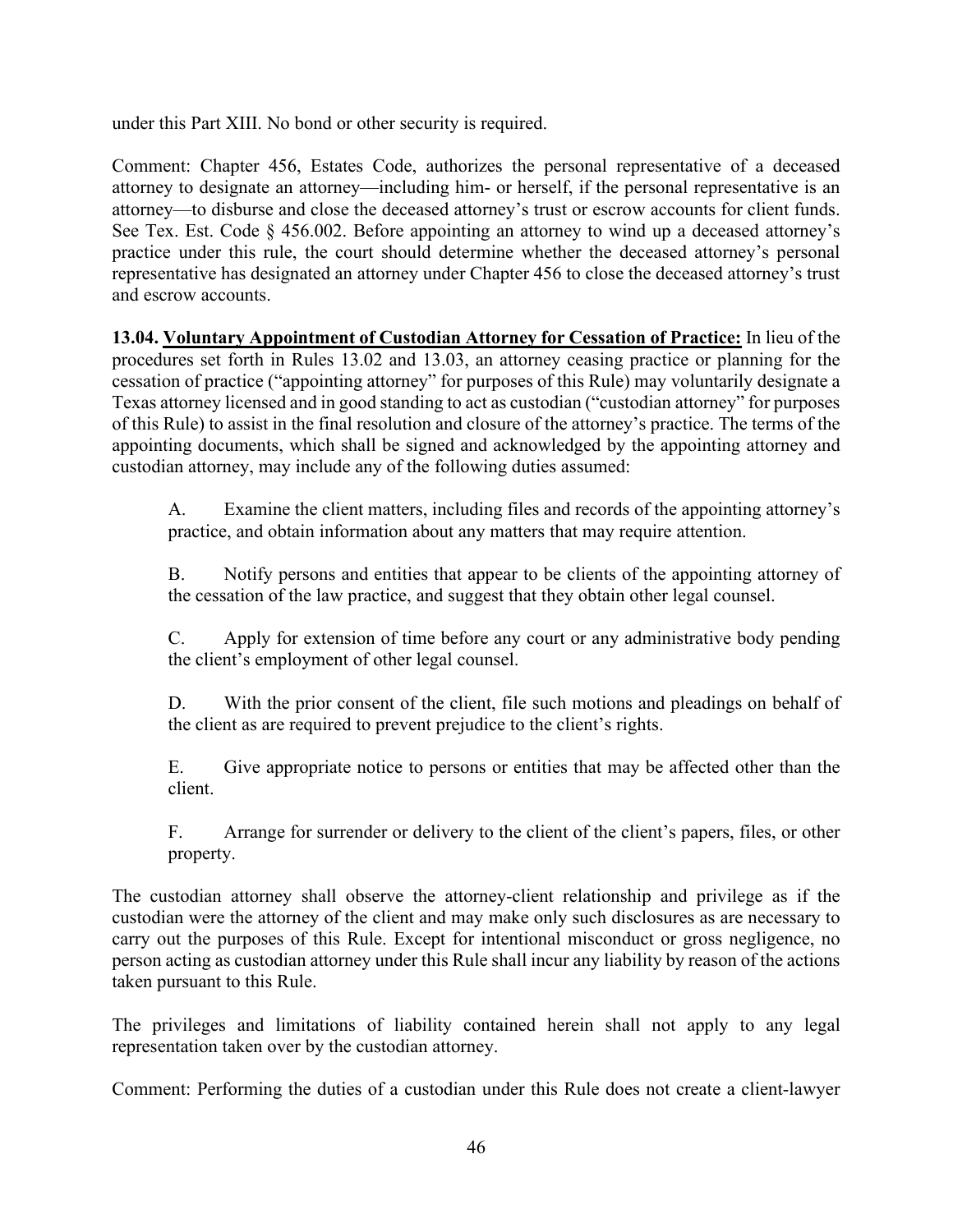relationship. If a lawyer serving as custodian assumes representation of a client, the lawyer's role as custodian terminates, and the lawyer's actions are subject to the Texas Disciplinary Rules of Professional Conduct regarding the client-lawyer relationship.

## **PART XIV. INTERIM SUSPENSION**

**14.01. Irreparable Harm to Clients:** Should the Chief Disciplinary Counsel reasonably believe based upon investigation of a Complaint that an attorney poses a substantial threat of irreparable harm to clients or prospective clients and be authorized or directed to do so by the Commission, the Chief Disciplinary Counsel shall seek the immediate interim suspension of the attorney. The Commission shall file a petition with a district court of proper venue alleging substantial threat of irreparable harm, and the district court shall, if the petition alleges facts that meet the evidentiary standard in Rule 14.02, set a hearing within ten days. If the Commission, at the hearing, meets the evidentiary standard and burden of proof as established in Rule 14.02, the court shall enter an order without requiring bond, immediately suspending the attorney pending the final disposition of the Disciplinary Proceedings or the Disciplinary Action based on the conduct causing the harm. The matter shall thereafter proceed in the district court as in matters involving temporary injunctions under the Texas Rules of Civil Procedure. If a temporary injunction is entered, the court may appoint a custodian under Part XIII. If, at the conclusion of all Disciplinary Proceedings and Disciplinary Actions, the Respondent is not found to have committed Professional Misconduct, the immediate interim suspension may not be deemed a "Sanction" for purposes of insurance applications or any other purpose.

**14.02. Burden of Proof and Evidentiary Standard:** The Commission has the burden to prove the case for an interim suspension by a preponderance of the evidence. If proved by a preponderance of the evidence, any one of the following elements establishes conclusively that the attorney poses a substantial threat of irreparable harm to clients or prospective clients:

A. Conduct by an attorney that includes all of the elements of a Serious Crime as defined in these rules.

B. Three or more acts of Professional Misconduct, as defined in subsections (a) (2) (3) (4) (6) (7) (8) or (10) of Rule 8.04 of the Texas Disciplinary Rules of Professional Conduct, whether or not actual harm or threatened harm is demonstrated.

C. Any other conduct by an attorney that, if continued, will probably cause harm to clients or prospective clients.

## **PART XV. GUIDELINES FOR IMPOSING SANCTIONS**

## **15.01. Purpose and Nature of Sanctions**

A. Purpose of Lawyer Discipline Proceedings.

The purpose of lawyer discipline proceedings is to protect the public and the administration of justice from lawyers who have not discharged, will not discharge, or are unlikely to properly discharge their professional duties to clients, the public, the legal system, and the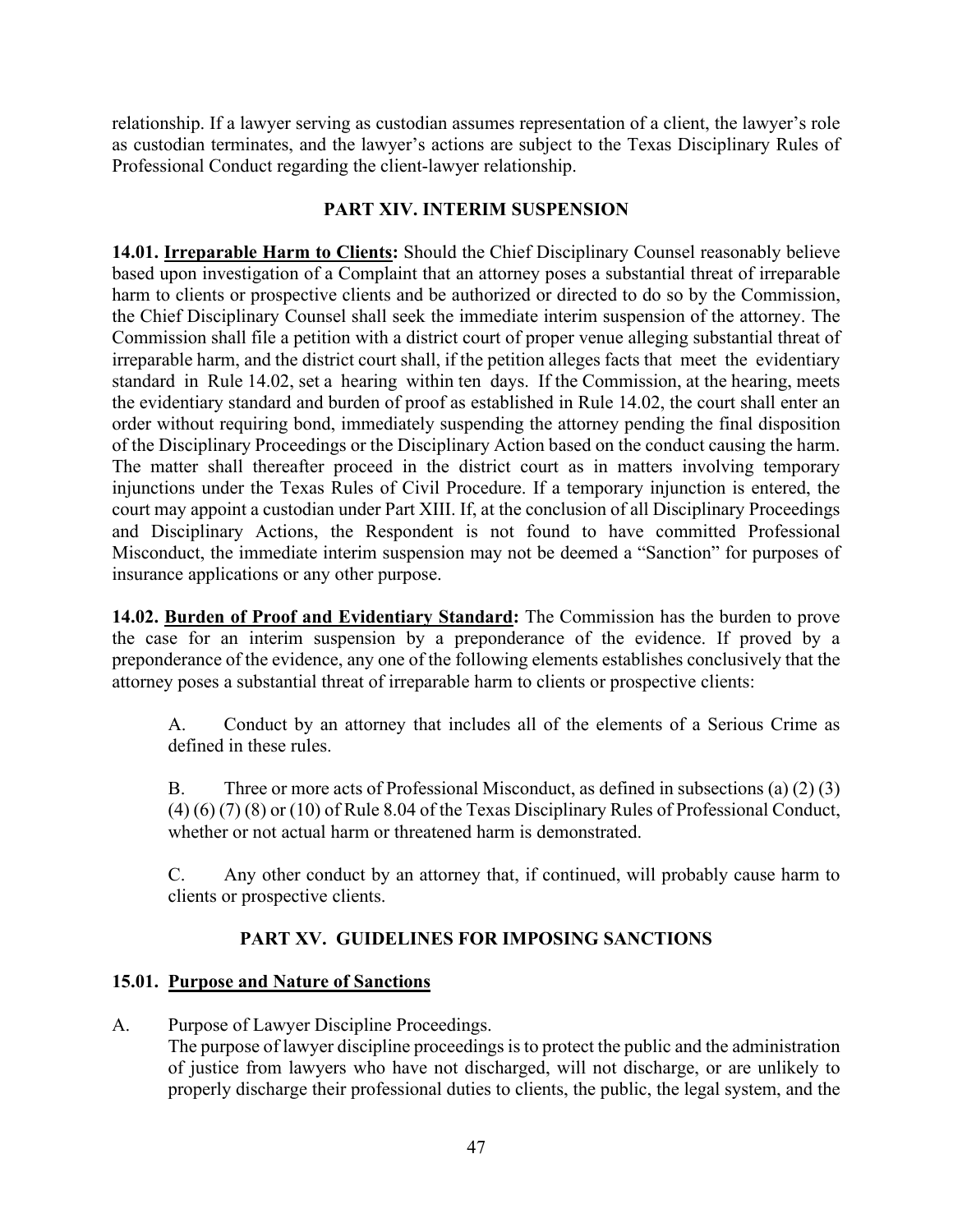legal profession.

B. Purpose of These Guidelines.

These Guidelines are designed for use in Disciplinary Actions and Disciplinary Proceedings under Parts II and III of the Texas Rules of Disciplinary Procedure. The Guidelines set forth a comprehensive system for determining sanctions, permitting flexibility and creativity in assigning Sanctions in particular cases of lawyer misconduct. They are designed to promote: (1) consideration of all factors relevant to imposing the appropriate level of Sanction in an individual case; (2) consideration of the appropriate weight of such factors in light of the stated goals of lawyer discipline; and (3) consistency in the imposition of disciplinary Sanctions for the same or similar rule violations among the various district grievance committees and district courts that consider these matters. The Guidelines do not limit the authority of a district grievance committee or of a district judge to make a finding or issue a decision.

#### **15.02. General Factors to be Considered in Imposing Sanctions**

In imposing a sanction after a finding of Professional Misconduct, the disciplinary tribunal should consider the following factors:

- (a) the duty violated;
- (b) the Respondent's level of culpability;
- (c) the potential or actual injury caused by the Respondent's misconduct; and
- (d) the existence of aggravating or mitigating factors.

#### **15.03. Imposition of Sanctions**

In any Disciplinary Proceeding or Disciplinary Action where Professional Misconduct is found have occurred, the district grievance committee or district court may, in its discretion, conduct a separate hearing and receive evidence as to the appropriate Sanctions to be imposed.

#### **15.04. Violations of Duties Owed to Clients**

A. Lack of Diligence

Absent aggravating or mitigating circumstances, and upon application of the factors set out in Rule 15.02, the following sanctions are generally appropriate in cases involving neglect, frequent failure to carry out completely the obligations owed to a client, failure to communicate, failure to provide competent representation, or failure to abide by client decisions:

- 1. Disbarment is generally appropriate when:
	- (a) a Respondent abandons the practice and causes serious or potentially serious injury to a client; or
	- (b) a Respondent knowingly fails to perform services for a client, fails to adequately communicate with a client, fails to provide competent representation, or fails to abide by client decisions and causes serious or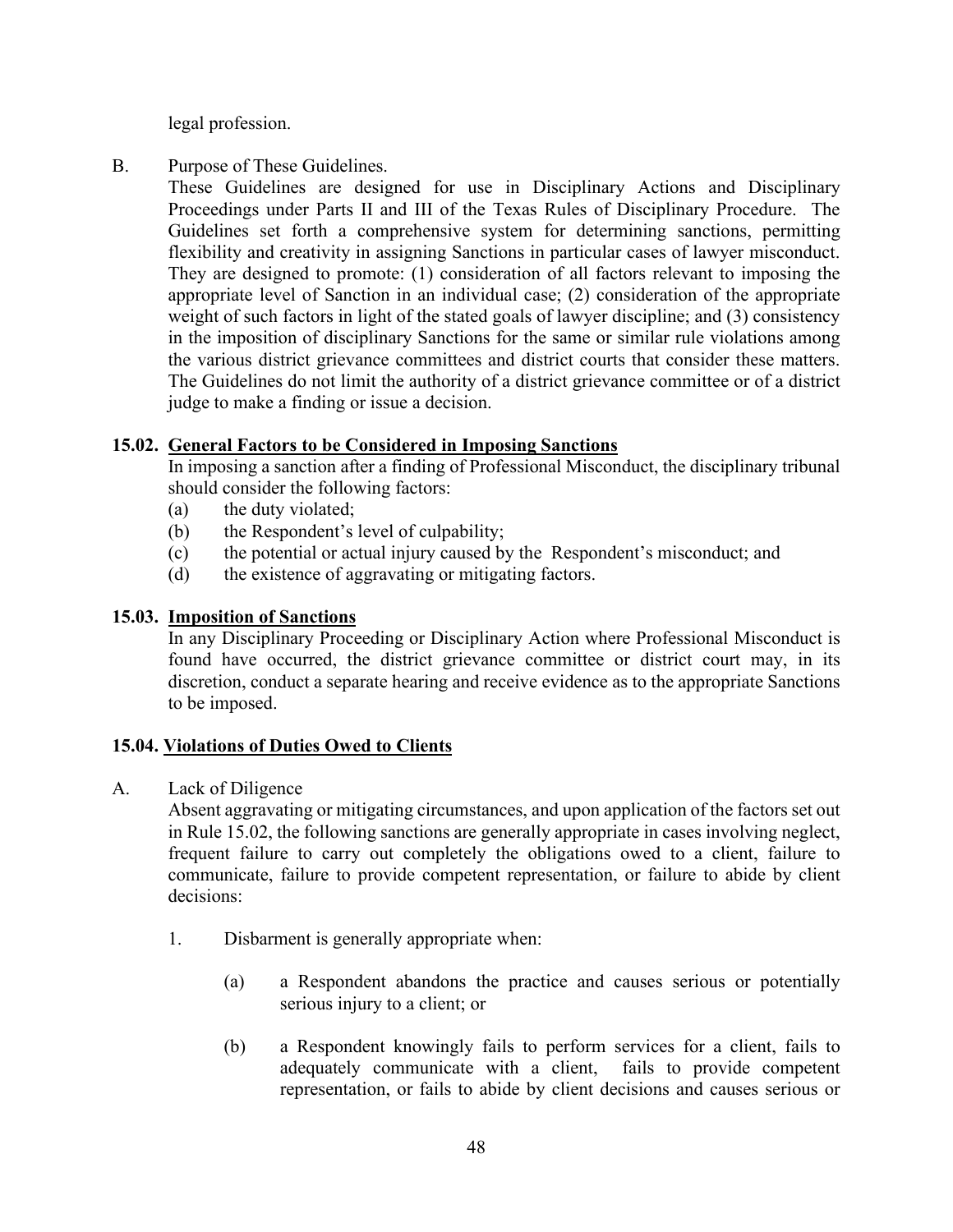potentially serious injury to a client; or

- (c) a Respondent engages in a pattern of neglect with respect to client matters, inadequate client communications, lack of competent representation, or failure to abide by client decisions and causes serious or potentially serious injury to a client.
- 2. Suspension is generally appropriate when:
	- (a) a Respondent knowingly fails to perform services for a client, fails to adequately communicate with a client, fails to provide competent representation, or fails to abide by client decisions and causes injury or potential injury to a client, or
	- (b) a Respondent engages in a pattern of neglect with respect to client matters, inadequate client communications, lack of competent representation, or failure to abide by client decisions and causes injury or potential injury to a client.
- 3. Public reprimand is generally appropriate when a Respondent does not act with reasonable diligence in representing a client, communicating with a client, providing competent representation, or abiding by client decisions and causes injury or potential injury to a client.
- 4. Private reprimand is generally appropriate when a Respondent does not act with reasonable diligence in representing a client, communicating with a client, providing competent representation or abiding by client decisions and causes little or no actual or potential injury to a client.
- B. Failure to Preserve the Client's Property
	- Absent aggravating or mitigating circumstances, and upon application of the factors set out in Rule 15.02, the following sanctions are generally appropriate in cases involving the failure to preserve client property, including the failure to surrender papers and property or to refund any advance payment of fee that has not been earned on the termination of representation:
		- 1. Disbarment is generally appropriate when a Respondent knowingly converts client property and causes injury or potential injury to a client.
	- 2. Suspension is generally appropriate when a Respondent knows or should know that he is dealing improperly with client property and causes injury or potential injury to a client.
	- 3. Public reprimand is generally appropriate when a Respondent is negligent in dealing with client property and causes injury or potential injury to a client.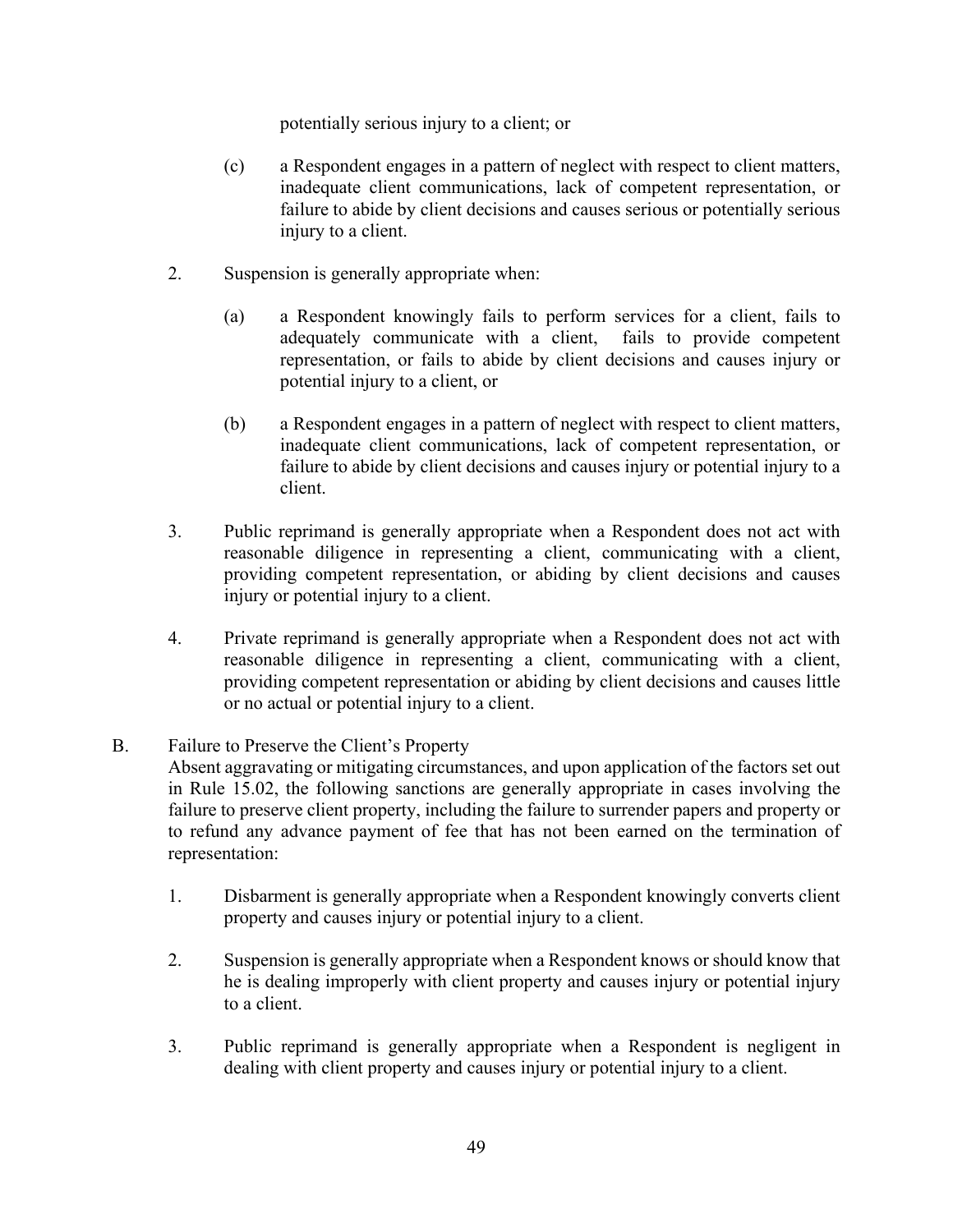- 4. Private reprimand is generally appropriate when a Respondent is negligent in dealing with client property and causes little or no actual or potential injury to a client.
- C. Failure to Preserve the Client's Confidences

Absent aggravating or mitigating circumstances, and upon application of the factors set out in Rule 15.02, the following sanctions are generally appropriate in cases involving improper disclosure of information relating to the representation of a client:

- 1. Disbarment is generally appropriate when a Respondent, with the intent to benefit the Respondent or another, knowingly reveals information relating to the representation of a client not otherwise lawfully permitted to be disclosed, and this disclosure causes injury or potential injury to a client.
- 2. Suspension is generally appropriate when a Respondent knowingly reveals information relating to the representation of a client not otherwise lawfully permitted to be disclosed, and this disclosure causes injury or potential injury to a client.
- 3. Public reprimand is generally appropriate when a Respondent negligently reveals information relating to representation of a client not otherwise lawfully permitted to be disclosed, and this disclosure causes injury or potential injury to a client.
- 4. Private reprimand is generally appropriate when a Respondent negligently reveals information relating to representation of a client not otherwise lawfully permitted to be disclosed and this disclosure causes little or no actual or potential injury to a client.
- D. Failure to Avoid Conflicts of Interest

Absent aggravating or mitigating circumstances, and upon application of the factors set out in Rule 15.02, the following sanctions are generally appropriate in cases involving conflicts of interest:

- 1. Disbarment is generally appropriate when a Respondent, without the informed consent of client(s):
	- (a) engages in representation of a client knowing that the Respondent's interests are adverse to the client's with the intent to benefit the lawyer or another, and causes serious or potentially serious injury to the client; or
	- (b) simultaneously represents clients that the Respondent knows have adverse interests with the intent to benefit the lawyer or another, and causes serious or potentially serious injury to a client; or
	- (c) represents a client in a matter substantially related to a matter in which the interests of a present or former client are materially adverse, and knowingly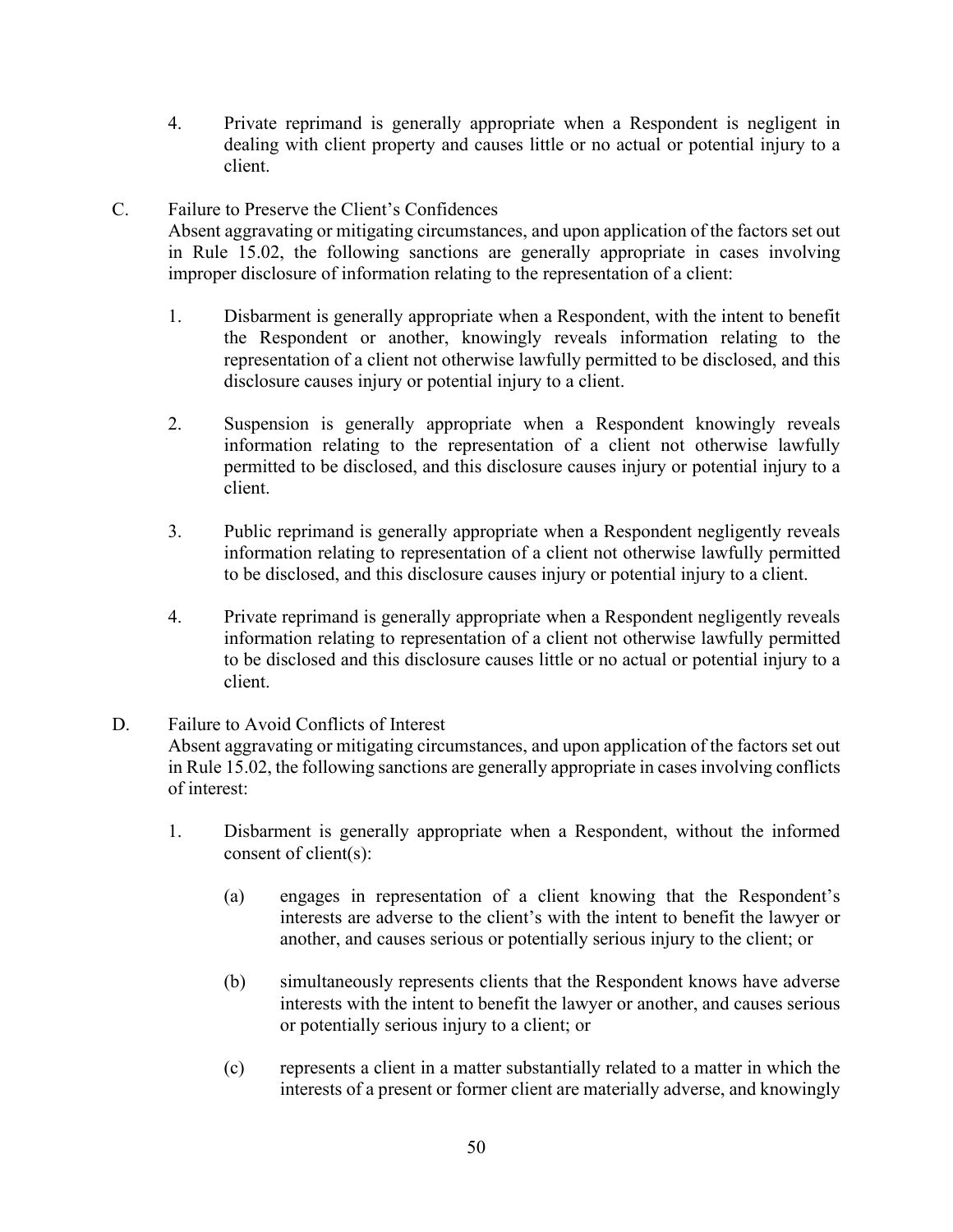uses information relating to the representation of a client with the intent to benefit the Respondent or another, and causes serious or potentially serious injury to a client.

- 2. Suspension is generally appropriate when a Respondent knows of a conflict of interest and does not fully disclose to a client the possible effect of that conflict, and causes injury or potential injury to a client.
- 3. Public reprimand is generally appropriate when a Respondent is negligent in determining whether the representation of a client may be materially affected by the Respondent's own interests, or whether the representation will adversely affect another client, and causes injury or potential injury to a client.
- 4. Private reprimand is generally appropriate when a Respondent engages in an isolated instance of negligence in determining whether the representation of a client may be materially affected by the Respondent's own interests, or whether the representation will adversely affect another client, and causes little or no actual or potential injury to a client.

#### E. Lack of Candor

Absent aggravating or mitigating circumstances, and upon application of the factors set out in Rule 15.02, the following sanctions are generally appropriate in cases where the lawyer engages in dishonesty, fraud, deceit, or misrepresentation directed toward a client:

- 1. Disbarment is generally appropriate when a Respondent knowingly deceives a client with the intent to benefit the Respondent or another, and causes serious injury or potential serious injury to a client.
- 2. Suspension is generally appropriate when a Respondent knowingly deceives a client, and causes injury or potential injury to the client.
- 3. Public reprimand is generally appropriate when a Respondent is negligent in determining the accuracy or completeness of information provided to a client, and causes injury or potential injury to the client.
- 4. Private reprimand is generally appropriate when a Respondent engages in an isolated instance of negligence in determining the accuracy or completeness of information provided to a client, and causes little or no actual or potential injury to the client.

#### **15.05. Violations of Duties Owed to the Legal System**

A. False Statements, Fraud, and Misrepresentation Absent aggravating or mitigating circumstances, and upon application of the factors set out in Rule 15.02, the following sanctions are generally appropriate in cases involving conduct that impedes the administration of justice or that involves dishonesty, fraud, deceit, or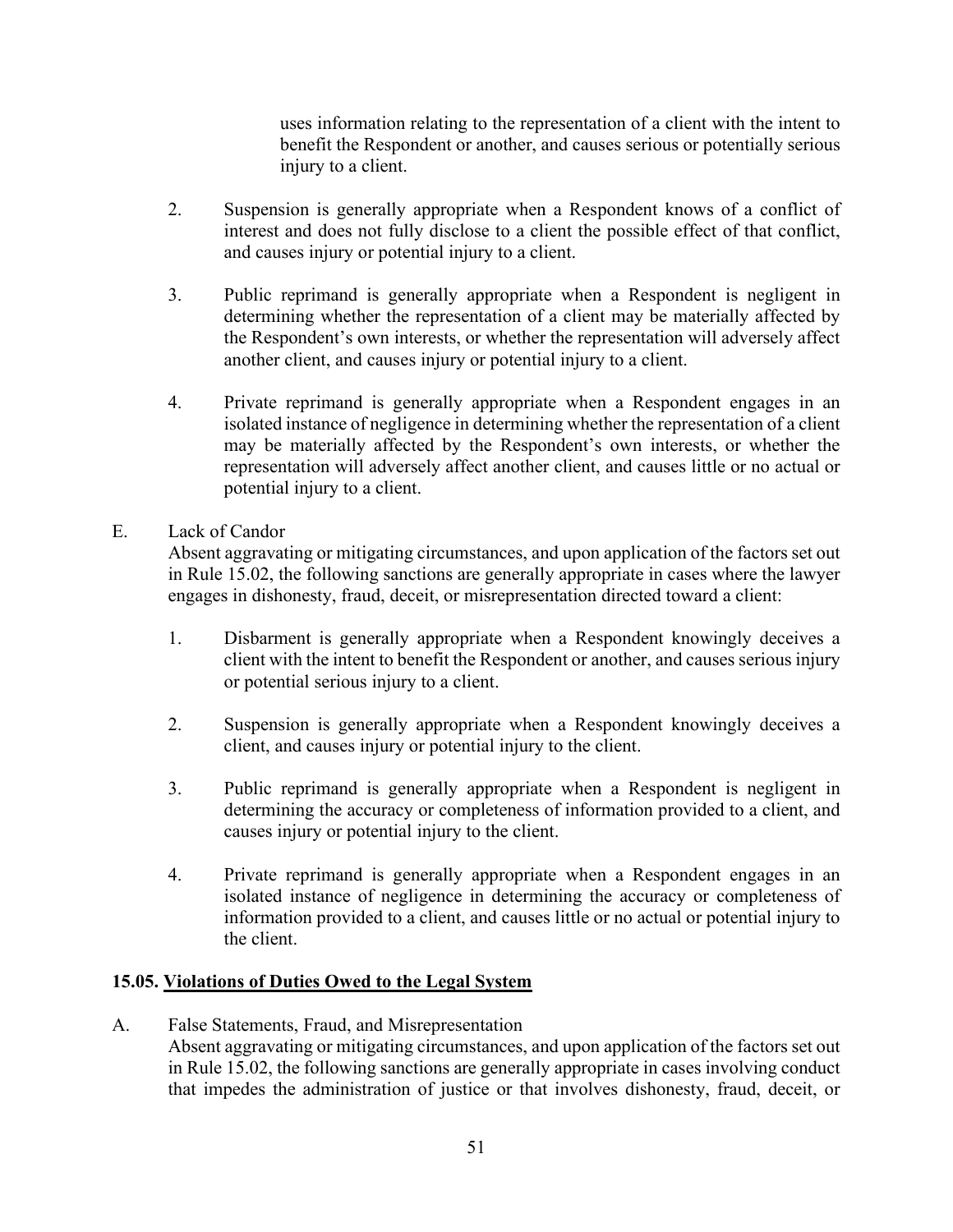misrepresentation to a court or another:

- 1. Disbarment is generally appropriate when a Respondent, with the intent to deceive the court or another, makes a false statement, submits a false document, or improperly withholds material information, and causes serious or potentially serious injury to a party, or causes a significant or potentially significant adverse effect on the legal proceeding.
- 2. Suspension is generally appropriate when a Respondent knows that false statements or documents are being submitted to the court or another or that material information is improperly being withheld, and takes no remedial action, and causes injury or potential injury to a party, or causes an adverse or potentially adverse effect on the legal proceeding.
- 3. Public reprimand is generally appropriate when a Respondent is negligent either in determining whether statements or documents are false or in taking remedial action when material information is being withheld, and causes injury or potential injury to a party, or causes an adverse or potentially adverse effect on the legal proceeding.
- 4. Private reprimand is generally appropriate when a Respondent engages in an isolated instance of negligence in determining whether submitted statements or documents are false or in failing to disclose material information upon learning of its falsity, and causes little or no actual or potential injury to a party, or causes little or no adverse or potentially adverse effect on the legal proceeding.
- B. Abuse of the Legal Process

Absent aggravating or mitigating circumstances, and upon application of the factors set out in Rule 15.02, the following sanctions are generally appropriate in cases involving failure to bring a meritorious claim, failure to minimize the burdens and delays of litigation, lack of fairness in adjudicatory proceedings, improper extrajudicial statements, improper means involving third persons, or improper discriminatory activities:

- 1. Disbarment is generally appropriate when a Respondent knowingly engages in an abuse of the legal process with the intent to obtain a benefit for the Respondent or another, and causes serious injury or potentially serious injury to a client or other party or causes serious or potentially serious interference with a legal proceeding.
- 2. Suspension is generally appropriate when a Respondent knows that he or she is abusing the legal process, and causes injury or potential injury to a client or other party, or causes interference or potential interference with a legal proceeding.
- 3. Public reprimand is generally appropriate when a Respondent negligently engages in conduct involving an abuse of the legal process, and causes injury or potential injury to a client or other party, or causes interference or potential interference with a legal proceeding.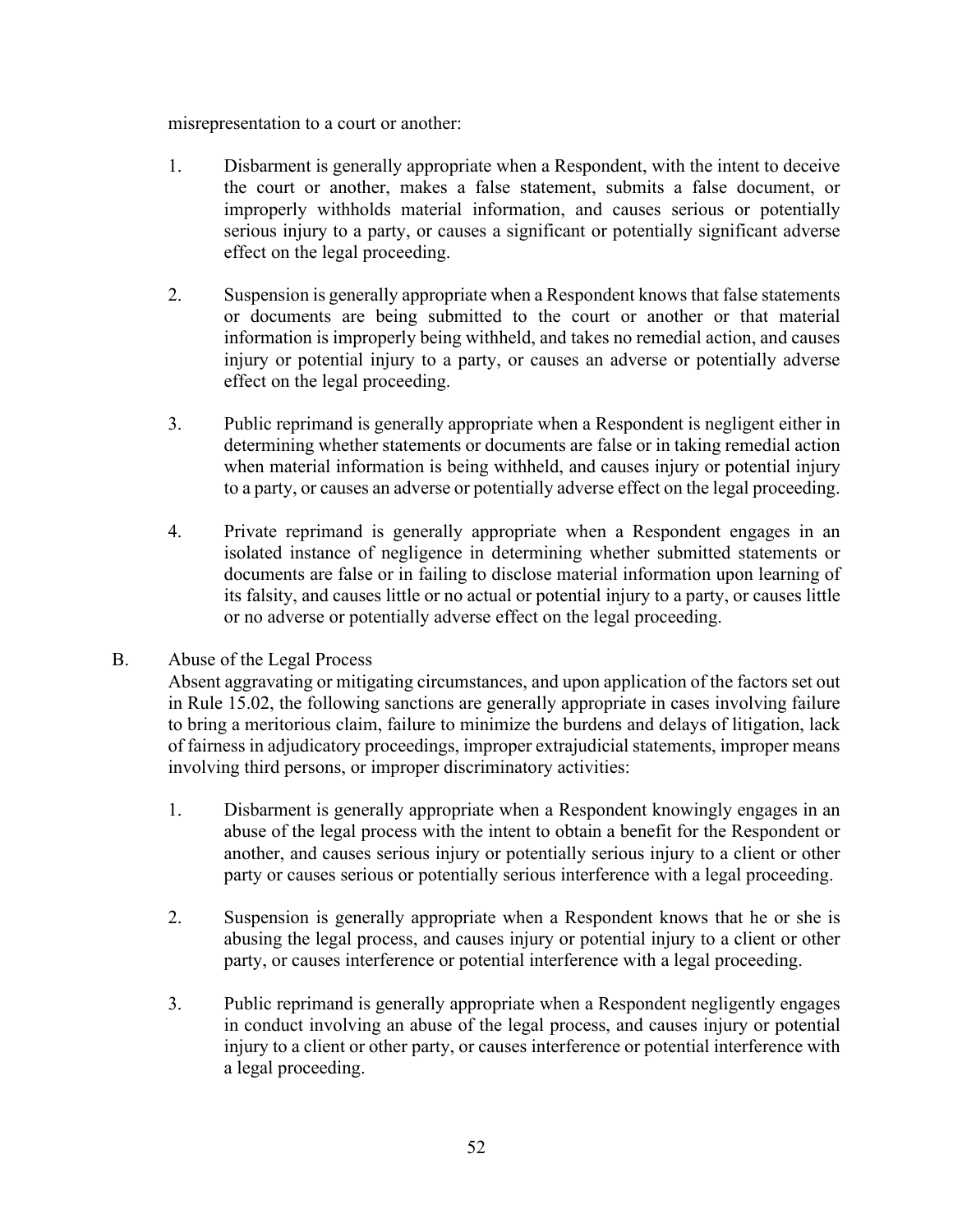- 4. Private reprimand is generally appropriate when a Respondent engages in an isolated instance of negligence that involves an abuse of the legal process, and causes little or no actual or potential injury to a client or other party, or causes little or no actual or potential interference with a legal proceeding.
- C. Improper Communications with Individuals in the Legal System Absent aggravating or mitigating circumstances, and upon application of the factors set out in Rule 15.02, the following Sanctions are generally appropriate in cases involving attempts to influence a judge, juror, prospective juror or other official by means prohibited by law or rules of practice or procedure, or improper communications with one represented by counsel or unrepresented individuals:
	- 1. Disbarment is generally appropriate when a Respondent:
		- (a) intentionally tampers with a witness and causes serious or potentially serious injury to a party, or causes significant or potentially significant interference with the outcome of the legal proceeding; or
		- (b) makes an ex parte communication with a judge or juror with intent to affect the outcome of the proceeding, and causes serious or potentially serious injury to a party, or causes significant or potentially significant interference with the outcome of the legal proceeding; or
		- (c) improperly communicates with someone in the legal system other than a witness, judge, or juror with the intent to influence or affect the outcome of the proceeding, and causes significant or potentially significant interference with the outcome of the legal proceeding.
	- 2. Suspension is generally appropriate when a Respondent engages in communication with an individual in the legal system when the Respondent knows or should know that such communication is improper, and causes injury or potential injury to a party or causes interference or potential interference with the outcome of the legal proceeding.
	- 3. Public reprimand is generally appropriate when a Respondent is negligent in determining whether it is proper to engage in communication with an individual in the legal system, and causes injury or potential injury to a party or interference or potential interference with the outcome of the legal proceeding.
	- 4. Private reprimand is generally appropriate when a Respondent engages in an isolated instance of negligence in improperly communicating with an individual in the legal system, and causes little or no actual or potential injury to a party, or causes little or no actual or potential interference with the outcome of the legal proceeding.

#### **15.06. Violations of Duties Owed to the Public**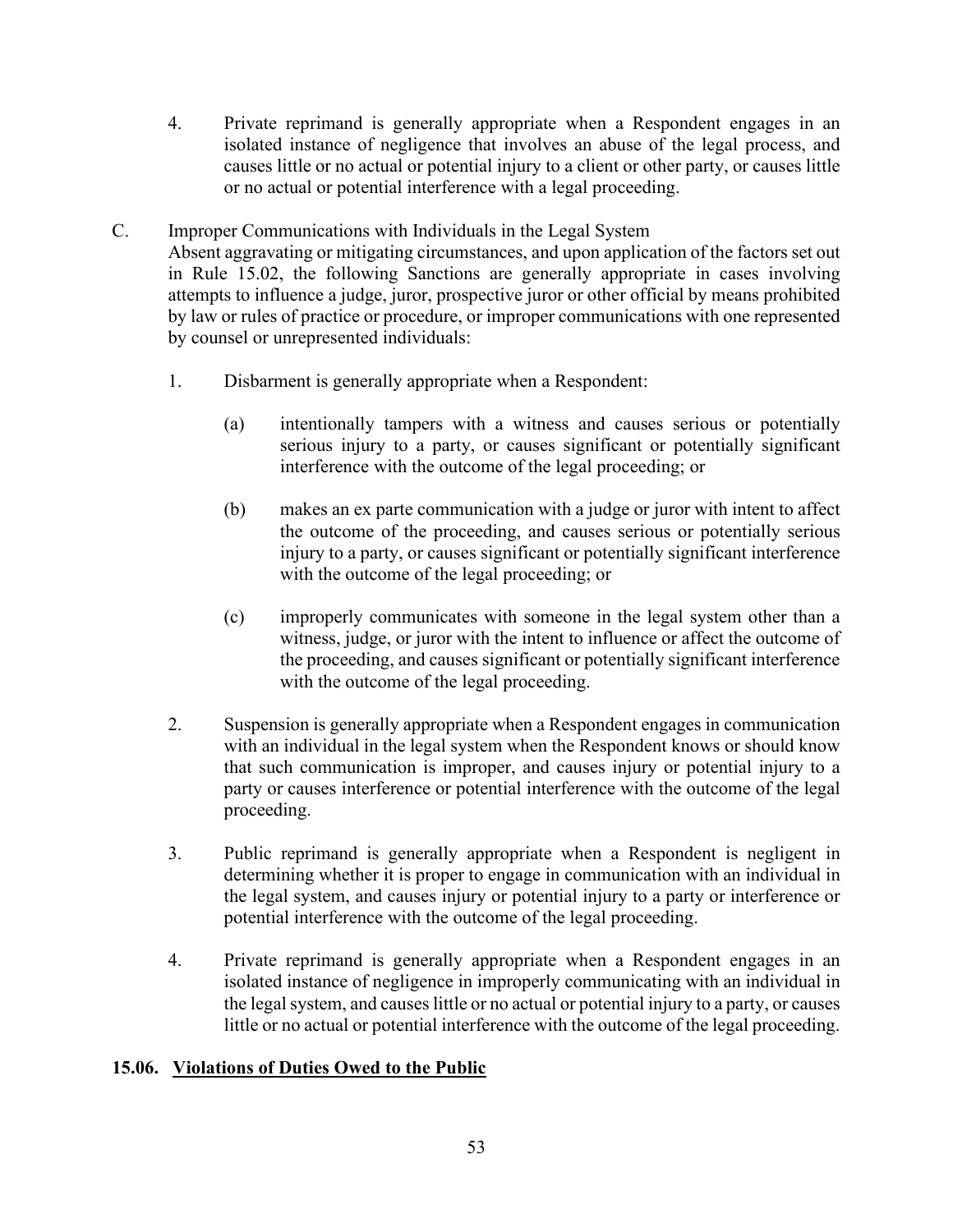- A. Failure to Maintain Personal Integrity
	- Absent aggravating or mitigating circumstances, and upon application of the factors set out in Rule 15.02, the following Sanctions are generally appropriate in cases involving (1) barratry or the commission of any other criminal act that reflects adversely on the Respondent's honesty, trustworthiness, or fitness as a lawyer in other respects; or (2) the failure to maintain personal integrity in other respects, including stating or implying an ability to influence improperly a government agency or official or by improperly assisting a judge or judicial official in conduct that violates rules of judicial conduct or other law:
		- 1. Disbarment is generally appropriate when:
			- (a) a Respondent engages in serious criminal conduct a necessary element of which includes intentional interference with the administration of justice, false swearing, misrepresentation, fraud, extortion, misappropriation, or theft; or the sale, distribution or importation of controlled substances; or the intentional killing of another; or an attempt or conspiracy or solicitation of another to commit any of these offenses; or
			- (b) a Respondent knowingly engages in any other conduct involving the failure to maintain personal integrity and causes serious injury or potential injury to others or the legal system.
		- 2. Suspension is generally appropriate when:
			- (a) a Respondent knowingly engages in criminal conduct that does not contain the elements listed in Guideline 15.06(A)(1) and that seriously adversely reflects on the Respondent's fitness to practice law; or
			- (b) knowingly engages in conducting involving the failure to maintain personal integrity and causes injury or potential injury to others or the legal system.
		- 3. Public reprimand is generally appropriate when a Respondent negligently engages in any other conduct involving the failure to maintain personal integrity and causes injury or potential injury to others or the legal system.
		- 4. Private reprimand is generally appropriate when a Respondent negligently engages in any other conduct involving the failure to maintain personal integrity and causes little or no actual or potential injury to others or the legal system.
- B. Failure to Maintain the Public Trust Absent aggravating or mitigating circumstances, and upon application of the factors set out in Rule 15.02, the following sanctions are generally appropriate in cases involving public officials who engage in conduct that impedes the administration of justice:
	- 1. Disbarment is generally appropriate when a Respondent in an official or governmental position knowingly misuses the position with the intent to obtain a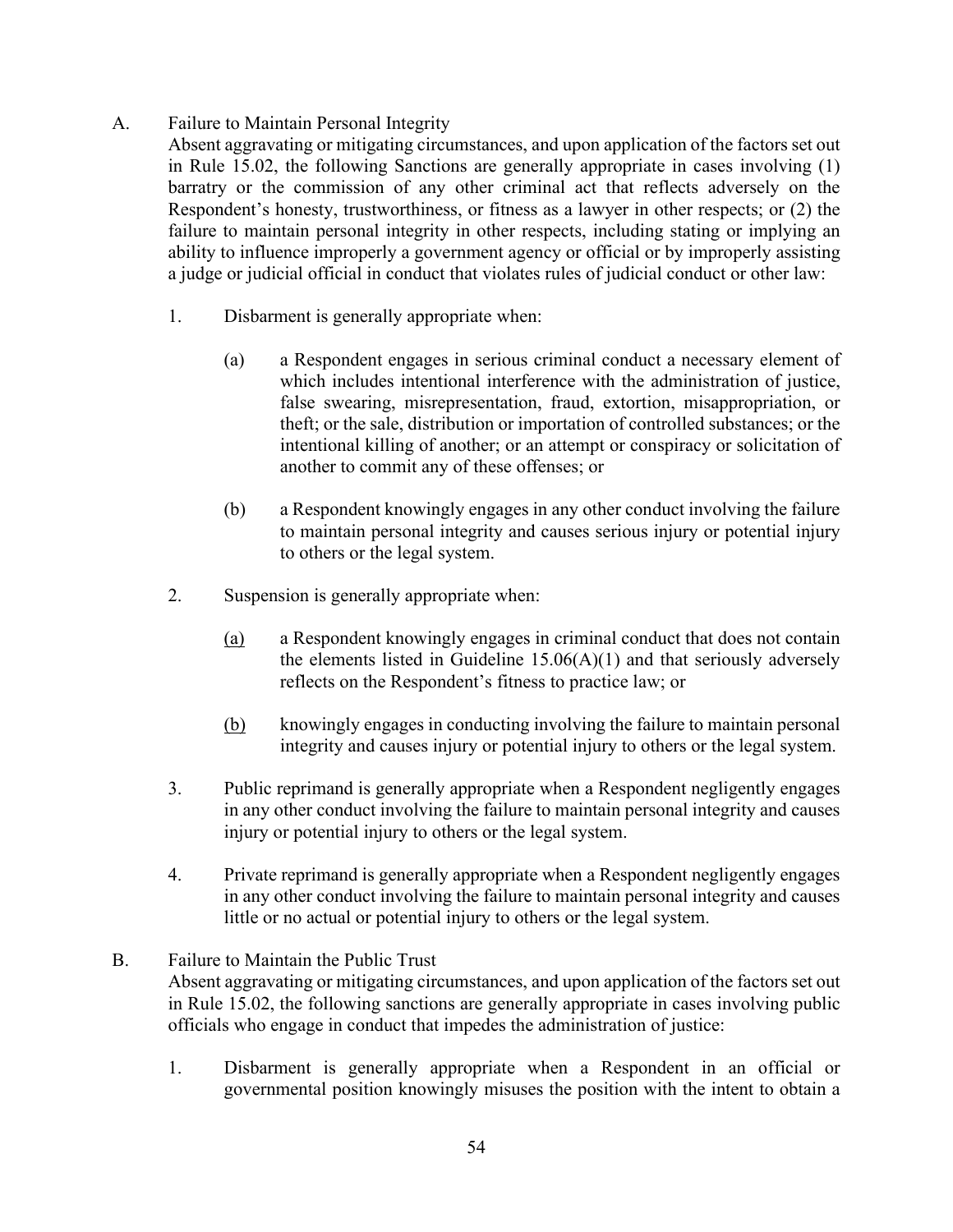significant benefit or advantage for himself or another, or with the intent to cause serious or potentially serious injury to a party or to the integrity of the legal process.

- 2. Suspension is generally appropriate when a Respondent in an official or governmental position knowingly fails to follow applicable procedures or rules, and causes injury or potential injury to a party or to the integrity of the legal process.
- 3. Public reprimand is generally appropriate when a Respondent in an official or governmental position negligently fails to follow applicable procedures or rules, and causes injury or potential injury to a party or to the integrity of the legal process.
- 4. Private reprimand is generally appropriate when a Respondent in an official or governmental position engages in an isolated instance of negligence in not following applicable procedures or rules, and causes little or no actual or potential injury to a party or to the integrity of the legal process.

#### **15.07. Violations of Other Duties as a Professional**

Absent aggravating or mitigating circumstances, and upon application of the factors set out in Rule 15.02, the following sanctions are generally appropriate in cases involving false or misleading communication about the lawyer or the lawyer's services; improper solicitation of professional employment from a prospective client; unconscionable, illegal, or improper fees; unauthorized practice of law; improper withdrawal from representation; failure to supervise; improper restrictions on the right to practice; appointments by a tribunal; failure to report professional misconduct; failure to respond to a disciplinary agency; improper conduct involving bar admission or reinstatement proceedings; statements regarding judicial and legal officials or a lawyer as a judicial candidate; or improper conduct in the role as advisor or evaluator.

- 1. Disbarment is generally appropriate when a Respondent knowingly engages in conduct that is a violation of a duty owed as a professional with the intent to obtain a benefit for the Respondent or another, and causes serious or potentially serious injury to a client, the public, or the legal system.
- 2. Suspension is generally appropriate when a Respondent knowingly engages in conduct that is a violation of a duty owed as a professional and causes injury or potential injury to a client, the public, or the legal system.
- 3. Public reprimand is generally appropriate when a Respondent negligently engages in conduct that is a violation of a duty owed as a professional and causes injury or potential injury to a client, the public, or the legal system.
- 4. Private reprimand is generally appropriate when a Respondent engages in an isolated instance of negligence that is a violation of a duty owed as a professional, and causes little or no actual or potential injury to a client, the public, or the legal system.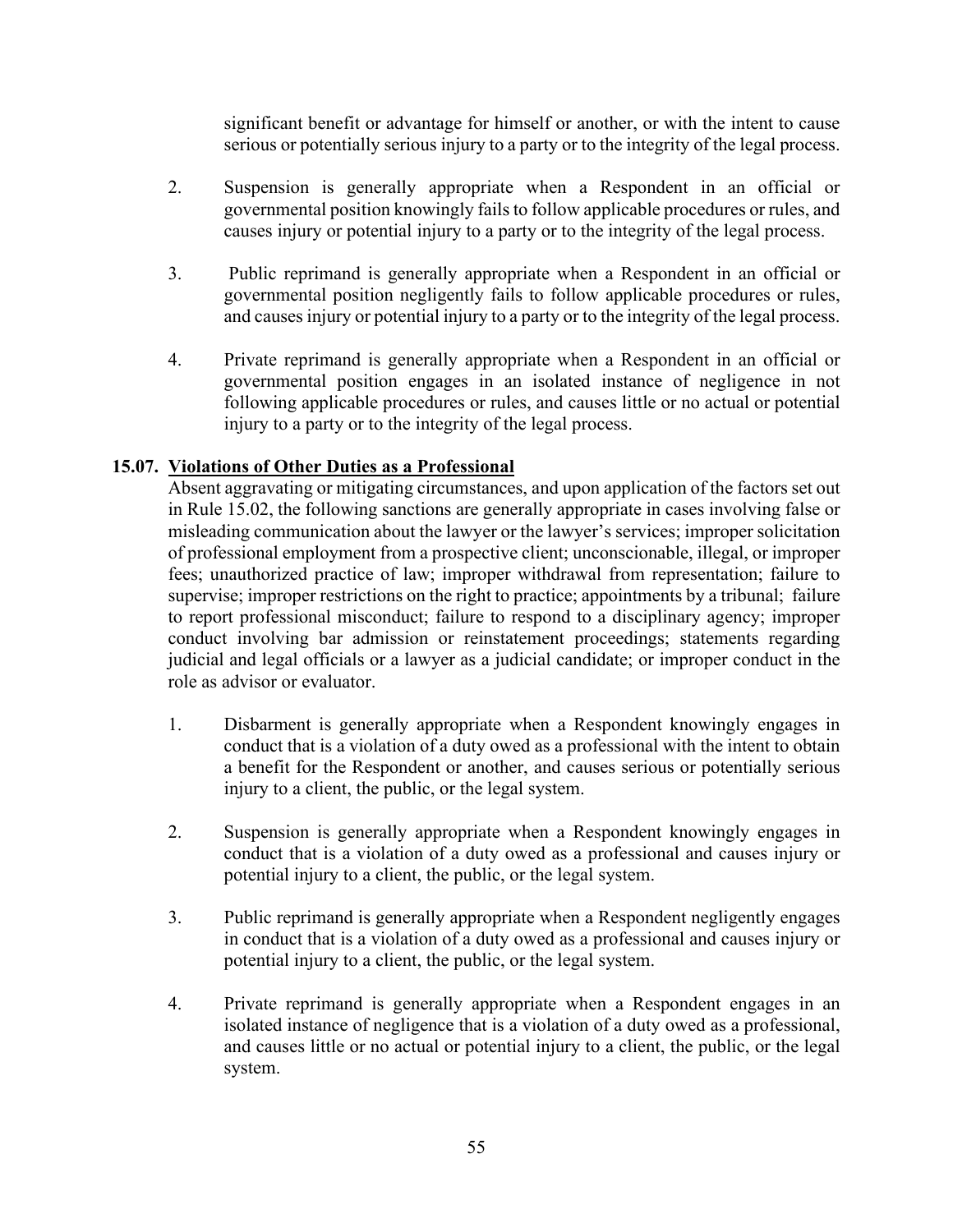### **15.08. Prior Discipline Orders**

Absent aggravating or mitigating circumstances, and upon application of the factors set out in Rule 15.02, the following sanctions are generally appropriate in cases involving prior discipline.

- 1. Disbarment is generally appropriate when a Respondent:
	- (a) intentionally or knowingly violates the terms of a prior disciplinary order and such violation causes injury or potential injury to a client, the public, the legal system, or the profession; or
	- (b) has been suspended for the same or similar misconduct, and intentionally or knowingly engages in further similar acts of misconduct that cause injury or potential injury to a client, the public, the legal system, or the profession.
- 2. Suspension is generally appropriate when a Respondent has been reprimanded for the same or similar misconduct and engages in further similar acts of misconduct that cause injury or potential injury to a client, the public, the legal system, or the profession.
- 3. Public reprimand is generally appropriate when a Respondent:
	- (a) negligently violates the terms of a prior disciplinary order and such violation causes injury or potential injury to a client, the public, the legal system, or the profession; or
	- (b) has received a private reprimand for the same or similar misconduct and engages in further similar acts of misconduct that cause injury or potential injury to a client, the public, the legal system, or the profession.
- 4. A private reprimand is generally not an appropriate sanction when a Respondent violates the terms of a prior disciplinary order or when a Respondent has engaged in the same or similar misconduct in the past.
- 5. A private reprimand should not be utilized when a Respondent:
	- (a) has received a private reprimand within the preceding five-year period for a violation of the same disciplinary rule; or
	- (b) has engaged in misconduct involving theft, misapplication of fiduciary property, or the failure to return, after demand, a clearly unearned fee; or
	- (c) has engaged in misconduct involving the failure of a prosecutor to make timely disclosure to the defense of all evidence or information known to the prosecutor that tends to negate the guilt of the accused or mitigate the offense.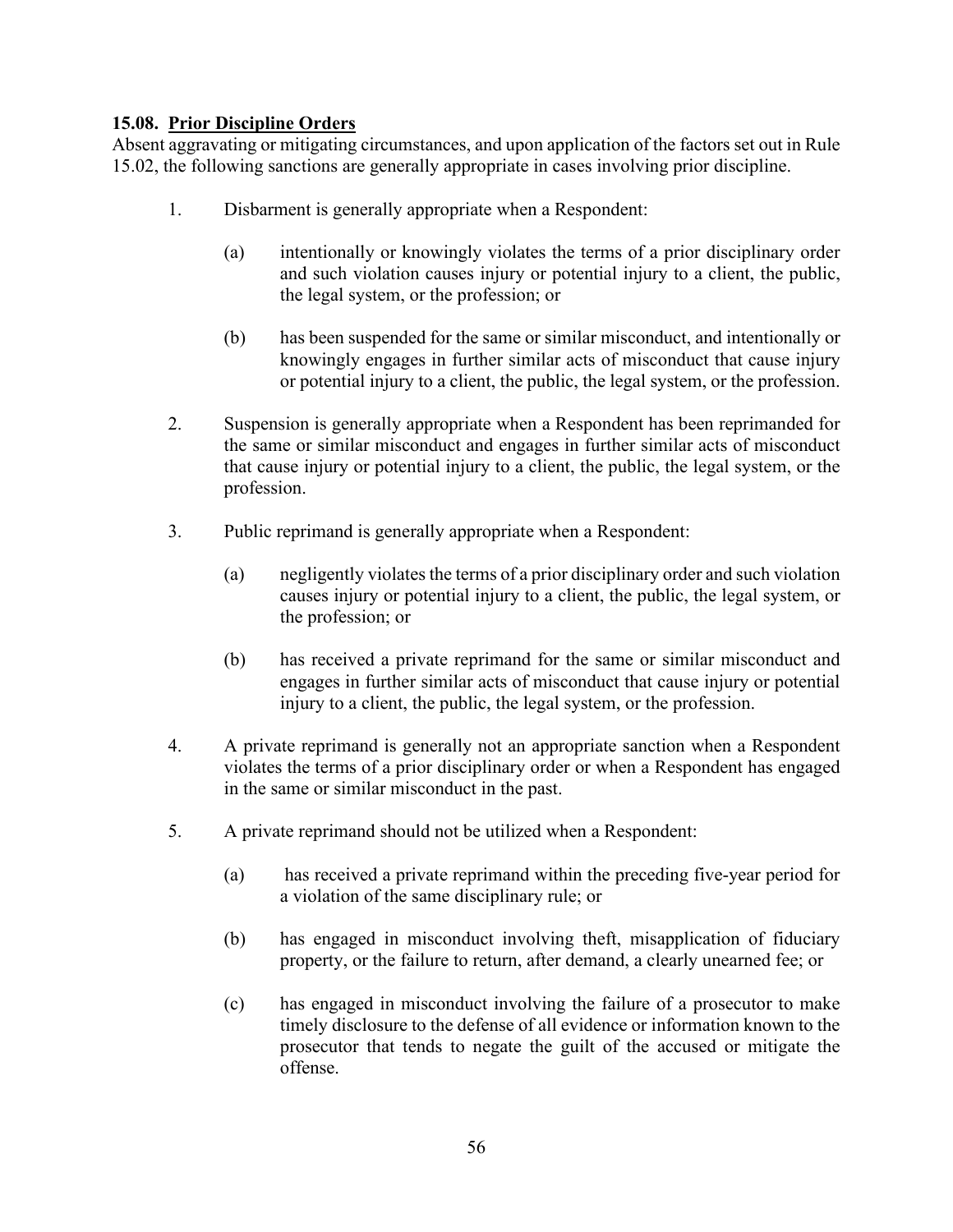6. A private reprimand is not an available sanction in a Disciplinary Action.

#### **15.09. Aggravation and Mitigation**

#### A. Generally

After misconduct has been established, aggravating and mitigating circumstances may be considered in deciding what sanction to impose.

#### B. Aggravation

- 1. Definition. Aggravation or aggravating circumstances are any considerations or factors that may justify an increase in the degree of discipline to be imposed.
- 2. Factors which may be considered in aggravation.

Aggravating factors include:

- (a) prior disciplinary record, including private reprimands;
- (b) dishonest or selfish motive;
- (c) a pattern of misconduct;
- (d) multiple violations;
- (e) bad faith obstruction of the disciplinary proceeding by intentionally failing to comply with rules or orders of the disciplinary authority or uncooperative conduct during proceedings;
- (f) submission of false evidence, false statements, or other deceptive practices during the disciplinary process;
- (g) refusal to acknowledge wrongful nature of conduct;
- (h) vulnerability of victim;
- (i) substantial experience in the practice of law;
- (j) indifference to making restitution;
- (k) illegal conduct, including that involving the use of controlled substances;
- (l) unsuccessful participation in the Grievance Referral Program.
- C. Mitigation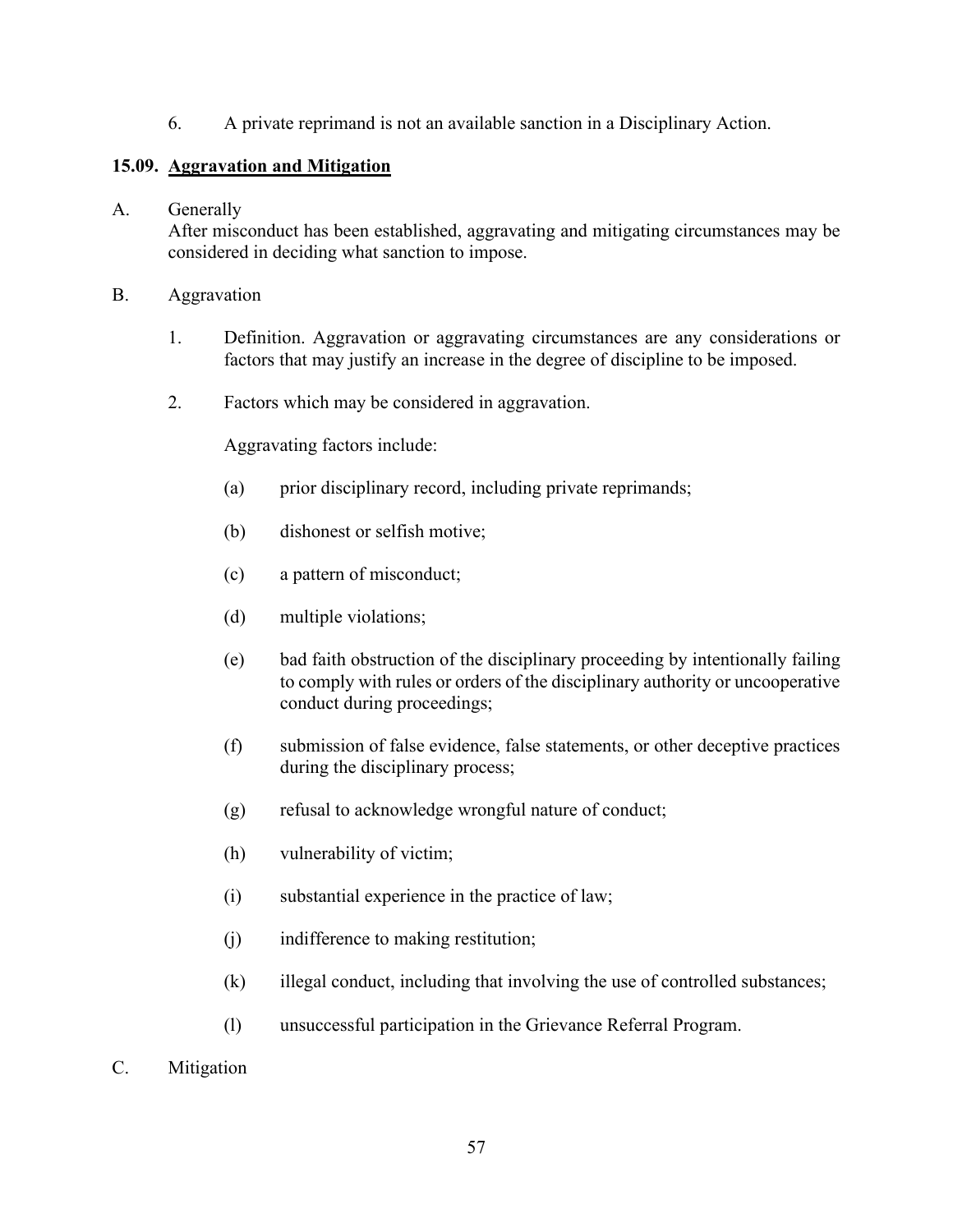- 1. Definition. Mitigation or mitigating circumstances are any considerations or factors that may justify a reduction in the degree of discipline to be imposed.
- 2. Factors which may be considered in mitigation.

Mitigating factors include:

- (a) absence of a prior disciplinary record;
- (b) absence of a dishonest or selfish motive;
- (c) personal or emotional problems;
- (d) timely good faith effort to make restitution or to rectify consequences of misconduct;
- (e) full and free disclosure to disciplinary authority or cooperative conduct during proceedings;
- (f) inexperience in the practice of law;
- (g) character or reputation;
- (h) physical disability suffered by the Respondent at the time of the misconduct that caused or contributed to the misconduct;
- (i) mental disability or chemical dependency including alcoholism or drug abuse when:
	- (1) there is medical evidence that the Respondent is affected by a chemical dependency or mental disability;
	- (2) the chemical dependency or mental disability caused the misconduct;
	- (3) the Respondent's recovery from the chemical dependency or mental disability is demonstrated by a meaningful and sustained period of successful rehabilitation; and
	- (4) the recovery arrested the misconduct and recurrence of that misconduct is unlikely;
- (j) delay in disciplinary proceedings;
- (k) imposition of other penalties or sanctions;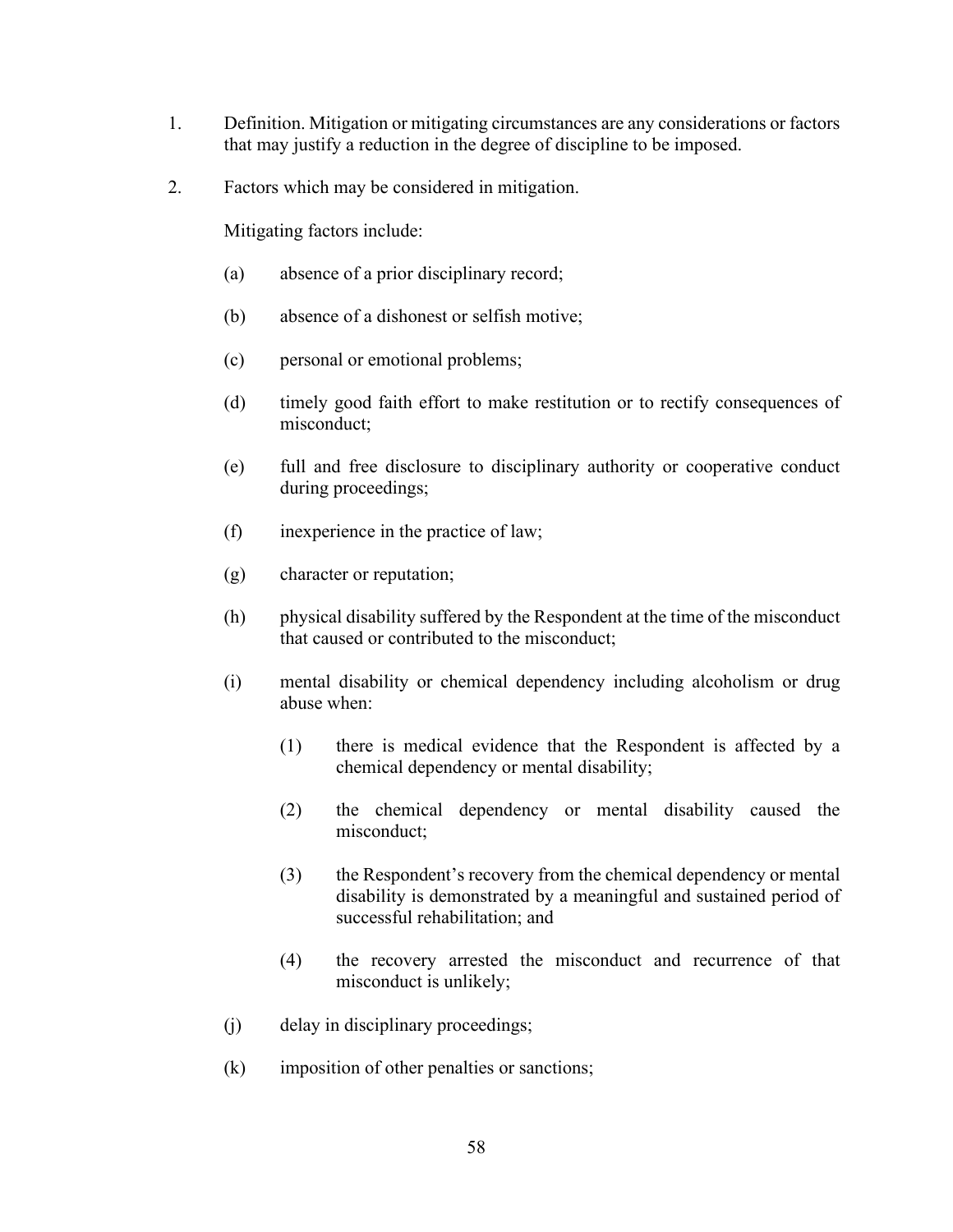- (l) remorse;
- (m) remoteness of prior sanctions.
- D. Factors which are neither aggravating nor mitigating.

The following factors should not be considered as either aggravating or mitigating:

- (a) forced or compelled restitution;
- (b) agreeing to the client's demand for certain improper behavior or result;
- (c) withdrawal of complaint against the Respondent;
- (d) complainant's recommendation as to sanctions;
- (e) failure of injured client to complain.

#### **PART XVI. GRIEVANCE REFERRAL PROGRAM**

- **16.01. Grievance Referral Program**. The Grievance Referral Program is established as a diversion program designed to address professionalism issues in minor misconduct cases and component of the attorney discipline system.
- **16.02. Eligibility.** The following criteria are to be considered for participation in the program:
	- A. Respondent has not been disciplined within the prior three years.
	- B. Respondent has not been disciplined for similar conduct within the prior five years.
	- C. Misconduct does not involve misappropriation of funds or breach of fiduciary duties.
	- D. Misconduct does not involve dishonesty, fraud, or misrepresentation.
	- E. Misconduct did not result in substantial harm or prejudice to client or complainant.
	- F. Respondent maintained cooperative attitude toward the proceedings.
	- G. Participation is likely to benefit the Respondent and further the goal of protection of the public.
	- H. Misconduct does not constitute a crime that would subject the Respondent to compulsory discipline under Part VIII of these Rules.

#### **16.03. Procedure.**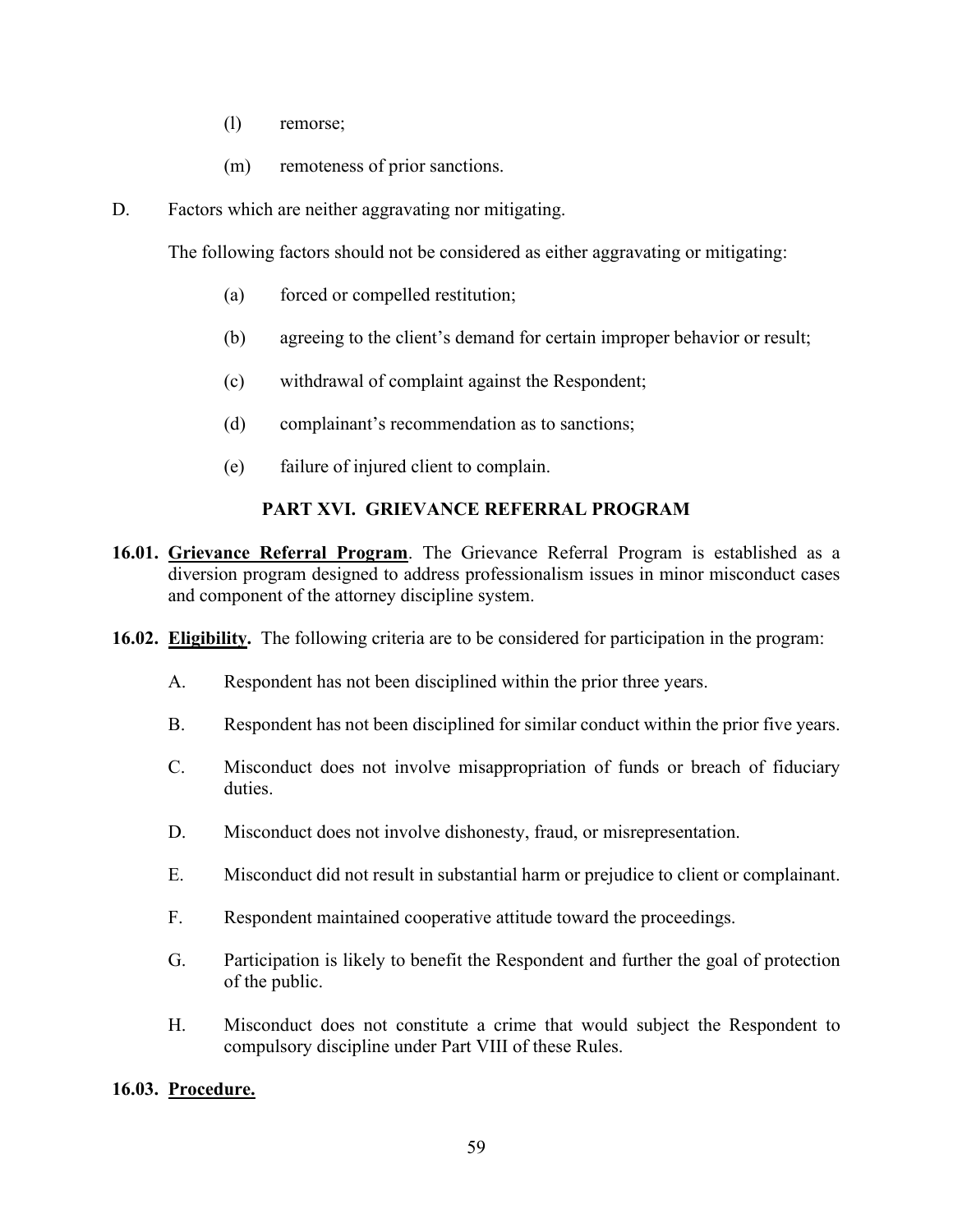- A. The Commission may refer an eligible Respondent to the program in any disciplinary matter that has reached the Just Cause stage of the process. An eligible Respondent may also be referred to the program after an investigatory hearing pursuant to Rule 2.12.
- B. The Respondent must agree to meet with the program administrator for an assessment of the professionalism issues that contributed to the misconduct.
- C. The Respondent must agree in writing to waive any applicable time limits and to complete specific terms and conditions, including restitution if appropriate, by a date certain and to pay for any costs associated with the terms and conditions.
- D. If the Respondent agrees to participate and completes the terms in a timely manner, the underlying grievance will be dismissed.
- E. If the Respondent does not fully complete the terms of the agreement in a timely manner, the underlying grievance will continue in the ordinary disciplinary process.
- F. Generally, a Respondent is eligible to participate in the program one time.

#### **16.04. Reporting.**

The program administrator will provide periodic reports to the Commission on the progress of the program, including the number of cases resolved.

#### **PART XVII. MISCELLANEOUS PROVISIONS**

**17.01. Enforcement of Judgments:** The following judgments have the force of a final judgment of a district court: judgments entered by an Investigatory Panel, final judgments of an Evidentiary Panel and judgments entered by the Board of Disciplinary Appeals. To enforce a judgment, the Commission may apply to a district court in the county of the residence of the Respondent. In enforcing the judgment, the court has available to it all writs and processes, as well as the power of contempt, to enforce the judgment as if the judgment had been the court's own.

**17.02. Effect of Related Litigation:** The processing of a Grievance, Complaint, Disciplinary Proceeding, or Disciplinary Action is not, except for good cause, to be delayed or abated because of substantial similarity to the material allegations in pending civil or criminal litigation.

**17.03. Effect on Related Litigation:** Neither the Complainant nor the Respondent is affected by the doctrines of res judicata or estoppel by judgment from any Disciplinary Action.

**17.04. Effect of Delay or Settlement by Complainant:** None of the following alone justifies the discontinuance or abatement of a Grievance or Complaint being processed through the disciplinary system: (1) the unwillingness or the neglect of a Complainant to cooperate; (2) the settlement or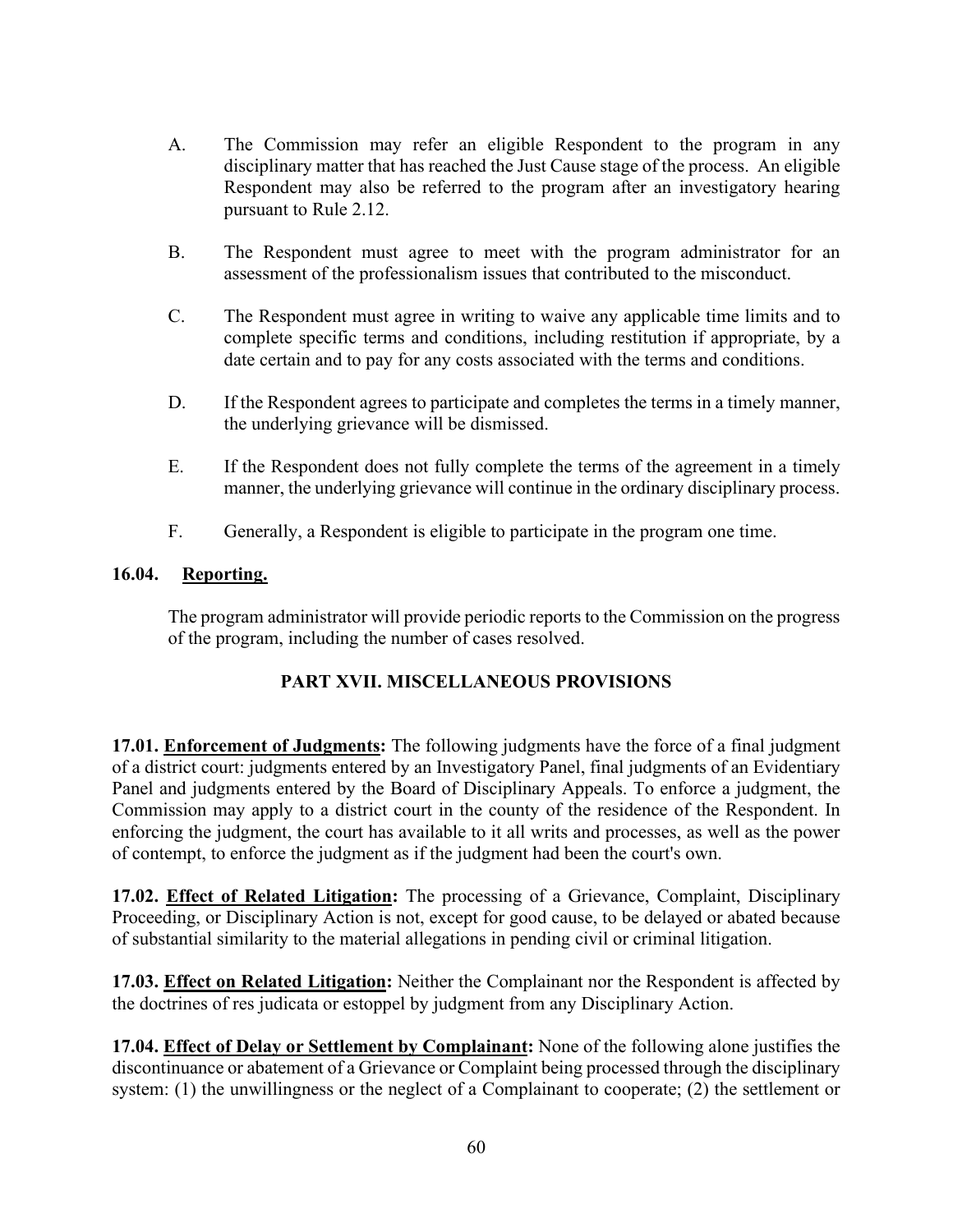compromise of matters between the Complainant and the Respondent; (3) the payment of monies by the Respondent to the Complainant.

**17.05. Effect of Time Limitations:** The time periods provided in Rules 2.10, 2.12, 2.15, 2.17C, 2.17E, 2.17P, 2.25, 3.02, 3.04, 7.11, 9.02, 9.03, 10.02, 11.01, 11.08, and 12.06(d) are mandatory. All other time periods herein provided are directory only and the failure to comply with them does not result in the invalidation of an act or event by reason of the noncompliance with those time limits.

#### **17.06. Limitations, Rules and Exceptions:**

- A. *General Rule*: No attorney may be disciplined for Professional Misconduct that occurred more than four years before the date on which a Grievance alleging the Professional Misconduct is received by the Chief Disciplinary Counsel.
- B. *Exception: Compulsory Discipline*: The general rule does not apply to a Disciplinary Action seeking compulsory discipline under Part VIII.
- C. *Exception: Alleged Violation of the Disclosure Rule*: A prosecutor may be disciplined for a violation of Rule 3.09(d), Texas Disciplinary Rules of Professional Conduct, that occurred in a prosecution that resulted in the wrongful imprisonment of a person if the Grievance alleging the violation is received by the Chief Disciplinary Counsel within four years after the date on which the Wrongfully Imprisoned Person was released from a Penal Institution.
- D. *Effect of Fraud or Concealment*: Where fraud or concealment is involved, the time periods stated in this rule do not begin to run until the Complainant discovered, or in the exercise of reasonable diligence should have discovered, the Professional Misconduct.

**17.07. Residence:** For purposes of these rules, a person licensed to practice law in Texas is considered a resident of the county in Texas of his or her principal residence. A person licensed to practice law in Texas but not residing in Texas is deemed to be a resident of Travis County, Texas, for all purposes.

**17.08. Privilege:** All privileges of the attorney-client relationship shall apply to all communications, written and oral, and all other materials and statements between the Chief Disciplinary Counsel and the Commission or the Chief Disciplinary Counsel and Investigatory Panel subject to the provisions of Rule 6.08.

**17.09. Immunity:** No lawsuit may be instituted against any Complainant or witness predicated upon the filing of a Grievance or participation in the attorney disciplinary and disability system. All members of the Commission, the Chief Disciplinary Counsel (including Special Assistant Disciplinary Counsel appointed by the Commission and attorneys employed on a contract basis by the Chief Disciplinary Counsel), all members of Committees, all members of the Board of Disciplinary Appeals, all members of the District Disability Committees, all officers and Directors